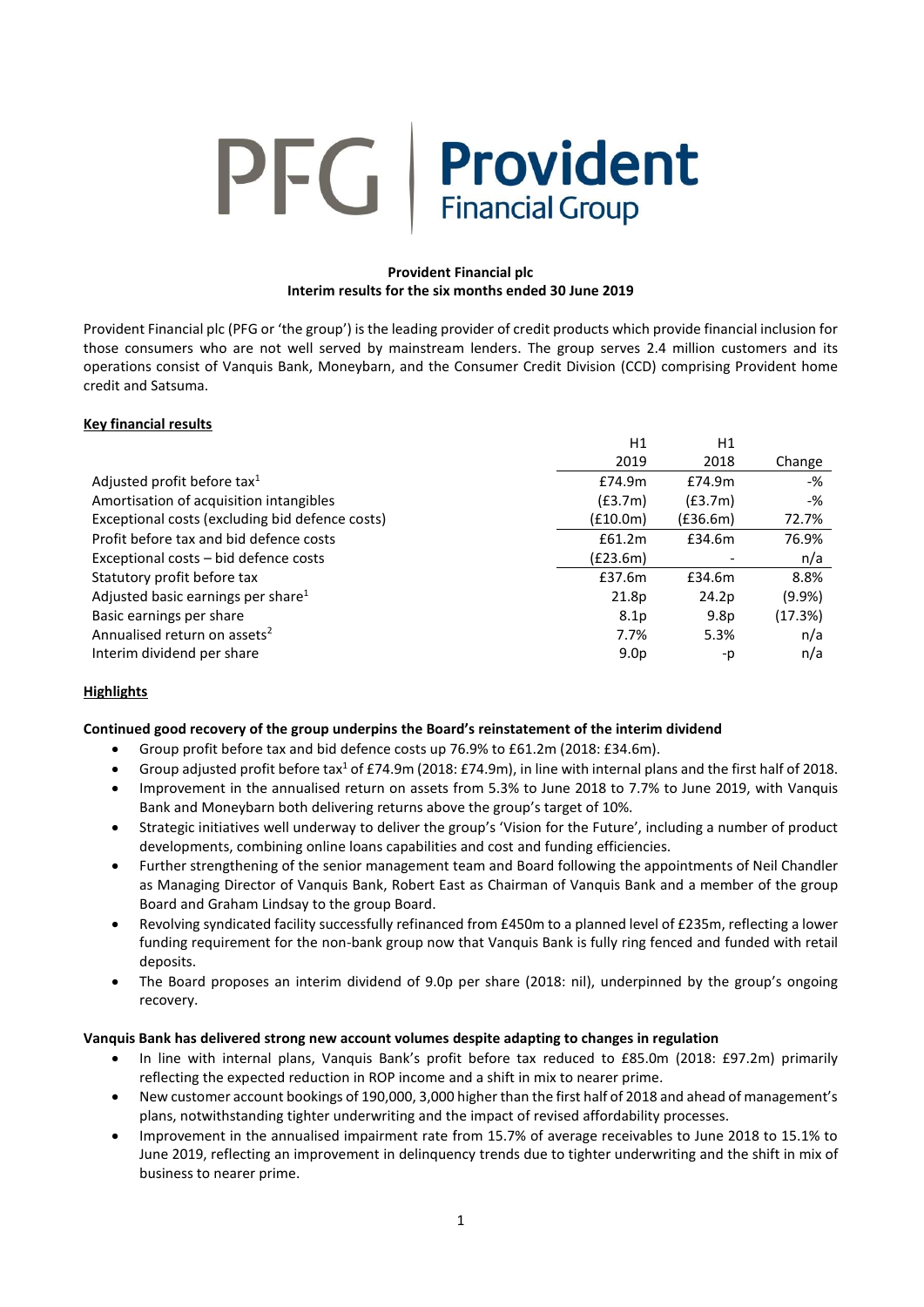• Costs and interest charges reduced by 2.1% and 12.6% respectively, reflecting tight cost control and the impact of fully funding the business with retail deposits.

# **Moneybarn delivers further strong growth in new business**

- Adjusted profit before tax<sup>1</sup> up 46.2% to £15.5m (2018: £10.6m) reflecting strong growth and improved credit quality.
- Demand for used cars has remained robust which, together with an improved customer experience, has resulted in strong growth in new business volumes of 34%, notwithstanding tighter credit standards.
- Annualised impairment rate of average receivables reduced to 12.3% (2018: 14.1%), reflecting stable default and arrears levels following progressive tightening of underwriting through 2017 and 2018.

# **CCD turnaround progressing well with a view to return the business to profitability in the second half of 2020**

- Reduction in adjusted loss before tax<sup>1</sup> to £15.1m (2018: loss of £23.2m) reflects ongoing recovery of the home credit business.
- UK new customer growth in home credit 15% higher than the first half of 2018.
- Reduction in first half costs of 11% reflects the impact of headcount reductions over the last 18 months with cost efficiency remaining an ongoing priority for the business.
- Testing of enhanced performance management of the field force through a balanced scorecard with some element of variable pay has been well received, with full roll-out taking place through the second half of 2019.
- Satsuma has continued to deliver good growth and produced a break even result in the first half of the year.

# **Malcolm Le May, Chief Executive Officer, commented:**

"Despite the distraction of the unsolicited bid from February to June this year, I am pleased with the group's operational and financial performance during the first half of the year. We have delivered strong new business volumes whilst maintaining stable delinquency trends and our first half results are in line with our internal plans. We are pleased to announce reinstatement of an interim dividend of 9.0p per share, which reflects our confidence in the ongoing recovery of the group. We will be hosting a Capital Markets Day on 7 November 2019 where we will provide further detail on the medium-term strategy and outlook for the group."

# **Enquiries:**

| Media                                           |               |
|-------------------------------------------------|---------------|
| Richard King, Provident Financial               | 0203 620 3073 |
| Nick Cosgrove/Simone Selzer, Brunswick          | 0207 404 5959 |
|                                                 |               |
| <b>Investor Relations</b>                       |               |
| Gary Thompson/Vicki Turner, Provident Financial | 01274 351 900 |
| investors@providentfinancial.com                |               |

- *<sup>1</sup> Adjusted profit before tax is stated before: £3.7m (2018: £3.7m) of amortisation in respect of acquisition intangibles established as part of the acquisition of Moneybarn in August 2014 and exceptional charges of £33.6m (2018: £36.6m) comprising: (i) £23.6m of defence costs associated with Non-Standard Finance's (NSF's) unsolicited offer for the group; and (ii) £10.0m in relation to the turnaround of the home credit business following the poor execution of the migration to the new operating model in July 2017. Exceptional costs in the first half of 2018 also included £18.5m in respect of the refinancing of the senior bonds maturing in October 2019.*
- *<sup>2</sup> Annualised return on assets is calculated as adjusted profit before interest after tax as a percentage of average receivables for the 12 months ended 30 June.*

# **Note:**

This report contains certain forward-looking statements. These statements are made by the directors in good faith based on the information available to them up to the time of their approval of this report, but such statements should be treated with caution due to the inherent uncertainties, including both economic and business risk factors, like-for-like any such forward-looking information. This report is intended solely to provide information to shareholders to assess the group's strategies and neither the company nor its directors accept liability to any other person, save as would arise under English law. The report should not be relied on by any other party or for any other purpose.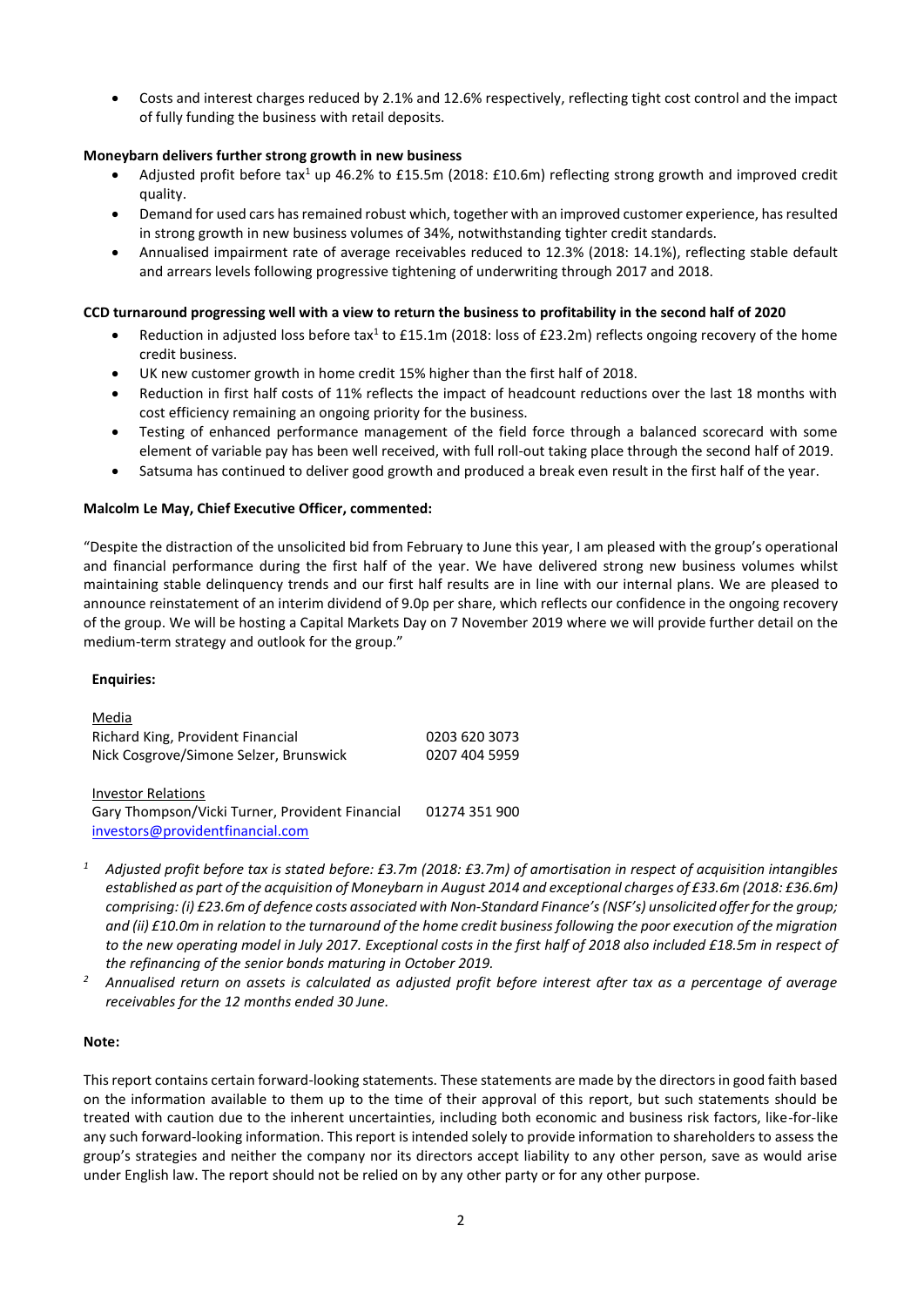#### **INTERIM REPORT**

#### **Chief Executive Officer's review**

#### **Introduction**

Despite the significant distraction and associated costs of defending the unsolicited NSF offer, the group has made good operational and financial progress over the last 6 months. Adjusted profit before tax of £74.9m was in line with both internal plans and the first half of 2018 and each of the group's businesses has delivered strong new customer growth whilst maintaining stable delinquency. As a result of the continued resilient operational performance of the group, and as we near completion of the turnaround programme, I am pleased that the Board has confirmed an interim dividend of 9.0p per share. As highlighted previously, the interim dividend will be paid in September rather than in late November, bringing the group in line with other financial institutions and in recognition of the continued support of shareholders.

PFG has been through a substantial period of change over the past 2 years, adapting to a more stringent and continually evolving regulatory environment necessitating significant changes to each of our business models to ensure that they are sustainable.

Vanquis Bank is now providing credit under the enhanced affordability guidance implemented last year and has introduced a number of measures to adapt to the FCA's Credit Card Market Study (CCMS) in respect of persistent debt. These include the introduction of higher minimum payments due in 2018 together with the recent introduction of recommended payments and communication strategies to reduce the number of customers in persistent debt. These measures are designed to encourage customers to pay off their borrowing quicker, pay less overall and avoid getting into persistent debt. The business has also made a number of changes to its interest and fee structures, including downwards re-pricing for customers of suitable credit quality and the basis for charging late and over limit fees. The ROP refund programme was successfully completed in the first half of the year, in line with provisions originally established at the end of 2017.

The FCA investigation at Moneybarn is close to being concluded with the expected financial impact within the previously announced financial provisions.

In CCD, the changes made to the business model over the last 18 months has meant that the business and the enhanced customer proposition was well placed for the introduction of the new high-cost credit guidance in respect of home credit in the first quarter of 2019. To comply with new regulatory requirements, existing home credit customers must now make a specific request in writing before a Customer Engagement Manager (CEM) can offer them a loan. CEMs are also required to explain all available options to a customer who wishes to borrow, including refinancing their existing loan or taking out a concurrent loan. Importantly, the use of voice recording on customer visits allows CCD to evidence compliance with the new FCA rules, which also benefits the customer. In addition, CCD has made good progress in the testing of an enhanced performance management framework involving the introduction of a balanced scorecard with an element of variable pay. The new framework is expected to improve financial performance whilst maintaining good customer outcomes and will be rolled out nationwide in the second half of the year.

The group continues to focus on governance and culture, with a number of senior appointments during the first half of the year, including Neil Chandler, who was appointed as Managing Director of Vanquis Bank, Robert East, who was appointed as Chairman of Vanquis Bank and a member of the group Board, and Graham Lindsay, who was appointed to the group Board. We have also made good progress in embedding our Blueprint throughout the business to realign the culture more closely with the developing needs of the customer base.

As set out in the first quarter trading statement in May 2019, the Board's vision is to be the best and most trusted provider of credit to the underserved across a broader range of products and distribution channels, in order to help our customers on a path to a better everyday life.

The group's focus is on providing customers with credit products appropriate for their circumstances, delivering good customer outcomes and, through this, generating sustainable shareholder returns. To do this we will:

- Deliver a broader product range;
- Enhance our distribution capabilities;
- Establish a single view of our customer; and
- Grow responsibly, delivering sustainable shareholder returns.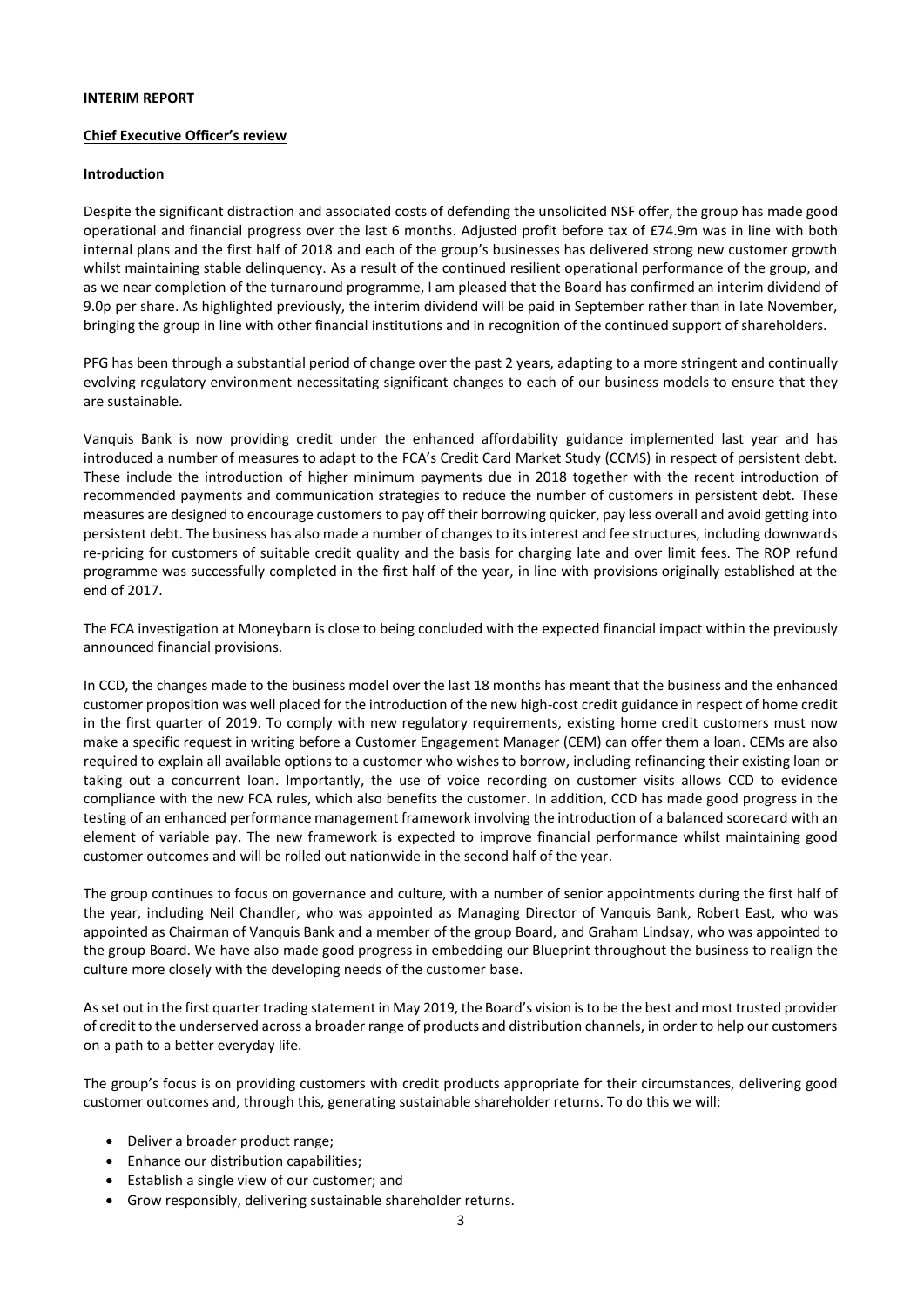We continue to deliver and develop a number of initiatives across each of these areas of focus:

### **Broader product range**

With our existing customer base of 2.4 million customers, our leading multi-channel distribution capabilities and the excellent recognition enjoyed by our brands, the group is uniquely positioned to reach those who require finance and to provide credit products appropriate for them. The group will be building on its multi-channel distribution capabilities to meet a broader set of credit needs, developing a full product suite to support the aim of full financial inclusion for our customers in our increasingly digital world.

Management are progressing a number of product initiatives:

- Combining Satsuma and Vanquis Bank loan capabilities in order to provide a joined up range of online unsecured lending products at various price points, terms and issue values to meet customer needs. We plan to complete this process during the second half of the year.
- We continue to discuss with the FCA the possibility of offering an enhanced ROP product, catering to customers who value its features, providing them with additional forbearance measures beyond those prescribed by regulation.
- The trial of Provident Direct has recently commenced in one area. Provident Direct leverages capabilities in both home credit and Satsuma and is relationship managed in the home by a CEM, but payments are collected remotely via continuous payment authority (CPA). We believe this product will be attractive to customers who value the human face-to-face customer relationship management but who would also prefer the option of a direct repayment process.

#### **Enhanced distribution capability across digital and face-to-face channels**

Through the combination of technology and human interface, the group can help customers access a growing range of products that includes credit cards, term loans and vehicle financing, offered at rates commensurate with customers' credit standing, which we know changes over time. During the first half, we have focused on improving our distribution capabilities in a number of areas:

- The Vanquis Bank app now has over 1.0 million active users and Vanquis Bank customers now have access to Moneybarn car finance. We aim to provide access to other group products in due course.
- Further development and integration of the Provident Knowledge Universe (PKU) across the group. The PKU is our data collaboration with Experian and allows us to enhance management of the customer experience and ensure that we use this rich data source to better identify and fulfil customer needs with the group's products.
- CCD has successfully trialled an enhanced performance management framework, firstly in one area then in the whole of a region, which includes measuring the performance of CEMs based on a balanced scorecard and rewarding them with some element of variable pay linked to the level of performance. The implementation of this full suite of performance measures is essential to improving the efficiency and effectiveness of the field organisation and is an important component of returning the business to profitability in the second half of 2020.

#### **Establish a single view of our customer**

Historically, the group has been organised in distinct product-specific silos with little collaboration or cross-group cohesion, and limited focus on realising synergies across the group's customer and cost base, or development of shared capabilities. This is now changing as a result of the new product and distribution initiatives already highlighted, alongside the renewed momentum within the management teams generated by the changes enacted to the group and divisional structures over the last 12 months. The strategy is to leverage the customer and capability synergies which exist across the businesses and which, together with the group's scale, represent a significant competitive advantage for the group.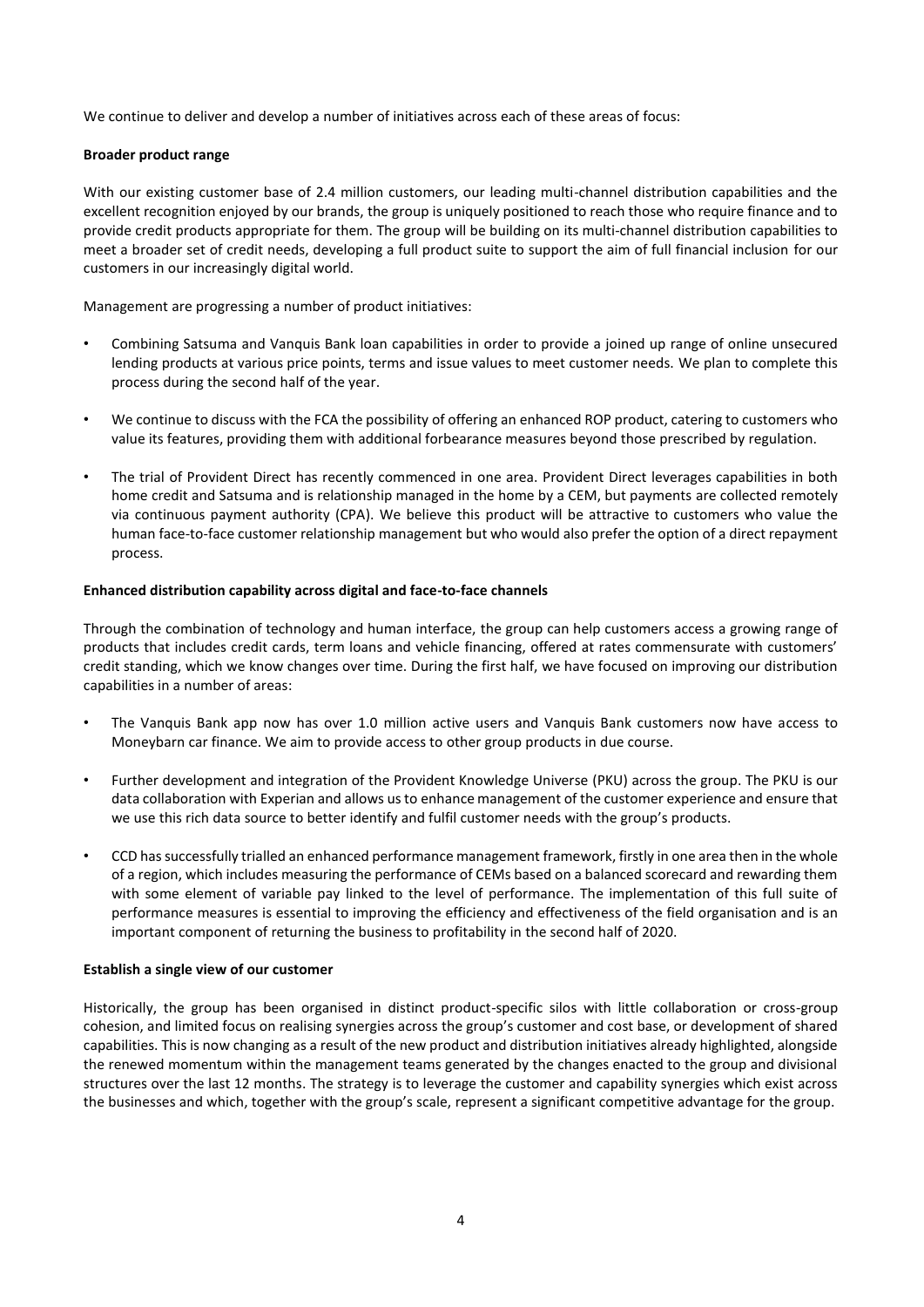### **Responsible growth with a focus on sustainable shareholder returns**

It is clear that the group must focus on responsible growth, supported by cost control and efficiency and on delivering products from the most efficient capital structure.

In the first half of the year, the group has delivered a number of actions focused on cost and capital efficiency:

- **Costs**:
	- − Continued the extraction of costs across the group, extending the actions taken in previous periods, to achieve run-rate annual savings of £90m since early 2018.
	- In January 2019, CCD announced a voluntary redundancy programme in central support functions with the aim of reducing central headcount by over 200. Together with actions already taken and the ongoing tight control of costs, this is expected to result in CCD's cost base reducing by c.£20m in 2019. Overall there has been a reduction in roles within CCD approaching 1,000 over the last 18 months. Cost efficiency remains a key priority in returning the business to profitability in the second half of 2020.
	- Established a medium-term objective, over the next three years, to target a 500-basis points reduction in the cost income ratio from 43% in 2018 to 38%.
- **Funding efficiencies:**
	- − Successful refinancing of the group's syndicated banking facility in July 2019.
	- − Commenced the process of exploring the ability to use retail deposits and securitisation to fund Moneybarn, which would offer specific scaleable funding cost advantages and flexibility.
	- − Begun preparations for the normal Prudential Regulation Authority (PRA) review of the group's capital requirements which will commence in the fourth quarter of the year and conclude in the first quarter of 2020. Management are assessing a number of areas which could potentially lead to a reduction in capital requirements from the current fully loaded Total Capital Requirement (TCR) of 25.5%.

#### **Outlook**

After a year of recovery in 2018, the first six months of 2019 hasseen a renewed momentum in the delivery of the group's long-term strategic objective to deliver good outcomes for customers combined with sustainable and attractive returns to shareholders. Despite the distraction of the unsolicited and hostile offer, the group has maintained its focus on delivering on its strategic initiatives. Looking forward to the full year, the Board confirms that overall the group continues to trade in line with internal plans.

CCD performed broadly in line with internal plan for the first half of the year despite the impact of the new high-cost credit guidance in respect of home credit. However, it is a strategic imperative to return the business to profitability as soon as possible. The Board is targeting CCD returning to profitability in the second half of 2020, underpinned by the rollout of enhanced performance management in the second half of 2019, further cost reduction and the recent launch of the Provident Direct trial.

Longer term, the group is confident that through our market position, clear strategy and our complementary, synergistic and industry-leading businesses, we will deliver an attractive investment for shareholders. As the group transitions to a model in which Vanquis Bank, with its enhanced product range, is the fulcrum of the group, it is appropriate that our return metrics are fully reflective of this. Accordingly, the target to deliver a return on assets of approximately 10% for the group as a whole is consistent with a target return on equity of between 20% and 25%, by 2021 and beyond. We will also target sustainable receivables growth through the cycle of between 5% and 10% per annum which we expect to achieve over the medium term, maintain dividend cover of at least 1.4 times once the home credit business returns to profitability and maintain a sensible buffer over the TCR as prescribed by the PRA. The management team will present its views on the longer term outlook for the group at a Capital Markets Day on 7 November 2019.

**Malcolm Le May Chief Executive Officer 30 July 2019**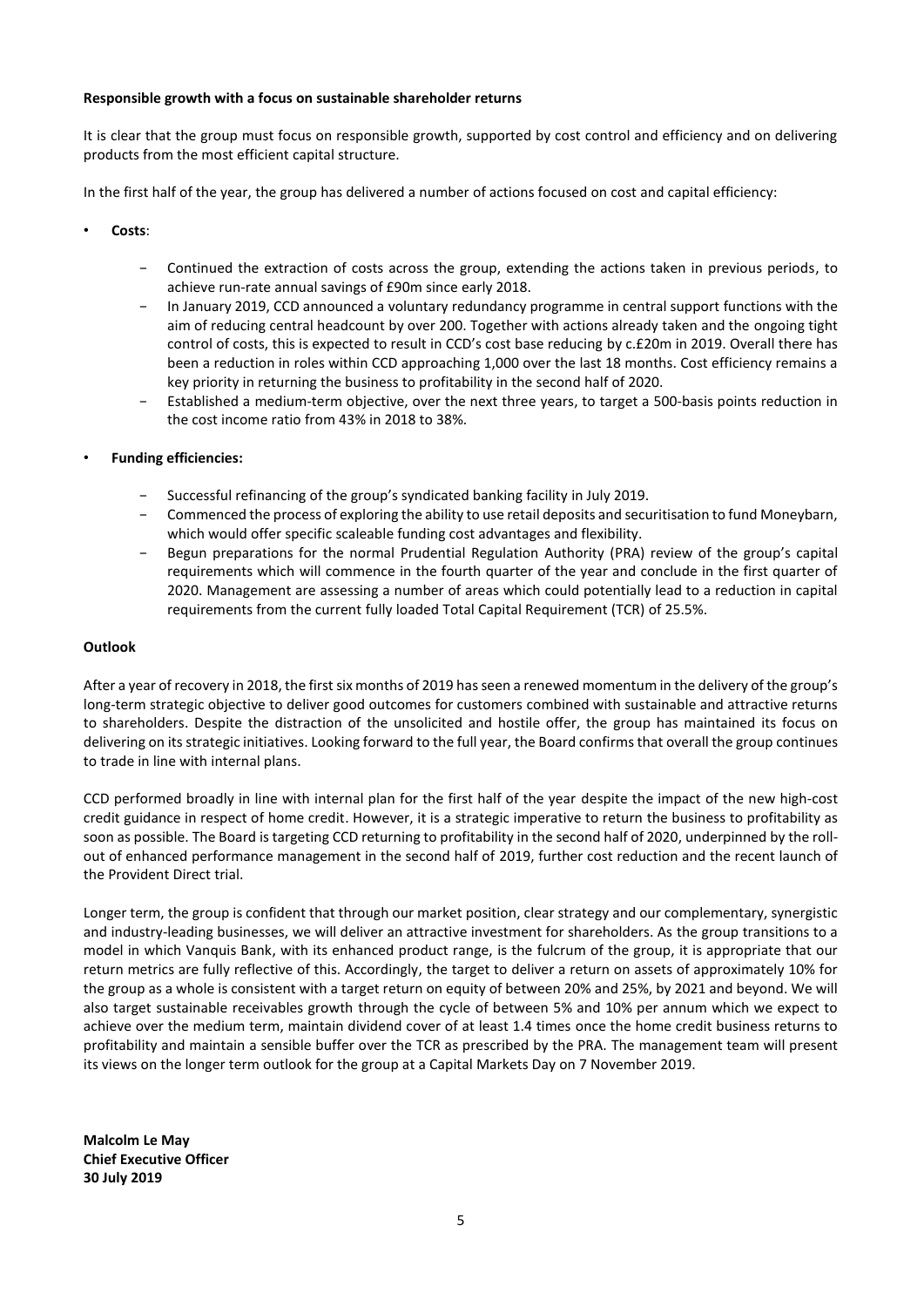### **Financial review**

#### **Group performance**

The group's 2019 interim results can be summarised as follows:

|                                                 |                  | Six months ended 30 June |        |
|-------------------------------------------------|------------------|--------------------------|--------|
|                                                 | 2019             | 2018                     |        |
|                                                 | $\mathsf{fm}$    | £m                       | %      |
| Adjusted profit/(loss) before tax:              |                  |                          |        |
| - Vanquis Bank                                  | 85.0             | 97.2                     | (12.6) |
| – Moneybarn                                     | 15.5             | 10.6                     | 46.2   |
| $-$ CCD                                         | (15.1)           | (23.2)                   | 34.9   |
| – Central costs                                 | (10.5)           | (9.7)                    | (8.2)  |
| Adjusted profit before tax <sup>1</sup>         | 74.9             | 74.9                     |        |
| Amortisation of acquisition intangibles         | (3.7)            | (3.7)                    |        |
| Exceptional costs (excluding bid defence costs) | (10.0)           | (36.6)                   | 72.7   |
| Profit before tax and bid defence costs         | 61.2             | 34.6                     | 76.9   |
| Exceptional costs - Bid defence costs           | (23.6)           |                          | n/a    |
| <b>Statutory profit before tax</b>              | 37.6             | 34.6                     | 8.8    |
|                                                 |                  |                          |        |
| Adjusted basic EPS <sup>1</sup>                 | 21.8p            | 24.2p                    | (9.9)  |
| <b>Basic EPS</b>                                | 8.1 <sub>p</sub> | 9.8 <sub>p</sub>         | (17.3) |
| Annualised ROA <sup>2</sup>                     | 7.7%             | 5.3%                     | n/a    |

- *<sup>1</sup> Adjusted profit before tax is stated before: (i) £3.7m of amortisation in respect of acquisition intangibles established as part of the acquisition of Moneybarn in August 2014 (2018: £3.7m); and (ii) exceptional charges of £33.6m (2018: £36.6m) comprising £23.6m of costs in respect of defending the unsolicited offer from NSF (2018: £nil) and £10.0m in relation to the turnaround of the home credit business following the poor execution of the migration to the new operating model in July 2017 (2018: £18.1m). Exceptional costs in the first half of 2018 also included £18.5m in respect of the refinancing of the senior bonds maturing in October 2019.*
- *<sup>2</sup> Annualised return on assets is calculated as adjusted profit before interest after tax as a percentage of average receivables for the 12 months ended 30 June.*

Group adjusted profit before tax of £74.9m was in line with both internal plans and the first half of 2018 (2018: £74.9m). Statutory profit before tax increased by 8.8% to £37.6m (2018: £34.6m) due to a reduction in exceptional costs. Exceptional costs in the first half of 2019 were £33.6m, lower than £36.6m in the first half of 2018, and mainly comprised bid defence costs of £23.6m in respect of the NSF unsolicited offer and £10.0m in respect of the ongoing turnaround of the home credit business. Excluding bid defence costs, the group's reported profit before tax was up 76.9% to £61.2m (2018: £34.6m).

As expected, Vanquis Bank's adjusted profit before tax has reduced by 12.6% to £85.0m (2018: £97.2m), principally reflecting the continuing reduction in the revenue yield due to lower ROP income and a shift in mix to better-quality, nearer prime business. Full-year profits in 2019 are expected to be more evenly spread between the first and second halves compared with 2018 which experienced a strong performance in the first half followed by the weaker performance in the second half caused by an increase in impairment from the introduction of higher minimum due payments.

Moneybarn's adjusted profit before tax has increased by 46.2% to £15.5m (2018: £10.6m), reflecting strong growth and improved credit quality.

CCD has reported a reduced adjusted loss before tax of £15.1m (2018: loss of £23.2m) as the business continues to deliver on its recovery plan whilst adapting to the impact of the new home credit guidance within the high-cost credit review. As previously communicated, the focus in 2019 is on stabilising the customer base and continuing to reduce costs, both of which are necessary to return the business to profitability. As a result of the ongoing actions taken by management, the business expects to deliver a reduced loss in the second half 2019. The first half of 2020 is also expected to be a loss, reflecting normal seasonality, before the business is expected to return to profitability in the second half of 2020. Overall, 2020 is expected to be breakeven as a whole.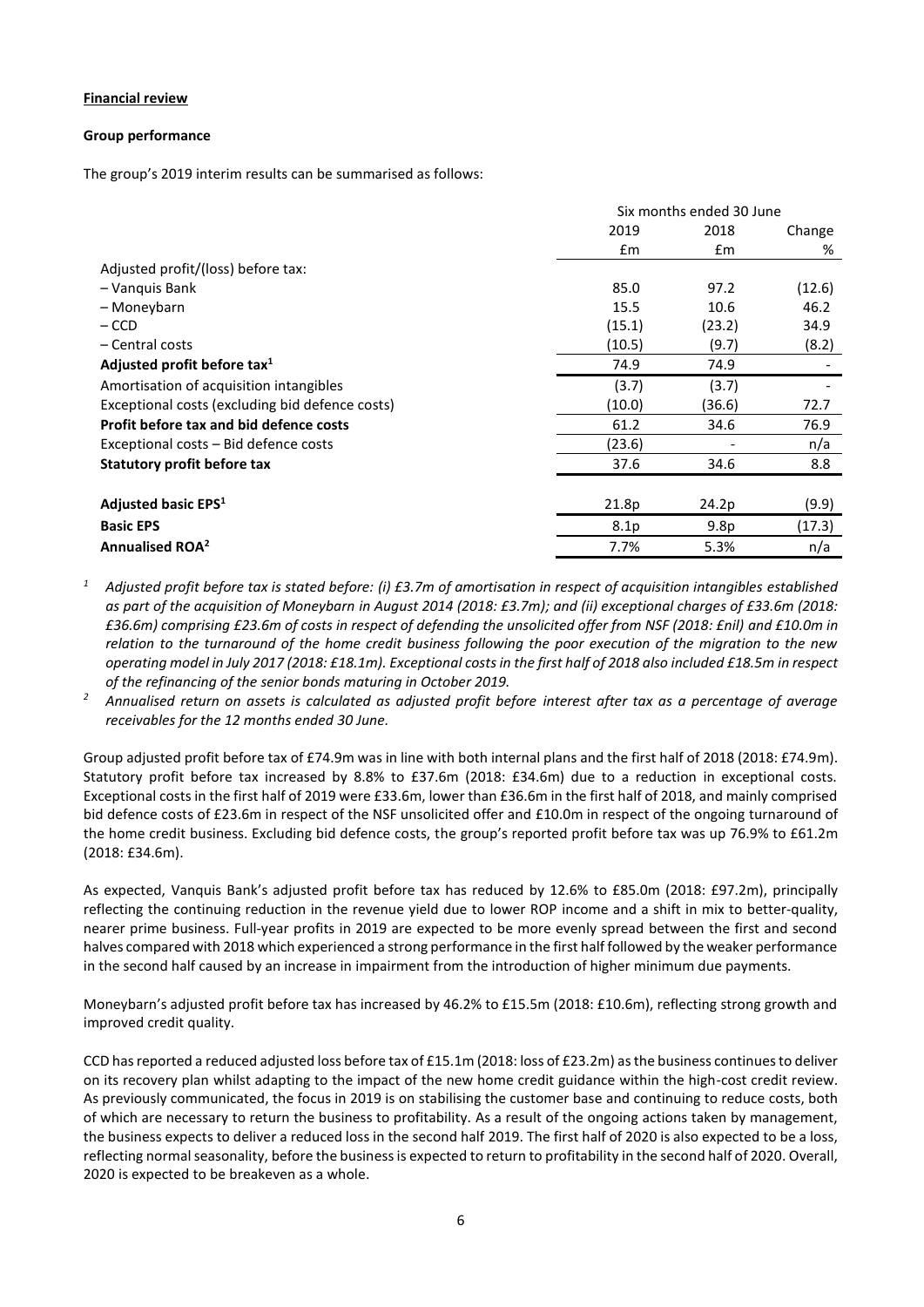Basic earnings per share reduced by 17.3% to 8.1p (2018: 9.8p) due to the impact of the rights shares issued in April 2018 and due to the defence costs being treated as significantly non-tax deductible pending further analysis of the tax provision. Adjusted basic earnings per share of 21.8p (2018: 24.2p) reduced by 9.9%, reflecting the impact of the rights shares issued in April 2018.

#### **Vanquis Bank**

|                                              |         | Six months ended 30 June |        |  |  |
|----------------------------------------------|---------|--------------------------|--------|--|--|
|                                              | 2019    | 2018                     |        |  |  |
|                                              | £m      | £m                       | %      |  |  |
|                                              |         |                          |        |  |  |
| Customer numbers <sup>1</sup> ('000)         | 1,791   | 1,747                    | 2.5    |  |  |
| Period-end receivables                       | 1,438.1 | 1,432.4                  | 0.4    |  |  |
| Average receivables <sup>2</sup>             | 1,440.9 | 1,487.1                  | (3.1)  |  |  |
|                                              |         |                          |        |  |  |
| Revenue                                      | 294.6   | 331.9                    | (11.2) |  |  |
| Impairment                                   | (96.6)  | (117.3)                  | 17.6   |  |  |
| Revenue less impairment                      | 198.0   | 214.6                    | (7.7)  |  |  |
| Annualised revenue yield <sup>3</sup>        | 41.9%   | 45.0%                    |        |  |  |
| Annualised impairment rate <sup>4</sup>      | 15.1%   | 15.7%                    |        |  |  |
| Annualised risk-adjusted margin <sup>5</sup> | 26.8%   | 29.3%                    |        |  |  |
| Costs                                        | (97.1)  | (99.2)                   | 2.1    |  |  |
| Interest                                     | (15.9)  | (18.2)                   | 12.6   |  |  |
| Profit before tax                            | 85.0    | 97.2                     | (12.6) |  |  |
|                                              |         |                          |        |  |  |
| Annualised return on assets <sup>6</sup>     | 10.4%   | 11.2%                    |        |  |  |

- *<sup>1</sup> Customer numbers previously included Vanquis Bank credit card customers who had a Vanquis Bank loan as two separate customers. In order to adopt a more holistic 'single view of customer' approach, customer numbers now reflects Vanquis Bank customers who have a loan as well as a credit card as one customer. Accordingly, the June 2018 comparative for customer numbers has been restated onto a comparable basis resulting in a reduction in customer numbers from 1,764,000 to 1,747,000.*
- *<sup>2</sup> Calculated as the average of month end receivables for the 6 months ended 30 June excluding the impact of the balance reduction provision of £1.2m (2018: £69.3m) arising as a result of the resolution of the FCA investigation into ROP reached on 27 February 2018.*
- *<sup>3</sup> Revenue as a percentage of average receivables for the 12 months ended 30 June.*
- *4 Impairment as a percentage of average receivables for the 12 months ended 30 June.*
- *<sup>5</sup> Revenue less impairment as a percentage of average receivables for the 12 months ended 30 June.*
- *<sup>6</sup> Profit before interest after tax as a percentage of average receivables for the 12 months ended 30 June.*

In line with management's internal plans, Vanquis Bank's adjusted profit before tax reduced by 12.6% to £85.0m in the first half of 2019 (2018: £97.2m). The reduction in profits primarily reflects the continued moderation in the annualised revenue yield from reduced ROP income and a shift in business mix towards better quality, nearer prime. In addition, as expected, receivables growth has been modest following the implementation of persistent debt measures and revised affordability processes. These adverse variances were partly offset by an improved impairment rate, operational leverage and a reduction in interest costs. Profits in 2018 were more weighted towards the first half of the year as the second half of the year was adversely impacted by an increase in impairment as a result of increased forbearance and the introduction of higher minimum payments which both led to an increase in payment arrangements.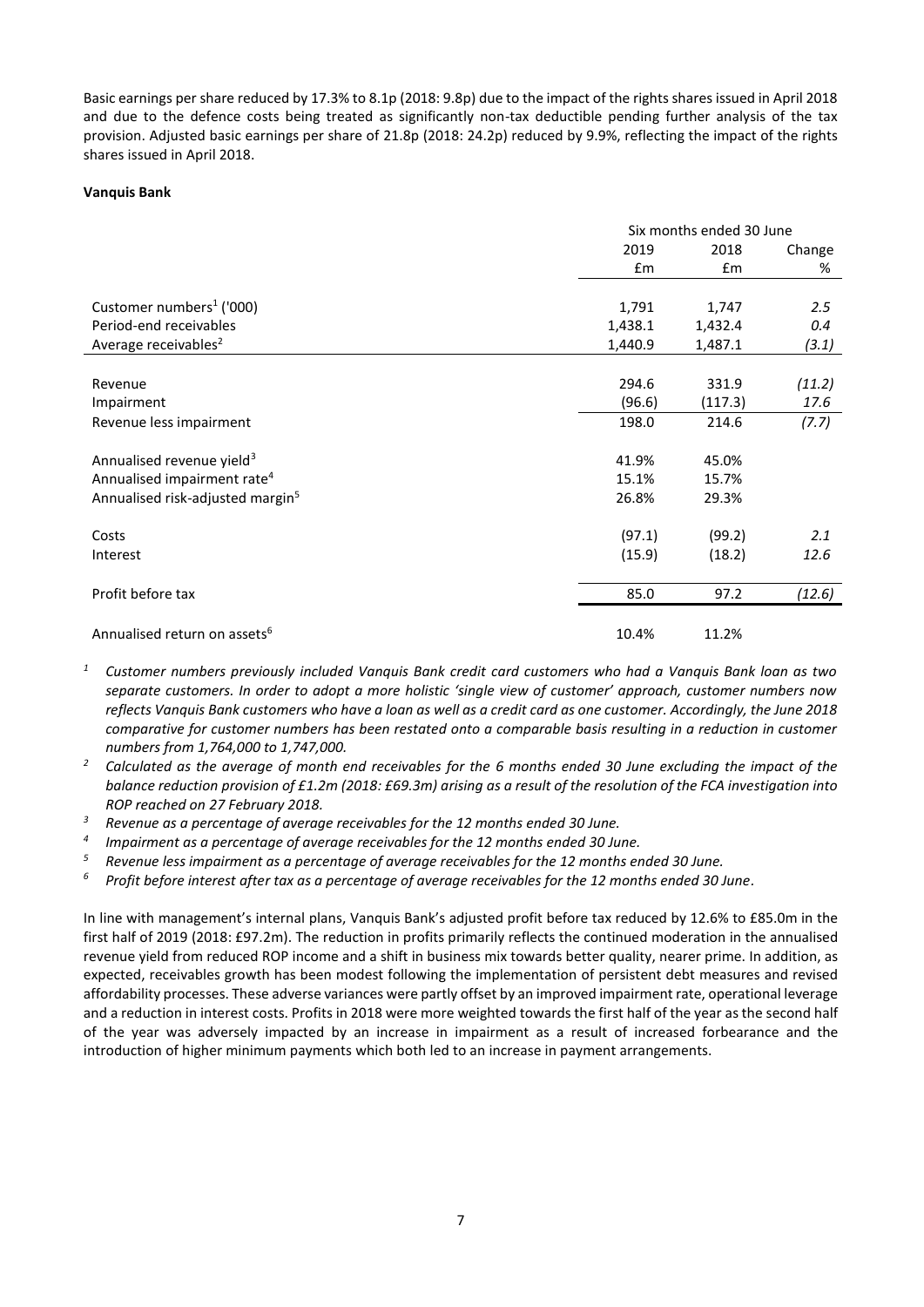Whilst the marketing activity of competitors in both the direct mail and internet channels has continued, demand for Vanquis Bank's credit cards continues to be strong. Despite tighter underwriting standards, including the withdrawal of the 69.9% APR product, and the implementation of revised affordability processes which have reduced new booking volumes by approximately 25%, new customer bookings of 190,000 were 3,000 higher than the first half of last year and ahead of management's plans. This reflects the benefit from the implementation of the new underwriting engine towards the end of 2018 which has enabled Vanquis Bank to enhance the customer onboarding journey. This includes the full roll-out of soft search pre-application for all channels and the pre-approval and pre-population for all affiliate channels, both of which have resulted in an improvement in application completion rates. As a result, customer numbers ended the first half at 1,791,000 (2018: 1,747,000), representing year-on-year growth of 2.5%, a lower rate of growth than the 4% reported at the Q1 trading update due to the sale of 18,000 semi-performing customers on payment arrangements during the second quarter of the year. During the second half of the year, Vanquis Bank will be undertaking a re-activation campaign on approximately 250,000 customers who are currently not active and will close down those customer accounts that do not re-activate in order to manage contingent risk if there is any deterioration in the economic environment.

Despite strong new booking volumes, receivables ended the first half at £1,438.1m, a modest increase of 0.4% from £1,432.4m at June 2018. This planned level of growth reflects lower average customer balances due to the impact of two changes in regulation. Firstly, in response to the FCA's definition of persistent debt within the CCMS, Vanquis Bank increased minimum due payments in the last quarter of 2018 and commenced testing of communication strategies in respect of higher recommended payments during the first quarter of the year. Approximately, 15% of Vanquis Bank customers currently meet the definition of being in persistent debt and the business is actively working with these customers with a view to removing them from this position in advance of March 2020, which is the first 36-month checkpoint after which customers who still meet the definition of being in persistent debt will be offered a way to repay their balance in a reasonable period. Secondly, revised affordability processes introduced in November 2018, together with the impact of not extending credit to those customers meeting the definition of persistent debt, has resulted in a reduction in the level of further credit extended to existing credit under the credit line increase programme. Credit line increases in the first half of 2019 were approximately 50% lower than the first half of 2018.

The focus of the Vanquis Bank loans proposition remains on providing unsecured loans to existing credit card customers. Volumes have been kept at modest levels during the first half of the year as the group workstowards combining Satsuma and Vanquis Bank loan capabilities in order to provide a joined up range of online unsecured lending products. The receivables book in respect of Vanquis Bank loans at the end of the first half was £24.2m (2018: £25.1m).

Revenue has shown an 11.2% reduction to £294.6m in the first half of the year (2018: £331.9m) compared with the 3.1% reduction in average receivables. The annualised revenue yield has moderated from 45.0% to June 2018 to 41.9% to June 2019 due to three factors. Firstly, a further decline in the penetration of ROP within the customer base following the voluntary suspension of sales in April 2016. This resulted in a year-on-year reduction in ROP income of approximately £10m. Secondly, there has been some further moderation in the interest yield from: (i) the continued increase in the mix of nearer prime customers; (ii) downwards re-pricing of higher APR accounts where the customer has improved their credit standing; (iii) balance reductions applied to accounts as part of the ROP refund programme were typically at higher APRs. Finally, there have been some changes to the basis for charging late and over limit fees to customer accounts.

The ROP refund programme was completed during March 2019 within the previously announced financial provision for refunds and balance reductions and agreed timetable with the FCA. There has been no material change in the level of complaints arising in relation to ROP following the announcement of the settlement in February 2018. The remaining provisions held in respect of the ROP refund programme, including the balance reduction provision of £1.2m within receivables (2018: £69.3m), amount to £29.8m at June 2019 (2018: £159.8m). Discussions are continuing with the FCA regarding the possibility of offering an enhanced ROP product and a potential return to new sales in due course.

Delinquency trends showed a favourable movement compared with the first half of last year due to a shift in business mix towards better quality, nearer prime. In addition, the rate of increase in payment arrangements experienced in the second half of 2018, due to enhanced forbearance and the increase in minimum due payments, has moderated through the first half of 2019. Accordingly, the annualised impairment rate to June 2019 has reduced to 15.1% of average receivables compared with 15.7% to June 2018. Underwriting standards have been progressively tightened over the last two years which, together with the historic resilience of the business model, means that Vanquis Bank is well-positioned if there is any deterioration in the UK economic environment.

The annualised risk-adjusted margin has moderated from 29.3% to June 2018 to 26.8% to June 2019, reflecting the reduction in the annualised revenue yield offset by the modest improvement in the impairment rate discussed above.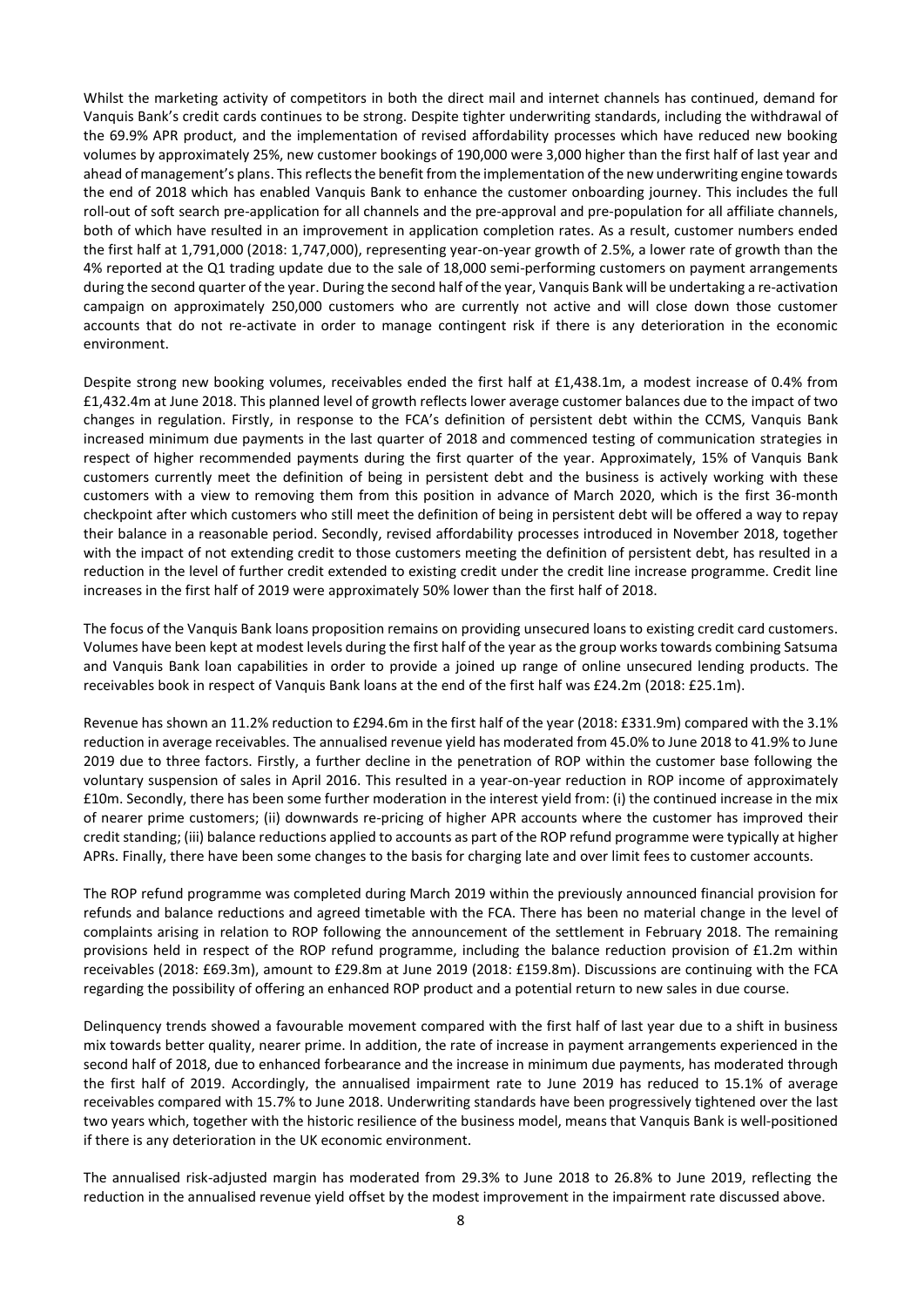Costs have reduced by 2.1% to £97.1m in the first half of 2019 (2018: £99.2m). Despite stronger new account bookings, Vanquis Bank has been able to access operational leverage reflecting tight cost control. Cost efficiency remains a strong focus for Vanquis Bank. There are now over 1.0 million active users of Vanquis Bank's new mobile app and customers now have access to Moneybarn car loans. The new app and the PKU will allow enhanced management of the customer journey and greater collaboration across the group's divisions. The continuing development of digital capability is an essential driver in delivering good customer outcomes and maintaining the returns of Vanquis Bank in the context of a moderating revenue yield.

Interest costs of £15.9m have reduced by 12.6% during the first half of 2019 (2018: £18.2m). This reflects the reduction in Vanquis Bank's blended funding rate, after taking account of the cost of holding a liquid assets buffer, from 3.5% in the first half of 2018 to 3.0% in the first half of 2019. This reflects the impact of Vanquis Bank repaying its intercompany loan from PFG and becoming fully funded with retail deposits in November 2018. The intercompany loan represented a higher cost of funding for Vanquis Bank.

Vanquis Bank's annualised return on assets has reduced to 10.4% (2018: 11.2%), reflecting the moderation in the annualised risk-adjusted margin partly offset by cost efficiency.

#### **Moneybarn**

|                                              | Six months ended 30 June |        |        |  |
|----------------------------------------------|--------------------------|--------|--------|--|
|                                              | 2019                     | 2018   | Change |  |
|                                              | Em                       | Em     | %      |  |
|                                              |                          |        |        |  |
| Customer numbers ('000)                      | 70                       | 57     | 22.8   |  |
| Period-end receivables                       | 461.3                    | 360.0  | 28.1   |  |
| Average receivables <sup>1</sup>             | 436.6                    | 360.6  | 21.1   |  |
|                                              |                          |        |        |  |
| Revenue                                      | 77.2                     | 61.2   | 26.1   |  |
| Impairment                                   | (27.8)                   | (24.7) | (12.6) |  |
| Revenue less impairment                      | 49.4                     | 36.5   | 35.3   |  |
| Annualised revenue yield <sup>2</sup>        | 35.6%                    | 34.5%  |        |  |
| Annualised impairment rate <sup>3</sup>      | 12.3%                    | 14.1%  |        |  |
| Annualised risk-adjusted margin <sup>4</sup> | 23.3%                    | 20.4%  |        |  |
| Costs                                        | (20.2)                   | (16.1) | (25.5) |  |
| Interest                                     | (13.7)                   | (9.8)  | (39.8) |  |
| Adjusted profit before tax <sup>5</sup>      | 15.5                     | 10.6   | 46.2   |  |
| Annualised return on assets <sup>6</sup>     | 11.5%                    | 9.5%   |        |  |

*<sup>1</sup> Calculated as the average of month end receivables for the 6 months ended 30 June prior to the impact of the balance reduction adjustment of £1.8m (2018: £12.1m) in respect of the FCA investigation into affordability, forbearance and termination options.*

- *<sup>2</sup> Revenue as a percentage of average receivables for the 12 months ended 30 June.*
- *3 Impairment as a percentage of average receivables for the 12 months ended 30 June.*
- *<sup>4</sup> Revenue less impairment as a percentage of average receivables for the 12 months ended 30 June.*
- *<sup>5</sup> Adjusted profit before tax is stated before the amortisation of acquisition intangibles of £3.7m (2018: £3.7m).*
- *<sup>6</sup> Adjusted profit before interest after tax as a percentage of average receivables for the 12 months ended 30 June.*

Moneybarn has delivered a 46.2% increase in first half adjusted profit before tax to £15.5m (2018: £10.6m). This reflects strong growth in receivables together with the benefit from improved credit quality following the tightening of underwriting in 2017 and 2018 partly offset by the investment in strengthening the management team and collections and customer service resource.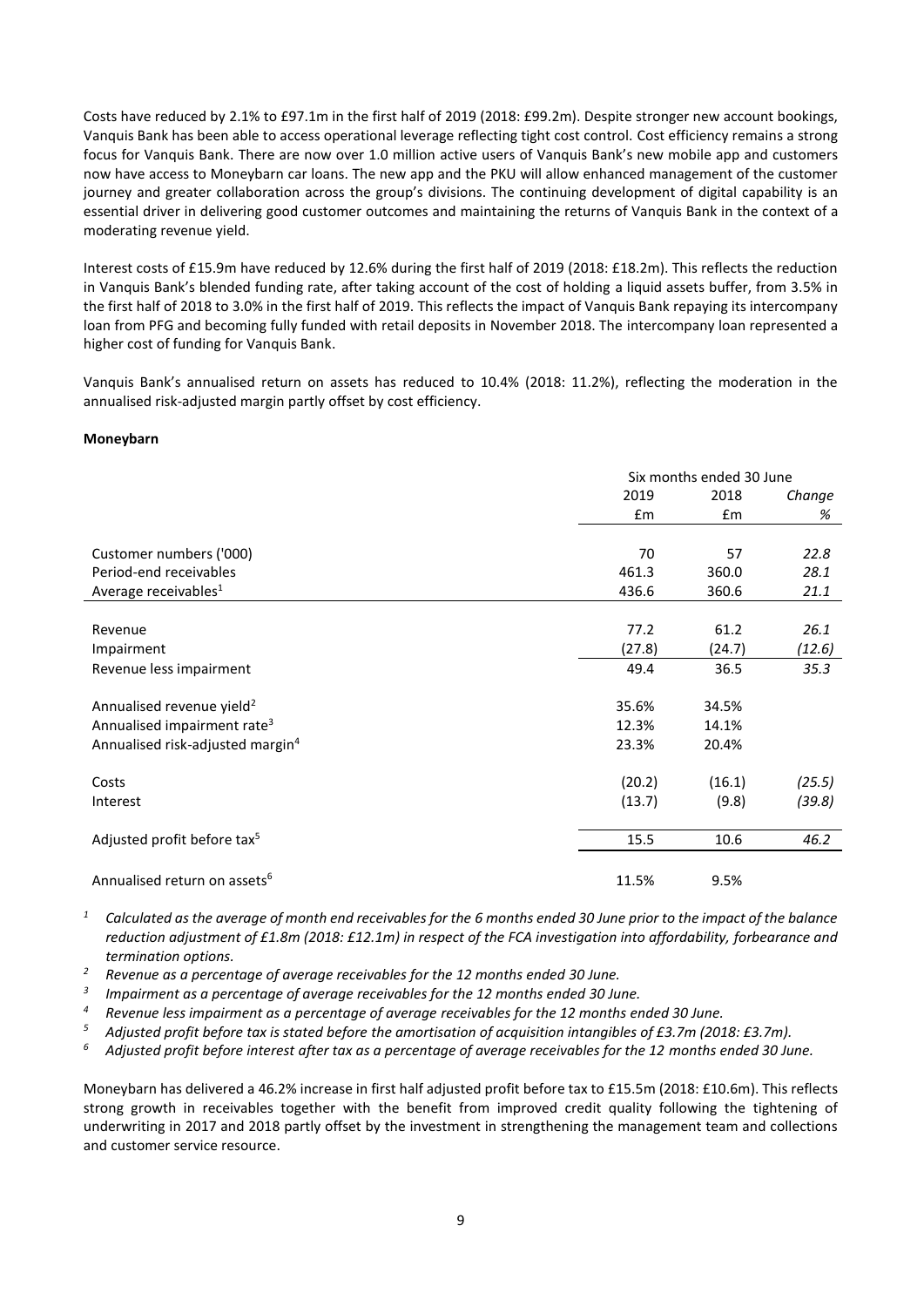The non-standard vehicle finance market remains competitive, particularly in the nearer prime segment of the market where there has been a number of smaller new entrants. However, demand for used cars has remained robust and, despite continued tight underwriting standards, new business volumes during the first half have been very strong. Continued development of core broker-introduced distribution channels, including revising affordability processes and a number of other operational developments, has resulted in a better customer experience and reinforced Moneybarn's primacy amongst its broker network. As a result, new business volumes were 34% higher than last year and customer numbers ended the first half at 70,000, up from 62,000 at December 2018 and showing growth of 22.8% from 57,000 at June 2018.

Moneybarn continues to explore opportunities to extend its product offering and distribution channels through: (i) using the Vanquis Bank app to offer bespoke Moneybarn products to Vanquis Bank customers which is now live; (ii) expansion of relationships with lead generators and quotation search partners such as Clearscore, leveraging Moneybarn's quotation search and digital onboarding capabilities; (iii) introduction of a re-solicitation programme to retain highquality customers who currently settle early and move to other lenders; and (iv) introduction and development of new asset classes that resonate with Moneybarn's target customer base, such as light commercial vehicles, motorbikes and touring caravans.

The strong growth in new business volumes has resulted in receivables growth of 28.1% to £461.3m (2018: £360.0m). Receivables are stated after the remaining balance reduction provision of £1.8m (December 2018: £1.8m, June 2018: £12.1m) in respect of the FCA investigation into affordability, forbearance and termination options. In addition, the provision in respect of potential cash restitution, administration costs and an FCA fine has reduced from £7.5m to £7.0m during the first half, primarily reflecting costs in respect of communicating with customers in respect of balances which have been written down as part of the expected settlement with the FCA. The final settlement agreement is expected in the near future and is expected to be within the remaining provisions of £8.8m held by Moneybarn at 30 June 2019.

Revenue has increased by 26.1% compared with the growth in average receivables of 21.1%. The annualised revenue yield has increased to 35.6% to June 2019 from 34.5% to June 2018, reflecting a lower mix of near prime business due to increased competition in that segment of the market.

As previously reported, default rates through 2016 and 2017 showed a progressive increase principally reflecting: (i) the change in product proposition from lending up to the trade value of a vehicle to lending up to the retail value; and (ii) the strong growth in new business volumes as Moneybarn's peak in defaults is approximately 9 to 12 months following inception of a loan. As a result of the higher level of defaults being experienced, underwriting was tightened in the second quarter of 2017 on higher risk categories of business and a tier of lower value business which was only marginally profitable was also removed in the second quarter of 2018. Default rates and arrears levels stabilised through the second half of 2018 and have remained stable during the first half of 2019. As a result of these factors, the annualised impairment rate has reduced from 14.1% to June 2018 to 12.3% to June 2019.

The improvement in the impairment rate has resulted in Moneybarn's annualised risk-adjusted margin strengthening from 20.4% to June 2018 to 23.3% to June 2019.

Whilst headcount has only increased modestly to around 300 during the first half of 2019, the flow through from the investment in additional headcount in 2018 has resulted in cost growth of 25.5%, modestly higher than the growth in average receivables of 21.1%. Due to the strong growth in the business over recent years, Moneybarn has now outgrown its existing head office in Petersfield. Accordingly, the business will shortly be moving into new premises, very close to the existing site, which will accommodate up to 420 employees and support growth well into the medium term.

Interest costs have shown growth of 39.8% in the first half of 2019, higher than the growth in average receivables. This reflects an increase in Moneybarn's group funding rate as the cost of funding the non-bank segment of the group has increased following Vanquis Bank becoming fully funded through retail deposits during the second half of 2018.

Moneybarn has delivered an annualised return on assets of 11.5% to June 2019, up from 9.5% to June 2018, reflecting the strengthening of the annualised risk-adjusted margin partly offset by the impact of the investment in strengthening the management team and collections and customer service resource during 2018.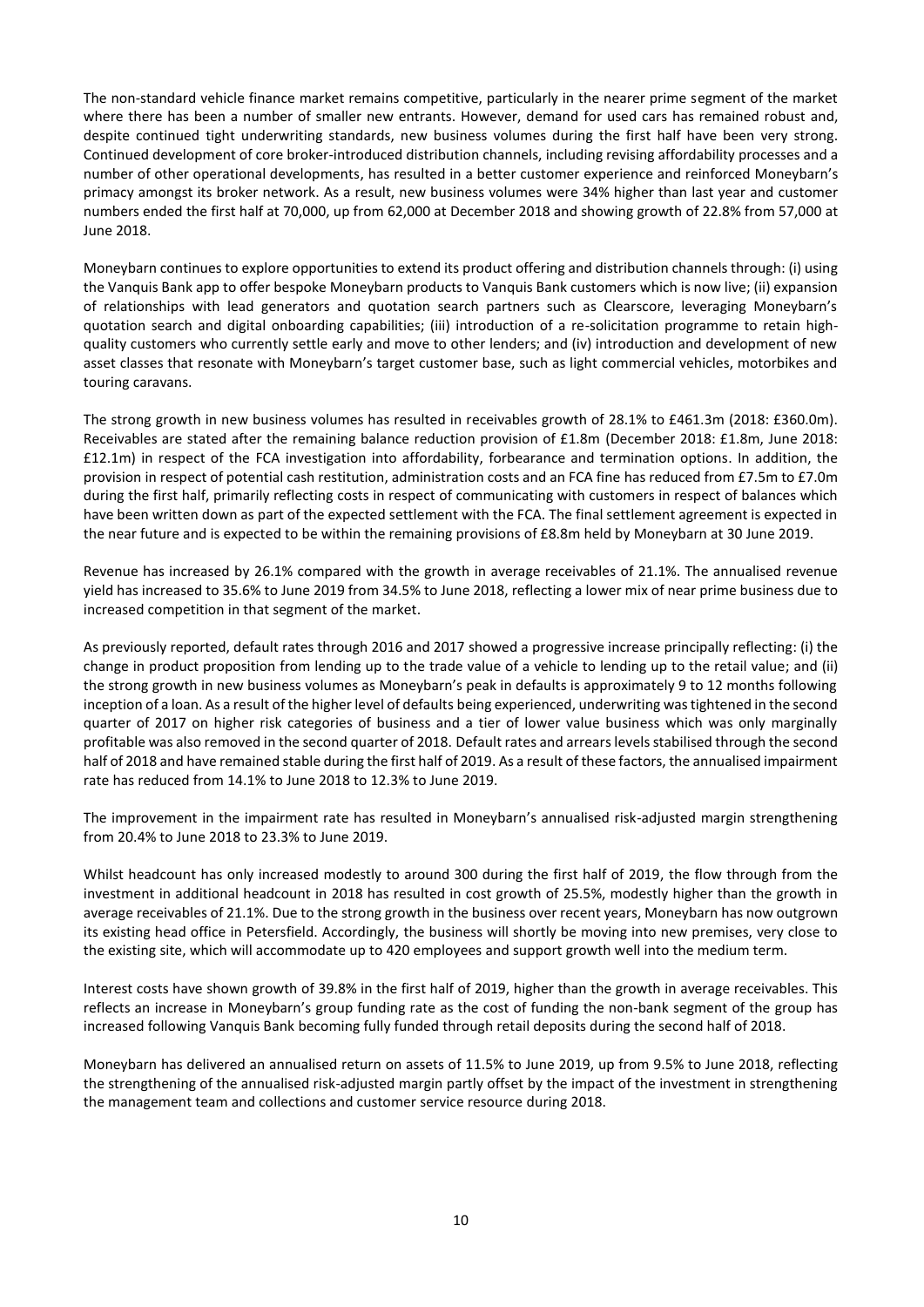|                                              |         | Six months ended 30 June |        |
|----------------------------------------------|---------|--------------------------|--------|
|                                              | 2019    | 2018                     | Change |
|                                              | £m      | £m                       | %      |
|                                              |         |                          |        |
| Customer numbers ('000)                      | 531     | 765                      | (30.6) |
| Period-end receivables                       | 245.4   | 293.7                    | (16.4) |
| Average receivables <sup>1</sup>             | 254.2   | 309.7                    | (17.9) |
|                                              |         |                          |        |
| Revenue                                      | 152.1   | 179.4                    | (15.2) |
| Impairment                                   | (51.8)  | (70.6)                   | 26.6   |
| Revenue less impairment                      | 100.3   | 108.8                    | (7.8)  |
| Annualised revenue yield <sup>2</sup>        | 117.3%  | 120.7%                   |        |
| Annualised impairment rate <sup>3</sup>      | 38.0%   | 78.6%                    |        |
| Annualised risk-adjusted margin <sup>4</sup> | 79.3%   | 42.1%                    |        |
| Costs                                        | (110.3) | (124.0)                  | 11.0   |
| Interest                                     | (5.1)   | (8.0)                    | 36.3   |
|                                              |         |                          |        |
| Adjusted loss before tax <sup>5</sup>        | (15.1)  | (23.2)                   | 34.9   |
| Annualised return on assets <sup>6</sup>     | (5.5%)  | (28.3%)                  |        |
|                                              |         |                          |        |

*<sup>1</sup> Calculated as the average of month end receivables for the 6 months ended 30 June.*

*<sup>2</sup> Revenue as a percentage of average receivables for the 12 months ended 30 June.*

*3 Impairment as a percentage of average receivables for the 12 months ended 30 June.*

*<sup>4</sup> Revenue less impairment as a percentage of average receivables for the 12 months ended 30 June.*

<sup>5</sup> *Adjusted loss before tax is stated before exceptional costs of £10.0m in relation to the turnaround of the home credit business following the poor execution of the migration to the new operating model in July 2017 (2018: £18.1m).*

*<sup>6</sup> Adjusted loss before interest after tax as a percentage of average receivables for the 12 months ended 30 June.*

The ongoing turnaround of the home credit business continued to progress well in the first half of the year, with positive momentum on new customer recruitment, the implementation of further actions to right-size the cost base and support from the FCA in respect of the introduction of enhanced performance management of the field force.

CCD has reported a reduced adjusted loss before tax of £15.1m in the first half (2018: loss of £23.2m), broadly in line with management's internal plan, although average receivables have been impacted by the new home credit guidance within the high-cost credit review. Based on management's ongoing actions, the business is expecting to deliver a reduced loss in the second half of 2019 and a loss in the first half of 2020, consistent with the normal seasonality of the business. The business is then expecting to deliver a profit in the second half of 2020 and a break even result for 2020 as a whole.

CCD customer numbers ended the first half at 531,000, 30.6% lower than June 2018 (2018: 765,000) which included approximately 200,000 customers who ceased paying in the second half of 2017 following the change in operating model and who have now been removed from customer numbers. The focus for 2019 is on: (i) stabilising the rate of decline in the home credit customer base; and (ii) continuing to grow Satsuma customer numbers.

The improved momentum in new customer recruitment experienced in the fourth quarter of 2018 has continued in home credit during the first half of the year. The number of new UK home credit customers was approximately 15% higher than the first half of 2018. Despite the stronger growth, home credit customer numbers ended the first half at 403,000, a reduction from 444,000 at December 2018 and 482,000 at June 2018, as the number of new customers recruited was not at a level sufficient to stabilise the customer base during the seasonally quiet first half. New customer recruitment is expected to continue its upward trajectory during the seasonally busier second half of the year.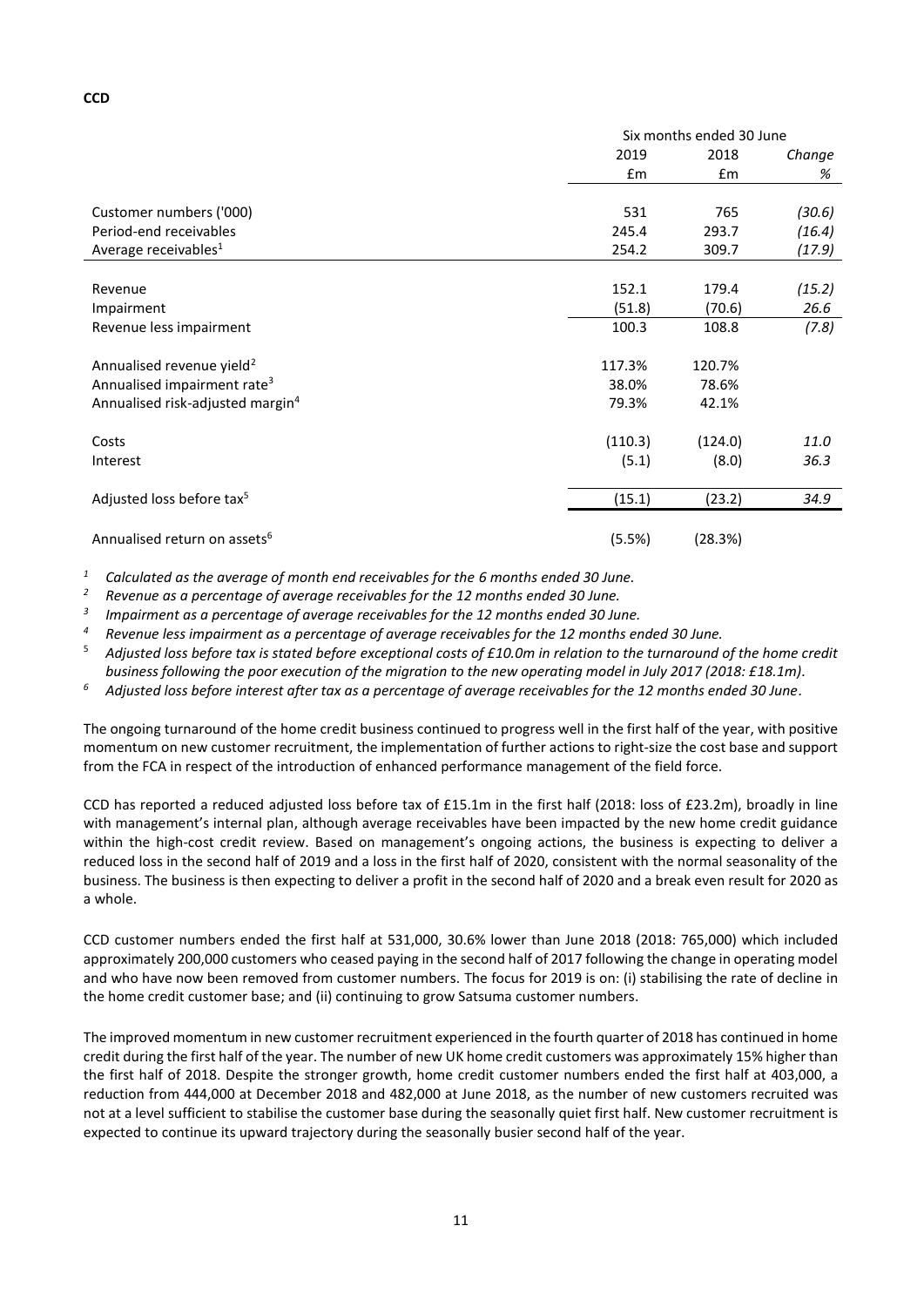Satsuma continues to experience a good flow of lending volumes notwithstanding a number of further refinements in underwriting. New business and further lending volumes increased by approximately 19% and customer numbers ended the first half at 128,000, up 29.5% on June 2018. Satsuma delivered a break even result in the first half of 2019 and continues to trade in line with the Board's expectations.

Following agreement with the FCA, CCD has recently commenced testing of an enhancement to the home credit product in one area. Provident Direct leverages the capabilities in both home credit and Satsuma, with the relationship managed in the home by a CEM and payments collected remotely via CPA. The product enhancement should allow CCD to attract new and former customers of suitable credit quality who do not wish to have a weekly collections visit by a CEM and should also improve efficiency in the field force. The enhancement will be thoroughly tested through the second half of the year before being rolled out on a measured basis to ensure that it delivers positive customer outcomes whilst not resulting in a deterioration in collections performance.

Total CCD receivables were £245.4m at June 2019 (2018: £293.7m), 16.4% lower than June 2018, and comprised £202.5m in respect of the home credit business (2018: £262.3m) and £42.9m in respect of Satsuma (2018: £31.4m).

Home credit receivables have fallen by 22.8% in the first half of 2019 compared with the 16.4% reduction in customer numbers. This reflects average issue values being approximately 14% lower in the first half of 2019 following the introduction of the new high cost credit guidance issued by the FCA as part of its review of the high-cost credit sector which came into force between December 2018 and March 2019. The new guidance includes the requirement for CEMs to present customers with the option of taking out a concurrent loan or refinancing their existing loan when they require further credit. Experience to date shows that there has been a modest shift in the proportion of customers opting for concurrent loans, which are typically lower value and shorter in duration than refinanced loans.

Satsuma's receivables have shown 36.6% growth on June 2018, due to the 29.5% increase in customer numbers together with the continued development of further lending to good quality customers.

Revenue in CCD has fallen by 15.2% in the first half of 2019, a modestly lower rate than the 17.9% reduction in average receivables. The annualised revenue yield of 117.3% to June 2019 has increased from 115.5% to December 2018, reflecting a modest shift in mix to shorter term, higher yielding products.

Impairment in CCD has reduced by 26.6%, better than the rate of reduction in average receivables. This reflects the improvement in collections performance, despite higher new customer volumes, due to the stabilisation of operations and collections being a key area of focus. As a result, the annualised impairment rate of 38.0% to June 2019 issignificantly lower than 78.6% to June 2018.

The collections performance of credit originated since the fourth quarter of 2017 continuesto remain broadly in line with the levels achieved prior to the change of operating model in July 2017, where the CEM has issued the credit and has ownership of the customer relationship. However, the collections performance on credit originated prior to the fourth quarter of 2017, where the CEM typically did not originate the credit following the change in operating model, remains significantly lower than historic levels and has not shown any improvement. These balances now only represent approximately £11m of CCD's carrying value of receivables.

As previously reported, the FCA confirmed in early March 2019 that the business can implement enhanced performance management of CEMs based on a balanced scorecard supported by an element of variable performance-related pay. The scorecard was tested for impact on customer outcomes in one area during May and was expanded to a region in June, including the introduction of an element of variable pay. The business is adopting a measured approach to implementation and will continue to calibrate the balanced scorecard and the variable pay element to both enhance customer outcomes and improve performance. Full roll-out of the balanced scorecard to the whole of the UK will be completed during the second half of the year. The implementation of this full suite of performance measures is essential to improving the efficiency and effectiveness of the field organisation, both in terms of delivering consistently good customer outcomes and returning the business to profitability through growing receivables and improving collections performance.

CCD's annualised risk-adjusted margin has shown a significant improvement from 42.1% to June 2018 to 79.3% to June 2019, primarily reflecting the significant improvement in impairment.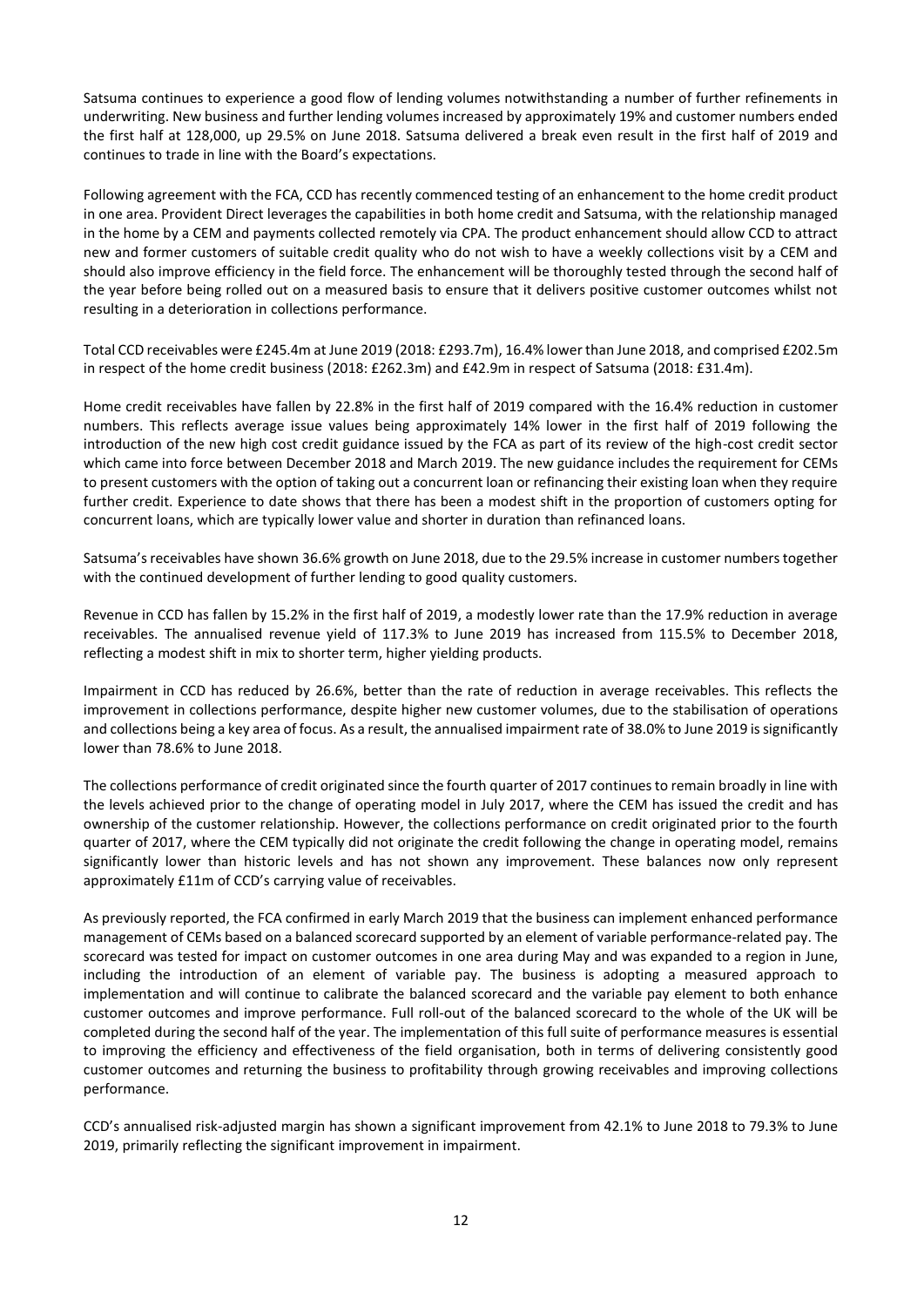As previously reported, in January 2019, CCD announced a voluntary redundancy programme in central support functions which has reduced central headcount by approximately 200. Together with actions already taken and the ongoing tight control of costs, this has resulted in an 11.0% reduction in the cost base to £110.3m (2018: £124.0m) during the first half of the year. Overall, there has been a reduction in roles within CCD approaching 1,000 over the last 18 months and cost efficiency remains a key priority in returning the business to profitability in the second half of 2020.

Interest costs in CCD have fallen by 36.3% to £5.1m in the first half of 2019 (2018: £8.0m). This is a larger reduction than the reduction in average receivables as CCD's funding rate has been reduced to reflect a more balanced allocation of funding costs between CCD and Moneybarn now that Vanquis Bank is fully funded with retail deposits.

# **Central costs**

Central costs in the first half of 2019 were £10.5m, up from £9.7m in the first half of 2018. The increase primarily reflects unallocated interest costs taken centrally as a result of the costs of defending the unsolicited NSF offer. Notwithstanding the additional interest costs, as a result of tight cost control the group expects to maintain full-year central costs at a similar level to 2018 as previously communicated.

# **Exceptional items**

Exceptional costs of £33.6m in the first half of 2019 comprise: (i) £23.6m of defence costs associated with NSF's unsolicited offer for the group; and (ii) £10.0m in relation to the turnaround of the home credit business following the poor execution of the migration to the new operating model in July 2017, including a voluntary redundancy programme within central support functions which resulted in a reduction in headcount of approximately 200.

In the first half of 2018, an exceptional charge of £36.6m was recognised comprising: (i) £18.1m in respect of intangible and tangible asset write-offs (£10.9m), redundancy costs (£4.5m) and consultancy costs (£3.3m) associated with the implementation of the home credit recovery plan following the poor execution of the migration to the new operating model in July 2017 net of an exceptional pension credit of £0.6m (see note 9); and (ii) £18.5m in respect of the 8% premium plus fees paid on the redemption of 89% of the £250m senior bonds maturing in October 2019.

# **Tax**

The tax rate for the first half of 2019 of 26.3% (2018: 27.1%) is the estimated effective tax rate on profit before tax, amortisation of acquisition intangibles and exceptional items for the 2019 financial year and is higher than the mainstream UK statutory corporation tax rate. This reflects the impact of the bank corporation tax surcharge of 8% which applies to Vanquis Bank profits in excess of £25m and places an additional tax cost on Vanquis Bank.

The tax credit (2018: tax credit) in respect of exceptional costs in 2019 (2018: exceptional costs) amounts to £2.0m (2018: £7.0m) and represents: (i) tax relief of £1.9m in respect of the exceptional restructuring costs in CCD (2018: £3.5m); and (ii) tax relief of £0.1m in respect of exceptional costs associated with the defence of the unsolicited offer from NSF (2018: £nil). The tax credit in the first half of 2018 also included £3.5m in respect of the premium and fees paid on redemption of £222.5m of the £250m senior bonds.

Despite changing the operating model of the UK home credit business from a self-employed agent model to an employed workforce in July 2017, the group continues to be subject to status claims brought against it by either former agents in the UK or agents in the Republic of Ireland, or tax authorities challenging the historic employment status of the group's agents. To date the group has successfully defended these claims and challenges although there can be no guarantee that future claims or challenges will be successfully defended.

# **Dividends**

The group's dividend policy isto maintain a dividend cover ratio of at least 1.4 times as the home credit business recovers and moves into profitability. This will reflect the group's current risk appetite of maintaining regulatory capital headroom in excess of £50m and the remaining transitional impact of IFRS 9 on regulatory capital of £175m over the next 4 years.

The Board is recommending the payment of an interim dividend of 9.0p per share (2018: nil). The interim dividend will be paid on 26 September 2019 to shareholders who are on the register of members on 16 August 2019. As previously announced, the timing of the payment of the interim dividend has been brought forward from November to September.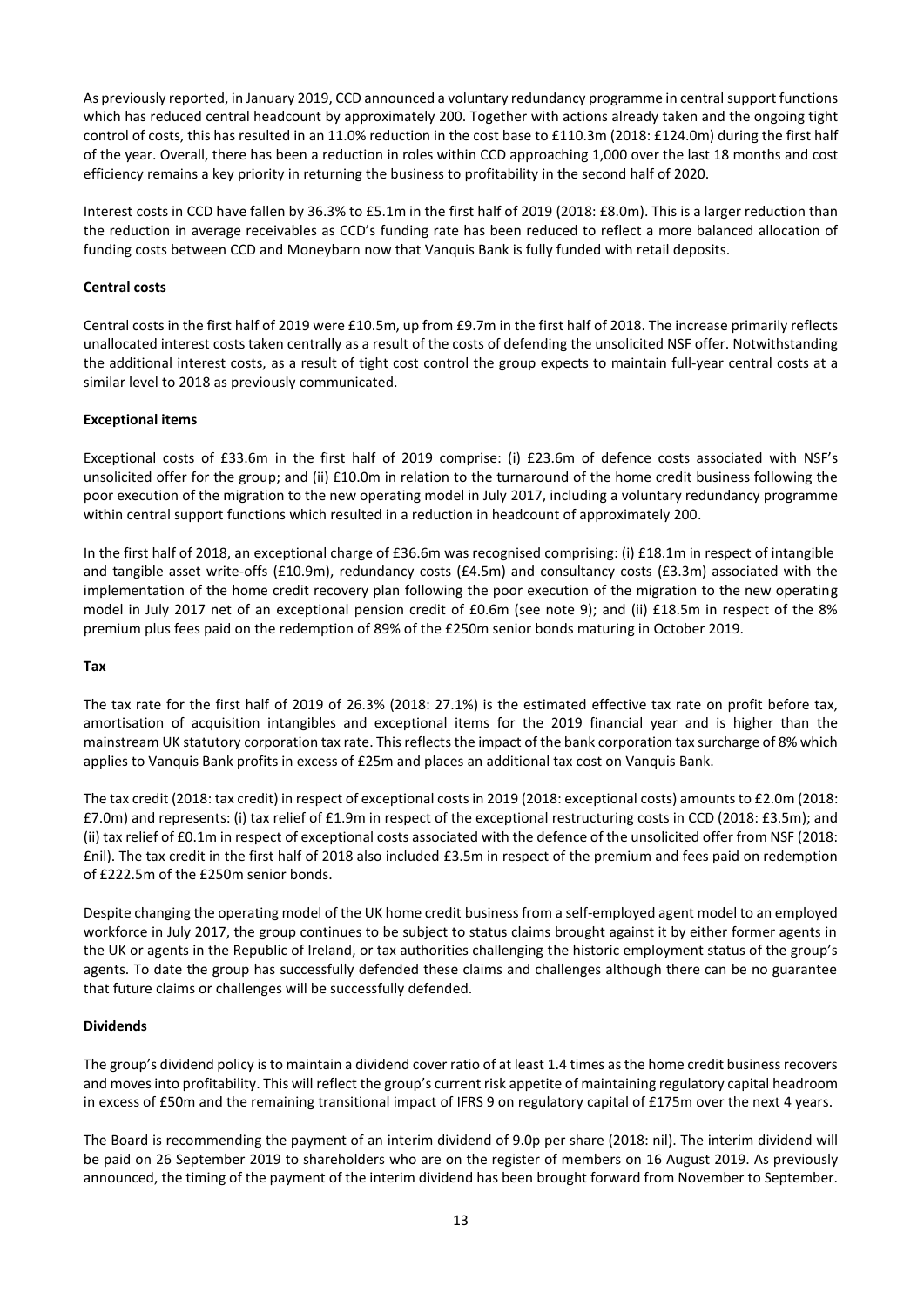### **Funding and capital**

The group's current funding strategy is to maintain committed facilities to meet contractual maturities and fund growth for at least the following 12 months and maintain access to three main sources of funding comprising: (i) the syndicated revolving bank facility; (ii) market funding, including retail bonds, institutional bonds and private placements; and (iii) retail deposits which now fully funds the ring-fenced Vanquis Bank.

The group successfully refinanced its revolving syndicated bank facility on 24 July 2019 with four leading UK banks. This was 2 to 3 months later than originally envisaged reflecting a temporary pause in the dialogue with the banks during the NSF offer period. The facility has reduced from £450m to £235m, reflecting: (i) a reduction in the requirement of the group for a revolving facility as Vanquis Bank is now fully funded with retail deposits and the home credit business is significantly smaller than when the previous facility was established; and (ii) the exit of two non-UK banks from the syndicate. The new facility has a maturity of July 2022 and an interest rate of 300 bps plus LIBOR, up from 225 bps plus LIBOR in the previous facility. The covenant package and limits remain unchanged but will be assessed under IFRS 9 rather than under IAS 39 in the old facility.

The flow of retail deposits within Vanquis Bank has continued in line with its internal funding plan and, at 30 June 2019, Vanquis Bank had retail deposit funding of £1,472.3m, up from £1,431.7m at 31 December 2018, which reflects the modest level of Vanquis Bank receivables growth.

Headroom on the group's committed debt facilities was £319m at 30 June 2019. Together with the ongoing retail deposits programme and the recent refinancing of the revolving syndicated bank facility, this is sufficient to fund contractual debt maturities and projected growth in the group until September 2020. The group is actively exploring additional funding options including: (i) discussing with the PRA the potential to fund the group's other businesses with retail deposits; (ii) funding the Moneybarn receivables book through a securitisation; (iii) issuing further bonds or private placements; and/or (iv) issuing a tier 2 instrument.

The group's funding rate during the first half of 2019 was 4.5%, a modest increase from 4.3% in the first half of 2018 notwithstanding that Vanquis Bank is now fully funded with retail deposits. The modest increase primarily reflects the significant amount of headroom of over £300m being carried on the group's revolving credit facility during the first half of the year.

On 5 April 2019, Fitch Ratings reaffirmed the group's credit rating at BBB- with a negative outlook.

The group's minimum regulatory capital requirement set by the PRA, together with the capital conservation buffer (2.5%) and counter cyclical buffer (1.0%), represents a TCR of 25.5%. The Board expectsto maintain headroom in excess of £50m against this requirement and a capital structure to support ongoing access to funding from the bank and debt capital markets.

The group's CET 1 ratio on an accrued profits basis at 30 June 2019 was 28.2% compared with the group's TCR of 25.5%. On this basis, the regulatory capital headroom was 2.7%, equivalent to approximately £60m based on the group's risk weighted assets of £2.3bn. This is consistent with the Board's current risk appetite of maintaining a regulatory capital buffer in excess of £50m. The reduction in headroom from £100m at 31 December 2018 reflects: (i) the anticipated second year transitional impact of IFRS 9 of £18m; (ii) the impact of the implementation of IFRS 16 'Leases' from 1 January 2019 of £26m; and (iii) the exceptional costs of £33.6m arising in respect of the costs of defending the unsolicited offer from NSF and redundancies in CCD. These adverse impacts were partly offset by profits from underlying operations less accrued dividends.

As previously reported, the impact from the adoption of IFRS 9 on the group's net assets of £184.0m is being phased into regulatory capital on a transitional basis over five years as follows: 5% taken at the start of 2018 (£9m), 15% taken on 1 January 2019 (£18m), 30% in 2020 (£28m), 50% in 2021 (£37m), 75% (£46m) in 2022 and 100% (£46m) from the start of 2023. The impact of the IFRS 9 transitional arrangements on CET 1 as at 30 June 2019 was £156.4m. For illustrative purposes, after adjusting for the impact on risk weighted assets, the CET 1 ratio at 30 June 2019 would reduce from 28.3% to 21.8% if the IFRS 9 transitional arrangements did not apply.

The group's next capital review (C-SREP) with the PRA is scheduled for the first quarter of 2020. The group continues to actively explore a number of options to improve capital efficiency. These include, but are not limited to, potential reductions in capital requirements for pensions and Pillar 2A add-ons. The Board also continues to monitor its risk appetite in respect of the appropriate level of regulatory capital headroom in light of the group's ongoing recovery.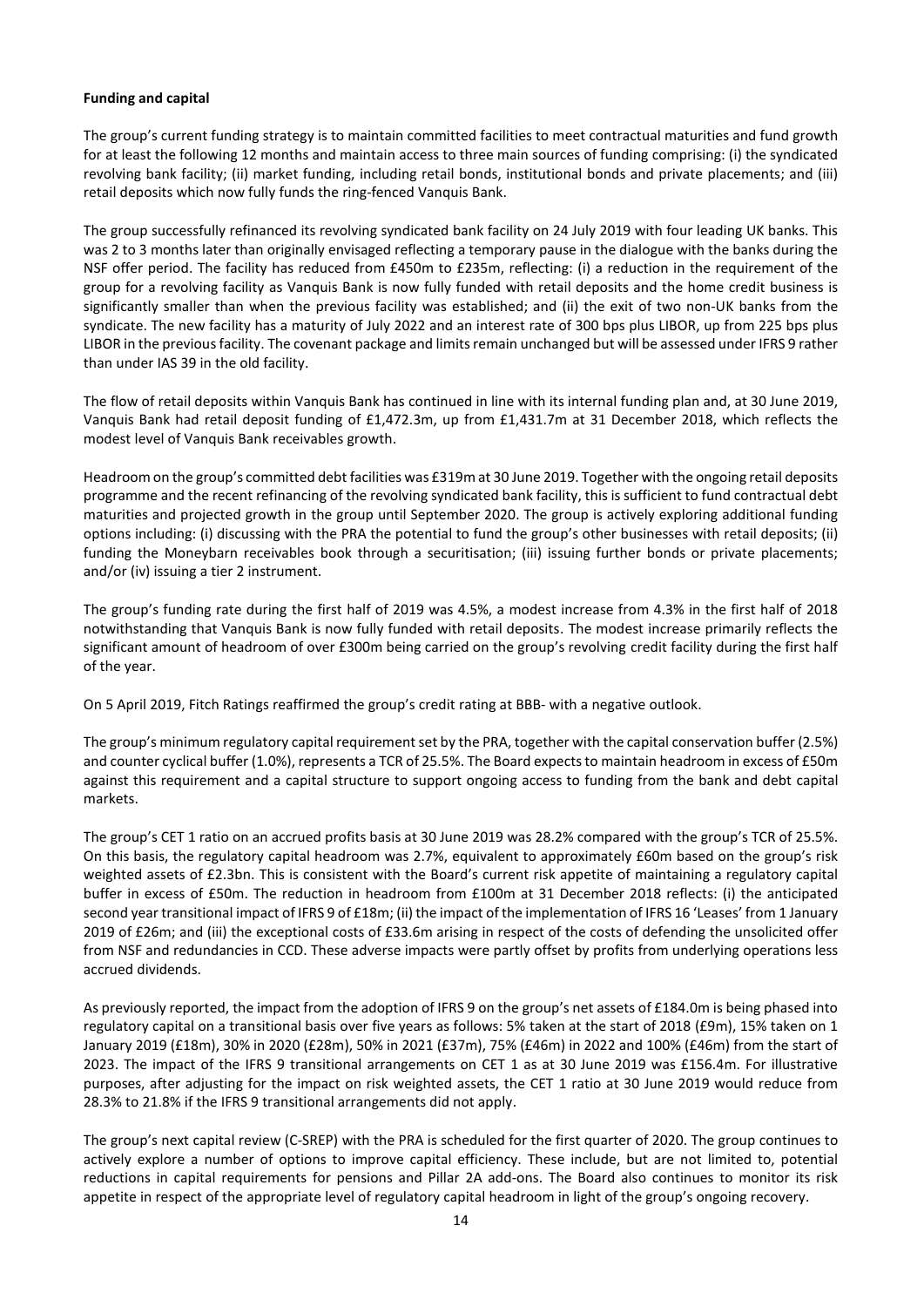### **Board committee changes**

The group is pleased to announce that it formally established the Customer, Culture and Ethics Committee (the 'Committee') with effect from 1 April 2019. The Committee, which is a committee of the Board, is responsible for providing oversight of the group's review, delivery and embedding of its culture, offerings and business processes to ensure that they are focused on achieving fair customer outcomes. The Committee will also support the Board's compliance with the evolving corporate governance requirements. As initially announced on 31 July 2018, the Committee will be chaired by Non-executive director, Elizabeth Chambers.

Following the formal appointment of Robert East, the Board has also reviewed its committee composition and has agreed changes to Board committee membership with effect from 1 July 2019. The Board committee membership with effect from 1 July 2019 is:

| Remuneration<br>Committee <sup>1</sup> | <b>Customer, Culture</b><br>and Ethics<br>Committee <sup>1</sup> | Audit<br>Committee $1,2$ | <b>Group Risk</b><br>Committee $1,2$ | <b>Nomination</b><br><b>Committee</b> | <b>Disclosure</b><br><b>Committee</b> |
|----------------------------------------|------------------------------------------------------------------|--------------------------|--------------------------------------|---------------------------------------|---------------------------------------|
| Andrea Blance                          | Libby Chambers                                                   | Paul Hewitt              | Angela Knight                        | <b>Patrick Snowball</b>               | Malcolm Le May                        |
| (Chair)                                | (Chair)                                                          | (Chair)                  | (Chair)                              | (Chair)                               | (Chair)                               |
| Graham Lindsay                         | <b>Robert East</b>                                               | Angela Knight            | Paul Hewitt                          | Andrea Blance                         | Simon Thomas                          |
| Angela Knight                          | Graham Lindsay                                                   | Andrea Blance            | Libby Chambers                       | Libby Chambers                        | <b>Charley Davies</b>                 |
|                                        |                                                                  |                          |                                      | Angela Knight                         |                                       |
|                                        |                                                                  |                          |                                      | Graham Lindsay                        |                                       |
|                                        |                                                                  |                          |                                      | Paul Hewitt                           |                                       |
|                                        |                                                                  |                          |                                      | <b>Robert East</b>                    |                                       |
|                                        | $1$ Malcolm Le May attends meetings by way of invitation.        |                          |                                      |                                       |                                       |

*<sup>2</sup> Simon Thomas attends meetings by way of invitation.*

Charley Davies joined the group on 1 April 2019 as Company Secretary and General Counsel of both the group and Vanquis Bank.

# **Regulation**

# **Enhanced supervision by the FCA**

As a consequence of: (i) the disruption to the home credit business following the migration to the new operating model in July 2017 and the subsequent implementation of the recovery plan in response to the disruption; (ii) the FCA's investigation into Vanquis Bank's ROP product; and (iii) the FCA's ongoing investigation into Moneybarn, the group continues to be subject to enhanced supervision by the FCA as notified by the FCA Watchlist Letter. The FCA Watchlist Letter requires that the group: (i) provides the FCA with a draft of an executable wind-down plan for the group and each of the entities within the group; (ii) successfully executes the recovery plan in home credit; and (iii) completes a successful turnaround of CCD so that CCD is financially stable, and the group can meet its funding requirements to 2020. Firms placed under enhanced supervision may be required to provide formal commitments, where appropriate, to the FCA to tackle the underlying concerns raised by the FCA and the FCA may also exercise other wide-ranging powers.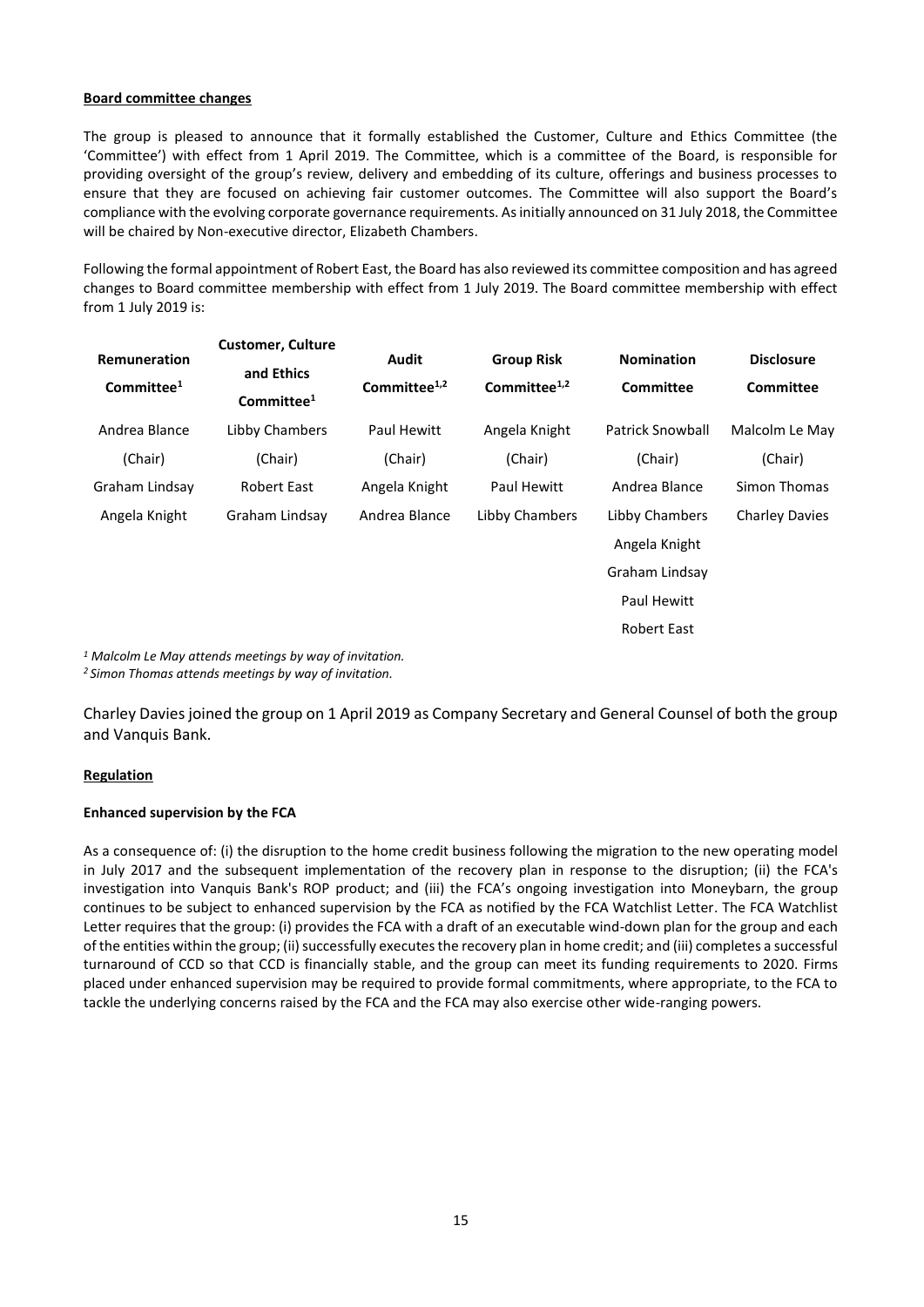#### **FCA review of high-cost credit**

On 18 December 2018, the FCA published CP18/43 in respect of its review of high-cost credit, including final rules and guidance in respect of home-collected credit. The rules introduced a package of reforms to raise standards in disclosure and sales practices to prevent home credit firms from offering new loans or refinancing existing loans during home visits without the customer specifically requesting it. CCD made the necessary changes to its processes to ensure compliance with the new rules in advance of the new rules coming into force on 19 March 2019. This included the requirement for CEMs to explain all available options to a customer who wishes to borrow, including refinancing their existing loan or taking out a concurrent loan. The changes made to the home credit operating model over the last two years, including the recording of all sales interactions with customers, means that the business can evidence compliance with the revised requirements.

#### **FCA credit card market study**

In February 2018, the FCA published PS18/4 setting out its final policy rules in respect of persistent debt and earlier intervention remedies from its Credit Card Market Study. The overall objective of the package of remedies is to reduce the number of customers in problem credit card debt and put borrowers in greater control of their borrowing. In particular, the rules require credit card firms to undertake particular measures in respect of customers defined as being in persistent debt. The FCA define persistent debt as where, over a period of 18 months, a customer pays more in interest, fees and charges than they have repaid of the principal. At 18 months, firms are required to prompt customers in persistent debt to change their repayment behaviour if they can afford to. At 27 months firms are required to send another reminder if payments indicate a customer is still likely to be in persistent debt at the 36-month point. Customers need to be made aware that, if they do not change their repayment behaviour, their card may be suspended, which may be reported to credit reference agencies. The customer should also receive contact details for debt advice services. At 36 months firms need to intervene again if a customer remains in persistent debt. Firms need to help the customer by proposing ways of repaying more quickly over a reasonable period, usually between 3 and 4 years.

The proposals in PS18/4 came into force on 1 March 2018 and firms had 6 months to be fully compliant. Approximately, 15% of Vanquis Bank's customers currently meet the FCA's definition of persistent debt and the first 36-month checkpoint for persistent debt customers is in March 2020. Vanquis Bank increased its minimum payment rates in the second half of 2018 and has introduced a number of further measures in the first half of 2019, including recommended payments and the testing of a number of communication strategies, to encourage increased monthly repayments and reduce the number of customers meeting the FCA's definition of being in persistent debt.

# **FCA review of creditworthiness in consumer credit**

In July 2018, the FCA published its policy statement (CP18/19) entitled 'Assessing creditworthiness in consumer credit' in which the FCA set out the changes to its existing rules and guidance in this area. The FCA has amended its rules and guidance with regards to creditworthiness (which the FCA stated comprises both credit risk and affordability) and in particular, the rules introduce a new explicit definition of 'affordability risk', in which the FCA sets out the factors to be considered by firms when assessing if credit is likely to be affordable for the borrower. The rules require a more detailed creditworthiness assessment including affordability at the outset. In particular, this applies to Vanquis Bank in respect of all new non-prime credit card customers and for significant individual or cumulative credit line increases thereafter.

The final rules and guidance from PS18/19 came into effect on 1 November 2018. All of the group's businesses have taken the necessary measures to meet the affordability principles arising from this review and the impact has been reflected in new business volumes and credit line increases during the first half of 2019.

# **FCA review of the motor finance market**

In the FCA's Business Plan for 2017/18 the FCA stated that it was looking at the motor finance market to ensure that it works well and to assess whether consumers are at risk of harm. The FCA published an update on this work on 15 March 2018 and then published its final findings on 4 March 2019. The FCA's final findings indicated that they have concerns regarding four areas of the motor finance market: (i) commission arrangements, in particular non-flat rate structures; (ii) sufficient, timely and transparent information, mainly in respect of broker practice and information about DIC type commission arrangements; (iii) lender controls in respect of the oversight of dealers and brokers; and (iv) affordability assessments, whereby the FCA reference the additional clarity given in PS18/19 last year around affordability checks, and the expectation that all lenders have implemented the appropriate additional practices.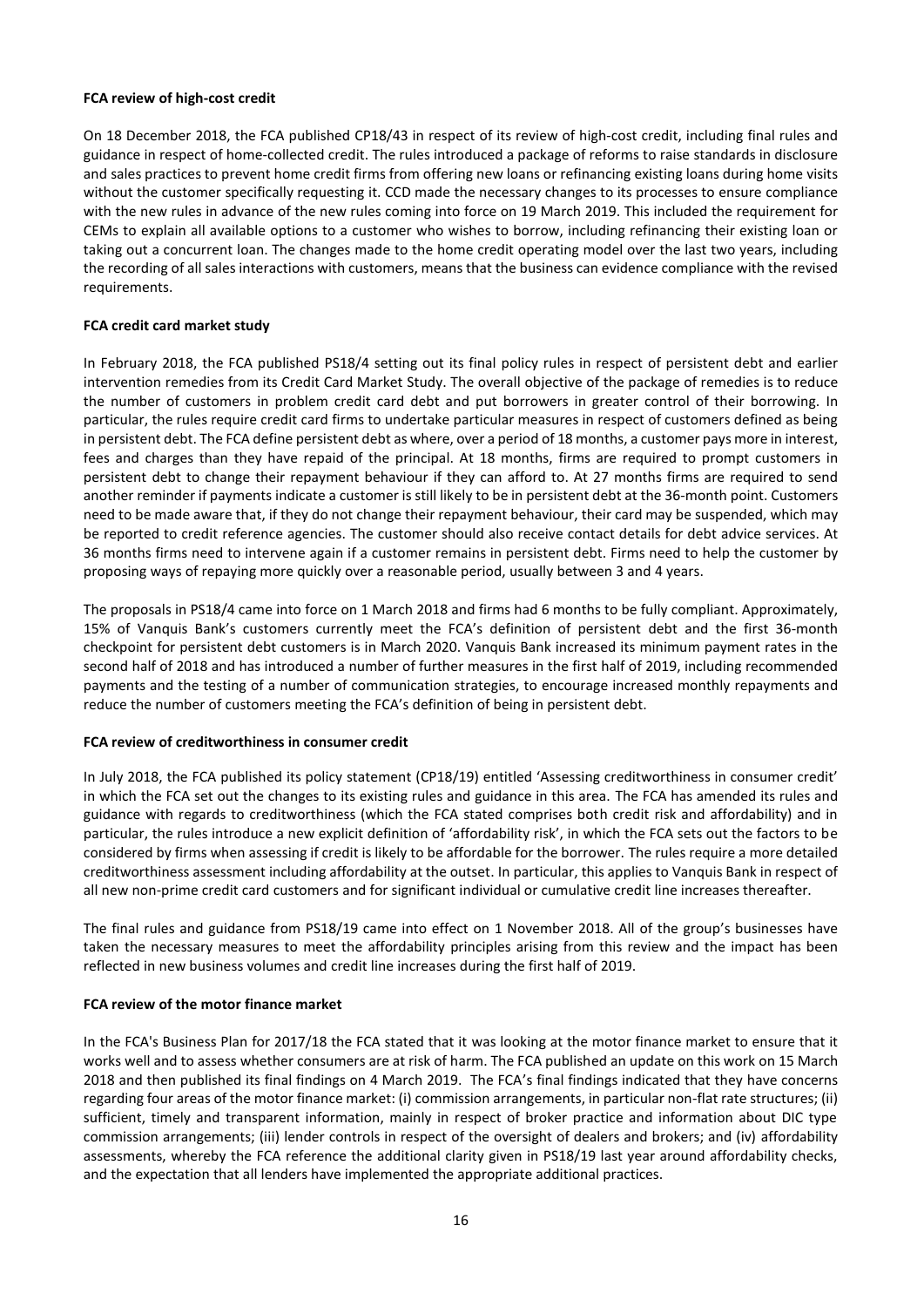Moneybarn has flat fee commission structures and has never given discretion to brokers in setting the interest or commission levels. Customers are made aware of the existence of a payment of commission in Moneybarn's precontractual paperwork that all brokers must provide to the customer and evidence that the customer has received it. Moneybarn has an active physical audit programme for all of its brokers and was the first in the market to have such an audit process in place. Like all of the group's other businesses, Moneybarn made all necessary changes to its processes required by PS18/19 in advance of the 1 November 2018 deadline and there has been no further updates since then from the FCA.

# **Irish Consumer Credit Bill on a cap on moneylenders' rates**

In November 2018, a report entitled: 'Interest Rate Restrictions on Credit for Low-income Borrowers' was published by the Social Finance Foundation, an Irish government funded body set up in 2007 to provide funding for community organisations and social enterprises. The report was part-funded by the Central Bank of Ireland (CBI) and called for a rate-cap to be introduced on interest and other charges and for the development of the credit union sector to provide alternative sources of credit for moneylending customers.

Following publication of the report, a private members' bill which seeks to cap moneylenders' rates at 36% APR was then debated in the Irish Parliament. The draft bill then passed its second reading and will now enter the Finance Committee stage. No date for the Finance Committee hearing has yet been published. Private members' bills are generally voted down by the Irish Government although the Irish Government's position is not clear in the case of this private members' bill.

The group's operations in the Republic of Ireland are in respect of the home credit business which has approximately 60,000 customers.

# **Irresponsible lending complaints and the Financial Ombudsman Service (FOS)**

There continues to be heightened claims management company activity around non-standard lending sectors, particularly in respect of irresponsible lending in high-cost credit and more recently in home credit. As a result, CCD has seen a modest increase in the number of such complaints and referrals to the FOS. CCD continues to robustly defend inappropriate or unsubstantiated claims and work closely with the FOS in this regard.

# **Principal risks and uncertainties**

The principal risks and uncertainties affecting the group are largely consistent with those set out in the 2018 Annual Report and Financial Statements and comprise the following risks: credit risk, capital risk, liquidity and funding risk, IT risk, operational risk, regulatory and conduct risk and challenge to agent self-employed status. A full assessment of the risks and uncertainties, together with the controls and processes which are in place to monitor and mitigate the risks where possible, are set out on pages 44 to 54 of the 2018 Annual Report & Financial Statements which is available on the group's website, www.providentfinancial.com.

The most relevant risks and uncertainties for the remaining six months of the 2019 financial year are in respect of: (i) regulation, including the ongoing interaction with the FCA, PRA, CBI and FOS; (ii) challenges to self-employed status of agents prior to the change in the home credit operating model in July 2017; and (iii) the execution risk relating to the ongoing turnaround of the home credit business. An update on these matters has been provided within the Interim Report.

# **Related party transactions**

There have been no changes in the nature of the related party transactions as described in note 29 to the 2018 Annual Report and Financial Statements and there have been no new related party transactions which have had a material effect on the financial position or performance of the group in the six months ended 30 June 2019.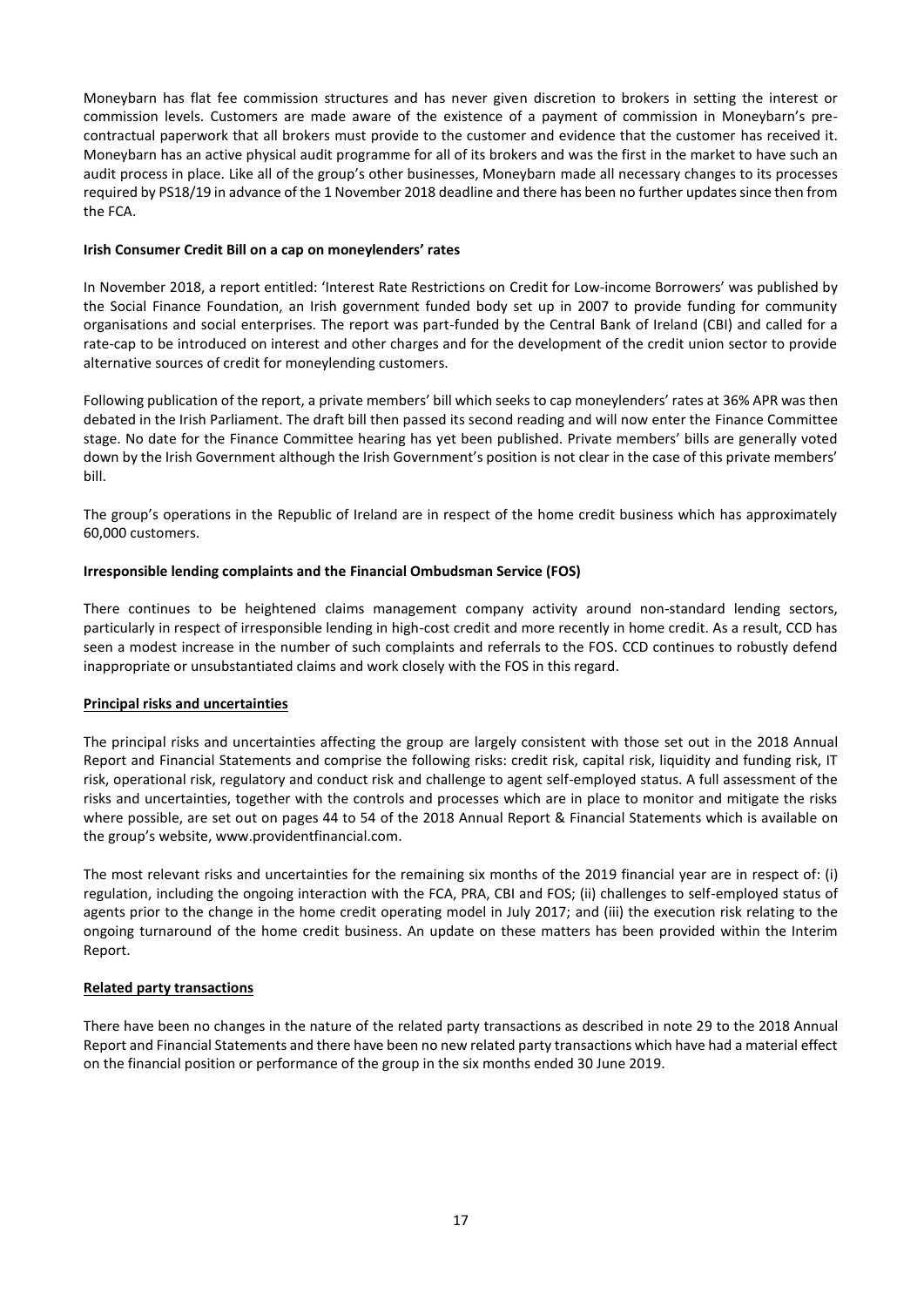# **Unaudited condensed interim financial statements**

# **Consolidated income statement**

|                                                                                  |      | Six months ended 30 June |         |  |
|----------------------------------------------------------------------------------|------|--------------------------|---------|--|
|                                                                                  | Note | 2019                     | 2018    |  |
|                                                                                  |      | £m                       | £m      |  |
| <b>Revenue</b>                                                                   | 4    | 523.9                    | 572.5   |  |
| Finance costs                                                                    |      | (36.5)                   | (54.7)  |  |
| Impairment charges                                                               |      | (176.2)                  | (212.6) |  |
| Administrative and operating costs                                               |      | (273.6)                  | (270.6) |  |
| <b>Total costs</b>                                                               |      | (486.3)                  | (537.9) |  |
| <b>Profit before tax</b>                                                         | 4    | 37.6                     | 34.6    |  |
| Profit before tax, amortisation of acquisition intangibles and exceptional items | 4    | 74.9                     | 74.9    |  |
| Amortisation of acquisition intangibles                                          | 4    | (3.7)                    | (3.7)   |  |
| <b>Exceptional items</b>                                                         | 4    | (33.6)                   | (36.6)  |  |
| Tax charge                                                                       | 5    | (17.0)                   | (12.6)  |  |
| Profit for the period attributable to equity shareholders                        |      | 20.6                     | 22.0    |  |

All of the above activities relate to continuing operations.

# **Consolidated statement of comprehensive income**

|                                                                                   |             | Six months ended 30 June |       |
|-----------------------------------------------------------------------------------|-------------|--------------------------|-------|
|                                                                                   | <b>Note</b> | 2019                     | 2018  |
|                                                                                   |             | £m                       | £m    |
| Profit for the period attributable to equity shareholders                         |             | 20.6                     | 22.0  |
| Items that will not be reclassified subsequently to the income statement:         |             |                          |       |
| - actuarial movements on retirement benefit asset                                 | 9           | (15.7)                   | 3.6   |
| - tax on items that will not be reclassified subsequently to the income statement |             | 3.0                      | (0.7) |
| - impact of change in UK tax rate on items that will not be reclassified          |             |                          |       |
| subsequently to the income statement                                              |             | (0.3)                    | 0.1   |
| Items that may be reclassified subsequently to the income statement:              |             |                          |       |
| - fair value movement in investments                                              | 10          | 3.9                      | 1.9   |
| - exchange differences on translation of foreign operations                       |             | 0.1                      |       |
| - tax on items that may be reclassified subsequently to the income statement      |             | (1.0)                    | (0.5) |
| Other comprehensive (expense)/income for the period                               |             | (10.0)                   | 4.4   |
| Total comprehensive income for the period                                         |             | 10.6                     | 26.4  |
|                                                                                   |             |                          |       |
| <b>Earnings per share</b>                                                         |             | Six months ended 30 June |       |
|                                                                                   | <b>Note</b> | 2019                     | 2018  |

|                     |   | ----                     | ---   |  |
|---------------------|---|--------------------------|-------|--|
|                     |   | pence                    | pence |  |
| Basic               | 6 | 8.1                      | 9.8   |  |
| Diluted             | 6 | 8.1                      | 9.8   |  |
|                     |   |                          |       |  |
| Dividends per share |   | Six months ended 30 June |       |  |
|                     |   | 2019                     | 2018  |  |
|                     |   | pence                    | pence |  |
| Interim dividend    |   | 9.0                      |       |  |
| Paid in the period* |   | 10.0                     |       |  |
|                     |   |                          |       |  |

\* Dividends paid in the period were £25.1m (2018: £nil).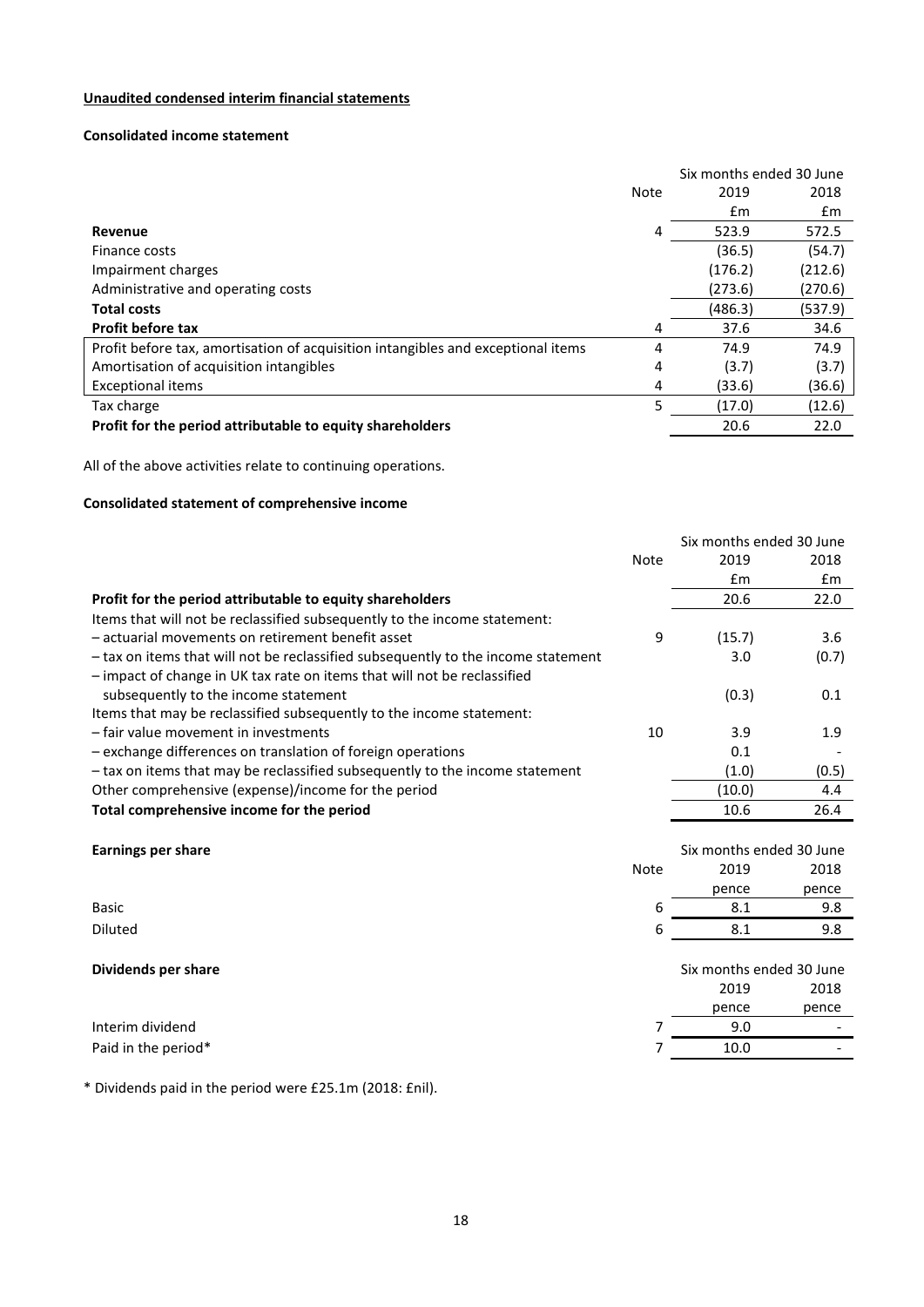# **Consolidated balance sheet**

| £m<br>£m<br>£m<br><b>ASSETS</b><br><b>Non-current assets</b><br>Goodwill<br>71.2<br>71.2<br>71.2<br>51.1<br>55.0<br>62.8<br>Other intangible assets<br>Property, plant and equipment<br>22.3<br>24.6<br>27.6<br>$\mathsf 3$<br>Right of use assets<br>79.8<br>Financial assets:<br>- amounts receivable from customers<br>8<br>383.3<br>349.6<br>328.2<br>Retirement benefit asset<br>9<br>70.3<br>83.9<br>111.5<br>38.3<br>Deferred tax asset<br>38.7<br>14.3<br>716.7<br>622.6<br>615.6<br><b>Current assets</b><br>Financial assets:<br>- investment held as fair value through other<br>comprehensive income<br>10<br>21.1<br>47.8<br>48.2<br>- amounts receivable from customers<br>8<br>1,761.5<br>1,813.3<br>1,757.9<br>440.0<br>- cash and cash equivalents<br>387.9<br>518.3<br>- trade and other receivables<br>73.2<br>49.6<br>59.8<br>Deferred tax asset<br>4.9<br>2,298.6<br>2,389.1<br>2,295.8<br><b>Total assets</b><br>4<br>3,012.5<br>2,921.2<br>3,004.7<br><b>LIABILITIES</b><br><b>Current liabilities</b><br><b>Financial liabilities:</b><br>(375.9)<br>- retail deposits<br>(339.3)<br>(327.0)<br>- bank and other borrowings<br>(83.8)<br>(49.8)<br>(18.2)<br>(459.7)<br>(389.1)<br>Total borrowings<br>(345.2)<br>- trade and other payables<br>(92.3)<br>(91.8)<br>(114.6)<br>- lease liabilities<br>3<br>(13.6)<br><b>Current tax liabilities</b><br>(30.6)<br>(8.1)<br>(24.6)<br>Provisions<br>12<br>(35.6)<br>(53.2)<br>(97.9)<br>(631.8)<br>(558.7)<br>(565.8)<br><b>Non-current liabilities</b><br><b>Financial liabilities:</b><br>(1,096.4)<br>(1, 163.6)<br>- retail deposits<br>(1,092.4)<br>- bank and other borrowings<br>(533.5)<br>(597.4)<br>(574.0)<br><b>Total borrowings</b><br>(1,629.9)<br>(1,666.4)<br>(1,761.0)<br>3<br>- lease liabilities<br>(72.7)<br><b>Total liabilities</b><br>(2, 225.1)<br>(2, 334.4)<br>(2,326.8)<br>678.1<br><b>NET ASSETS</b><br>696.1<br>677.9<br>4<br><b>SHAREHOLDERS' EQUITY</b><br>52.5<br>52.5<br>52.5<br>Share capital<br>Share premium<br>273.2<br>273.2<br>273.1<br>Other reserves<br>295.6<br>292.1<br>291.5<br>78.3<br>Retained earnings<br>56.8<br>60.8<br><b>TOTAL EQUITY</b><br>678.1<br>696.1<br>677.9 | Note | 30 June<br>2019 | 31 December<br>2018 | 30 June<br>2018 |
|-----------------------------------------------------------------------------------------------------------------------------------------------------------------------------------------------------------------------------------------------------------------------------------------------------------------------------------------------------------------------------------------------------------------------------------------------------------------------------------------------------------------------------------------------------------------------------------------------------------------------------------------------------------------------------------------------------------------------------------------------------------------------------------------------------------------------------------------------------------------------------------------------------------------------------------------------------------------------------------------------------------------------------------------------------------------------------------------------------------------------------------------------------------------------------------------------------------------------------------------------------------------------------------------------------------------------------------------------------------------------------------------------------------------------------------------------------------------------------------------------------------------------------------------------------------------------------------------------------------------------------------------------------------------------------------------------------------------------------------------------------------------------------------------------------------------------------------------------------------------------------------------------------------------------------------------------------------------------------------------------------------------------------------------------------------------------------------------------------------------------------------------------------------------------------------------------|------|-----------------|---------------------|-----------------|
|                                                                                                                                                                                                                                                                                                                                                                                                                                                                                                                                                                                                                                                                                                                                                                                                                                                                                                                                                                                                                                                                                                                                                                                                                                                                                                                                                                                                                                                                                                                                                                                                                                                                                                                                                                                                                                                                                                                                                                                                                                                                                                                                                                                               |      |                 |                     |                 |
|                                                                                                                                                                                                                                                                                                                                                                                                                                                                                                                                                                                                                                                                                                                                                                                                                                                                                                                                                                                                                                                                                                                                                                                                                                                                                                                                                                                                                                                                                                                                                                                                                                                                                                                                                                                                                                                                                                                                                                                                                                                                                                                                                                                               |      |                 |                     |                 |
|                                                                                                                                                                                                                                                                                                                                                                                                                                                                                                                                                                                                                                                                                                                                                                                                                                                                                                                                                                                                                                                                                                                                                                                                                                                                                                                                                                                                                                                                                                                                                                                                                                                                                                                                                                                                                                                                                                                                                                                                                                                                                                                                                                                               |      |                 |                     |                 |
|                                                                                                                                                                                                                                                                                                                                                                                                                                                                                                                                                                                                                                                                                                                                                                                                                                                                                                                                                                                                                                                                                                                                                                                                                                                                                                                                                                                                                                                                                                                                                                                                                                                                                                                                                                                                                                                                                                                                                                                                                                                                                                                                                                                               |      |                 |                     |                 |
|                                                                                                                                                                                                                                                                                                                                                                                                                                                                                                                                                                                                                                                                                                                                                                                                                                                                                                                                                                                                                                                                                                                                                                                                                                                                                                                                                                                                                                                                                                                                                                                                                                                                                                                                                                                                                                                                                                                                                                                                                                                                                                                                                                                               |      |                 |                     |                 |
|                                                                                                                                                                                                                                                                                                                                                                                                                                                                                                                                                                                                                                                                                                                                                                                                                                                                                                                                                                                                                                                                                                                                                                                                                                                                                                                                                                                                                                                                                                                                                                                                                                                                                                                                                                                                                                                                                                                                                                                                                                                                                                                                                                                               |      |                 |                     |                 |
|                                                                                                                                                                                                                                                                                                                                                                                                                                                                                                                                                                                                                                                                                                                                                                                                                                                                                                                                                                                                                                                                                                                                                                                                                                                                                                                                                                                                                                                                                                                                                                                                                                                                                                                                                                                                                                                                                                                                                                                                                                                                                                                                                                                               |      |                 |                     |                 |
|                                                                                                                                                                                                                                                                                                                                                                                                                                                                                                                                                                                                                                                                                                                                                                                                                                                                                                                                                                                                                                                                                                                                                                                                                                                                                                                                                                                                                                                                                                                                                                                                                                                                                                                                                                                                                                                                                                                                                                                                                                                                                                                                                                                               |      |                 |                     |                 |
|                                                                                                                                                                                                                                                                                                                                                                                                                                                                                                                                                                                                                                                                                                                                                                                                                                                                                                                                                                                                                                                                                                                                                                                                                                                                                                                                                                                                                                                                                                                                                                                                                                                                                                                                                                                                                                                                                                                                                                                                                                                                                                                                                                                               |      |                 |                     |                 |
|                                                                                                                                                                                                                                                                                                                                                                                                                                                                                                                                                                                                                                                                                                                                                                                                                                                                                                                                                                                                                                                                                                                                                                                                                                                                                                                                                                                                                                                                                                                                                                                                                                                                                                                                                                                                                                                                                                                                                                                                                                                                                                                                                                                               |      |                 |                     |                 |
|                                                                                                                                                                                                                                                                                                                                                                                                                                                                                                                                                                                                                                                                                                                                                                                                                                                                                                                                                                                                                                                                                                                                                                                                                                                                                                                                                                                                                                                                                                                                                                                                                                                                                                                                                                                                                                                                                                                                                                                                                                                                                                                                                                                               |      |                 |                     |                 |
|                                                                                                                                                                                                                                                                                                                                                                                                                                                                                                                                                                                                                                                                                                                                                                                                                                                                                                                                                                                                                                                                                                                                                                                                                                                                                                                                                                                                                                                                                                                                                                                                                                                                                                                                                                                                                                                                                                                                                                                                                                                                                                                                                                                               |      |                 |                     |                 |
|                                                                                                                                                                                                                                                                                                                                                                                                                                                                                                                                                                                                                                                                                                                                                                                                                                                                                                                                                                                                                                                                                                                                                                                                                                                                                                                                                                                                                                                                                                                                                                                                                                                                                                                                                                                                                                                                                                                                                                                                                                                                                                                                                                                               |      |                 |                     |                 |
|                                                                                                                                                                                                                                                                                                                                                                                                                                                                                                                                                                                                                                                                                                                                                                                                                                                                                                                                                                                                                                                                                                                                                                                                                                                                                                                                                                                                                                                                                                                                                                                                                                                                                                                                                                                                                                                                                                                                                                                                                                                                                                                                                                                               |      |                 |                     |                 |
|                                                                                                                                                                                                                                                                                                                                                                                                                                                                                                                                                                                                                                                                                                                                                                                                                                                                                                                                                                                                                                                                                                                                                                                                                                                                                                                                                                                                                                                                                                                                                                                                                                                                                                                                                                                                                                                                                                                                                                                                                                                                                                                                                                                               |      |                 |                     |                 |
|                                                                                                                                                                                                                                                                                                                                                                                                                                                                                                                                                                                                                                                                                                                                                                                                                                                                                                                                                                                                                                                                                                                                                                                                                                                                                                                                                                                                                                                                                                                                                                                                                                                                                                                                                                                                                                                                                                                                                                                                                                                                                                                                                                                               |      |                 |                     |                 |
|                                                                                                                                                                                                                                                                                                                                                                                                                                                                                                                                                                                                                                                                                                                                                                                                                                                                                                                                                                                                                                                                                                                                                                                                                                                                                                                                                                                                                                                                                                                                                                                                                                                                                                                                                                                                                                                                                                                                                                                                                                                                                                                                                                                               |      |                 |                     |                 |
|                                                                                                                                                                                                                                                                                                                                                                                                                                                                                                                                                                                                                                                                                                                                                                                                                                                                                                                                                                                                                                                                                                                                                                                                                                                                                                                                                                                                                                                                                                                                                                                                                                                                                                                                                                                                                                                                                                                                                                                                                                                                                                                                                                                               |      |                 |                     |                 |
|                                                                                                                                                                                                                                                                                                                                                                                                                                                                                                                                                                                                                                                                                                                                                                                                                                                                                                                                                                                                                                                                                                                                                                                                                                                                                                                                                                                                                                                                                                                                                                                                                                                                                                                                                                                                                                                                                                                                                                                                                                                                                                                                                                                               |      |                 |                     |                 |
|                                                                                                                                                                                                                                                                                                                                                                                                                                                                                                                                                                                                                                                                                                                                                                                                                                                                                                                                                                                                                                                                                                                                                                                                                                                                                                                                                                                                                                                                                                                                                                                                                                                                                                                                                                                                                                                                                                                                                                                                                                                                                                                                                                                               |      |                 |                     |                 |
|                                                                                                                                                                                                                                                                                                                                                                                                                                                                                                                                                                                                                                                                                                                                                                                                                                                                                                                                                                                                                                                                                                                                                                                                                                                                                                                                                                                                                                                                                                                                                                                                                                                                                                                                                                                                                                                                                                                                                                                                                                                                                                                                                                                               |      |                 |                     |                 |
|                                                                                                                                                                                                                                                                                                                                                                                                                                                                                                                                                                                                                                                                                                                                                                                                                                                                                                                                                                                                                                                                                                                                                                                                                                                                                                                                                                                                                                                                                                                                                                                                                                                                                                                                                                                                                                                                                                                                                                                                                                                                                                                                                                                               |      |                 |                     |                 |
|                                                                                                                                                                                                                                                                                                                                                                                                                                                                                                                                                                                                                                                                                                                                                                                                                                                                                                                                                                                                                                                                                                                                                                                                                                                                                                                                                                                                                                                                                                                                                                                                                                                                                                                                                                                                                                                                                                                                                                                                                                                                                                                                                                                               |      |                 |                     |                 |
|                                                                                                                                                                                                                                                                                                                                                                                                                                                                                                                                                                                                                                                                                                                                                                                                                                                                                                                                                                                                                                                                                                                                                                                                                                                                                                                                                                                                                                                                                                                                                                                                                                                                                                                                                                                                                                                                                                                                                                                                                                                                                                                                                                                               |      |                 |                     |                 |
|                                                                                                                                                                                                                                                                                                                                                                                                                                                                                                                                                                                                                                                                                                                                                                                                                                                                                                                                                                                                                                                                                                                                                                                                                                                                                                                                                                                                                                                                                                                                                                                                                                                                                                                                                                                                                                                                                                                                                                                                                                                                                                                                                                                               |      |                 |                     |                 |
|                                                                                                                                                                                                                                                                                                                                                                                                                                                                                                                                                                                                                                                                                                                                                                                                                                                                                                                                                                                                                                                                                                                                                                                                                                                                                                                                                                                                                                                                                                                                                                                                                                                                                                                                                                                                                                                                                                                                                                                                                                                                                                                                                                                               |      |                 |                     |                 |
|                                                                                                                                                                                                                                                                                                                                                                                                                                                                                                                                                                                                                                                                                                                                                                                                                                                                                                                                                                                                                                                                                                                                                                                                                                                                                                                                                                                                                                                                                                                                                                                                                                                                                                                                                                                                                                                                                                                                                                                                                                                                                                                                                                                               |      |                 |                     |                 |
|                                                                                                                                                                                                                                                                                                                                                                                                                                                                                                                                                                                                                                                                                                                                                                                                                                                                                                                                                                                                                                                                                                                                                                                                                                                                                                                                                                                                                                                                                                                                                                                                                                                                                                                                                                                                                                                                                                                                                                                                                                                                                                                                                                                               |      |                 |                     |                 |
|                                                                                                                                                                                                                                                                                                                                                                                                                                                                                                                                                                                                                                                                                                                                                                                                                                                                                                                                                                                                                                                                                                                                                                                                                                                                                                                                                                                                                                                                                                                                                                                                                                                                                                                                                                                                                                                                                                                                                                                                                                                                                                                                                                                               |      |                 |                     |                 |
|                                                                                                                                                                                                                                                                                                                                                                                                                                                                                                                                                                                                                                                                                                                                                                                                                                                                                                                                                                                                                                                                                                                                                                                                                                                                                                                                                                                                                                                                                                                                                                                                                                                                                                                                                                                                                                                                                                                                                                                                                                                                                                                                                                                               |      |                 |                     |                 |
|                                                                                                                                                                                                                                                                                                                                                                                                                                                                                                                                                                                                                                                                                                                                                                                                                                                                                                                                                                                                                                                                                                                                                                                                                                                                                                                                                                                                                                                                                                                                                                                                                                                                                                                                                                                                                                                                                                                                                                                                                                                                                                                                                                                               |      |                 |                     |                 |
|                                                                                                                                                                                                                                                                                                                                                                                                                                                                                                                                                                                                                                                                                                                                                                                                                                                                                                                                                                                                                                                                                                                                                                                                                                                                                                                                                                                                                                                                                                                                                                                                                                                                                                                                                                                                                                                                                                                                                                                                                                                                                                                                                                                               |      |                 |                     |                 |
|                                                                                                                                                                                                                                                                                                                                                                                                                                                                                                                                                                                                                                                                                                                                                                                                                                                                                                                                                                                                                                                                                                                                                                                                                                                                                                                                                                                                                                                                                                                                                                                                                                                                                                                                                                                                                                                                                                                                                                                                                                                                                                                                                                                               |      |                 |                     |                 |
|                                                                                                                                                                                                                                                                                                                                                                                                                                                                                                                                                                                                                                                                                                                                                                                                                                                                                                                                                                                                                                                                                                                                                                                                                                                                                                                                                                                                                                                                                                                                                                                                                                                                                                                                                                                                                                                                                                                                                                                                                                                                                                                                                                                               |      |                 |                     |                 |
|                                                                                                                                                                                                                                                                                                                                                                                                                                                                                                                                                                                                                                                                                                                                                                                                                                                                                                                                                                                                                                                                                                                                                                                                                                                                                                                                                                                                                                                                                                                                                                                                                                                                                                                                                                                                                                                                                                                                                                                                                                                                                                                                                                                               |      |                 |                     |                 |
|                                                                                                                                                                                                                                                                                                                                                                                                                                                                                                                                                                                                                                                                                                                                                                                                                                                                                                                                                                                                                                                                                                                                                                                                                                                                                                                                                                                                                                                                                                                                                                                                                                                                                                                                                                                                                                                                                                                                                                                                                                                                                                                                                                                               |      |                 |                     |                 |
|                                                                                                                                                                                                                                                                                                                                                                                                                                                                                                                                                                                                                                                                                                                                                                                                                                                                                                                                                                                                                                                                                                                                                                                                                                                                                                                                                                                                                                                                                                                                                                                                                                                                                                                                                                                                                                                                                                                                                                                                                                                                                                                                                                                               |      |                 |                     |                 |
|                                                                                                                                                                                                                                                                                                                                                                                                                                                                                                                                                                                                                                                                                                                                                                                                                                                                                                                                                                                                                                                                                                                                                                                                                                                                                                                                                                                                                                                                                                                                                                                                                                                                                                                                                                                                                                                                                                                                                                                                                                                                                                                                                                                               |      |                 |                     |                 |
|                                                                                                                                                                                                                                                                                                                                                                                                                                                                                                                                                                                                                                                                                                                                                                                                                                                                                                                                                                                                                                                                                                                                                                                                                                                                                                                                                                                                                                                                                                                                                                                                                                                                                                                                                                                                                                                                                                                                                                                                                                                                                                                                                                                               |      |                 |                     |                 |
|                                                                                                                                                                                                                                                                                                                                                                                                                                                                                                                                                                                                                                                                                                                                                                                                                                                                                                                                                                                                                                                                                                                                                                                                                                                                                                                                                                                                                                                                                                                                                                                                                                                                                                                                                                                                                                                                                                                                                                                                                                                                                                                                                                                               |      |                 |                     |                 |
|                                                                                                                                                                                                                                                                                                                                                                                                                                                                                                                                                                                                                                                                                                                                                                                                                                                                                                                                                                                                                                                                                                                                                                                                                                                                                                                                                                                                                                                                                                                                                                                                                                                                                                                                                                                                                                                                                                                                                                                                                                                                                                                                                                                               |      |                 |                     |                 |
|                                                                                                                                                                                                                                                                                                                                                                                                                                                                                                                                                                                                                                                                                                                                                                                                                                                                                                                                                                                                                                                                                                                                                                                                                                                                                                                                                                                                                                                                                                                                                                                                                                                                                                                                                                                                                                                                                                                                                                                                                                                                                                                                                                                               |      |                 |                     |                 |
|                                                                                                                                                                                                                                                                                                                                                                                                                                                                                                                                                                                                                                                                                                                                                                                                                                                                                                                                                                                                                                                                                                                                                                                                                                                                                                                                                                                                                                                                                                                                                                                                                                                                                                                                                                                                                                                                                                                                                                                                                                                                                                                                                                                               |      |                 |                     |                 |
|                                                                                                                                                                                                                                                                                                                                                                                                                                                                                                                                                                                                                                                                                                                                                                                                                                                                                                                                                                                                                                                                                                                                                                                                                                                                                                                                                                                                                                                                                                                                                                                                                                                                                                                                                                                                                                                                                                                                                                                                                                                                                                                                                                                               |      |                 |                     |                 |
|                                                                                                                                                                                                                                                                                                                                                                                                                                                                                                                                                                                                                                                                                                                                                                                                                                                                                                                                                                                                                                                                                                                                                                                                                                                                                                                                                                                                                                                                                                                                                                                                                                                                                                                                                                                                                                                                                                                                                                                                                                                                                                                                                                                               |      |                 |                     |                 |
|                                                                                                                                                                                                                                                                                                                                                                                                                                                                                                                                                                                                                                                                                                                                                                                                                                                                                                                                                                                                                                                                                                                                                                                                                                                                                                                                                                                                                                                                                                                                                                                                                                                                                                                                                                                                                                                                                                                                                                                                                                                                                                                                                                                               |      |                 |                     |                 |
|                                                                                                                                                                                                                                                                                                                                                                                                                                                                                                                                                                                                                                                                                                                                                                                                                                                                                                                                                                                                                                                                                                                                                                                                                                                                                                                                                                                                                                                                                                                                                                                                                                                                                                                                                                                                                                                                                                                                                                                                                                                                                                                                                                                               |      |                 |                     |                 |
|                                                                                                                                                                                                                                                                                                                                                                                                                                                                                                                                                                                                                                                                                                                                                                                                                                                                                                                                                                                                                                                                                                                                                                                                                                                                                                                                                                                                                                                                                                                                                                                                                                                                                                                                                                                                                                                                                                                                                                                                                                                                                                                                                                                               |      |                 |                     |                 |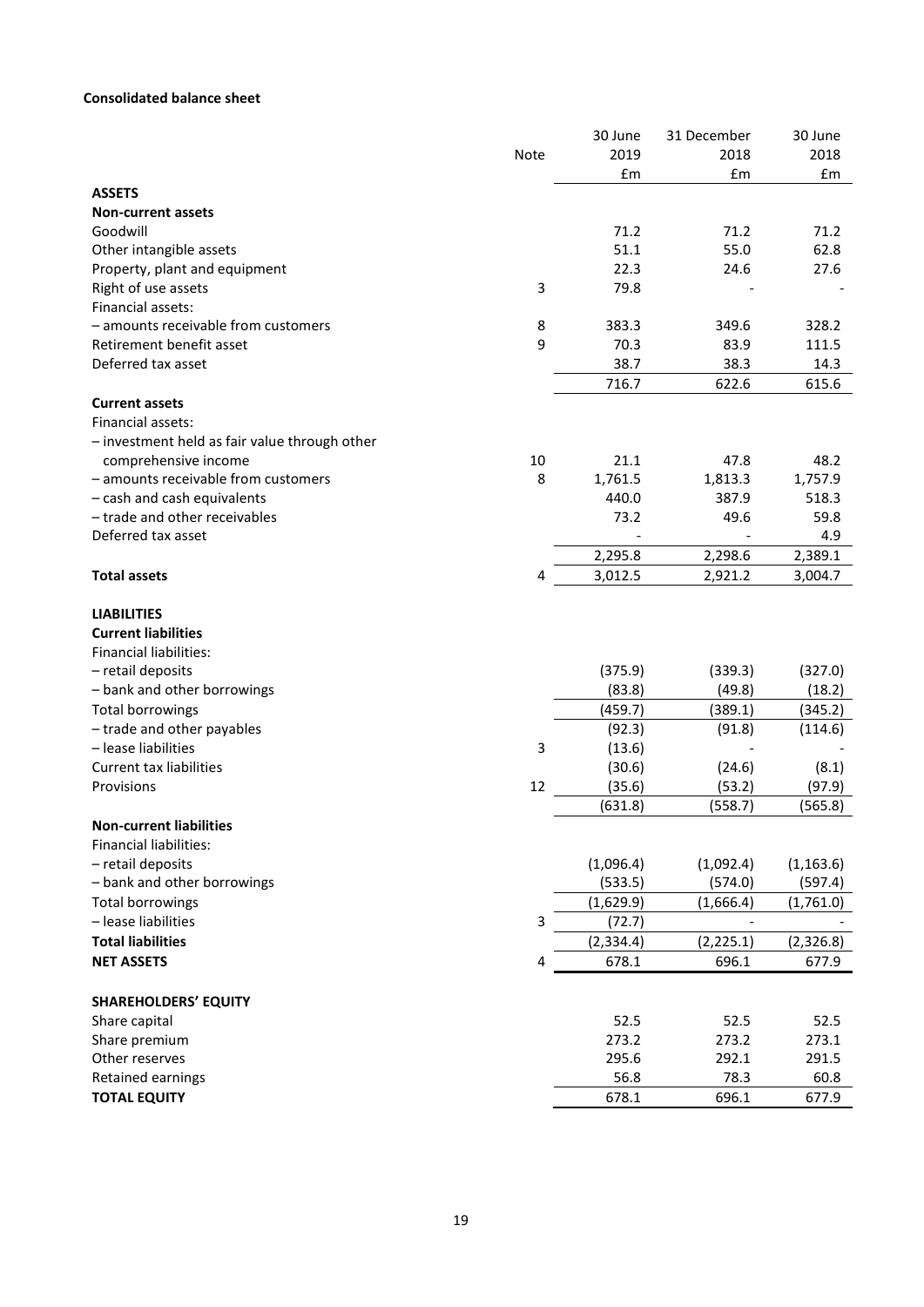# **Consolidated statement of changes in shareholders' equity**

|                                                             | Share                    | Share                        | Other                    | Retained |         |
|-------------------------------------------------------------|--------------------------|------------------------------|--------------------------|----------|---------|
|                                                             | capital                  | premium                      | reserves                 | earnings | Total   |
|                                                             | £m                       | £m                           | £m                       | £m       | £m      |
| At 31 December 2017                                         | 30.7                     | 273.0                        | 13.4                     | 218.0    | 535.1   |
| Impact of adoption of IFRS 9 'Financial instruments'        | $\frac{1}{2}$            |                              | $\overline{\phantom{0}}$ | (184.0)  | (184.0) |
| At 1 January 2018                                           | 30.7                     | 273.0                        | 13.4                     | 34.0     | 351.1   |
| Profit for the period                                       |                          |                              | $\frac{1}{2}$            | 22.0     | 22.0    |
| Other comprehensive income/(expense):                       |                          |                              |                          |          |         |
| - fair value movement in investments                        |                          |                              | 1.9                      |          | 1.9     |
| - actuarial movements on retirement benefit asset (note 9)  |                          |                              |                          | 3.6      | 3.6     |
| - tax on items taken directly to other comprehensive income |                          |                              | (0.5)                    | (0.7)    | (1.2)   |
| - impact of change in UK tax rate                           |                          |                              | $\overline{\phantom{a}}$ | 0.1      | 0.1     |
| Other comprehensive income for the period                   | $\overline{\phantom{a}}$ | $\overline{\phantom{a}}$     | 1.4                      | 3.0      | 4.4     |
| Total comprehensive income for the period                   | $\overline{\phantom{a}}$ | $\overline{a}$               | 1.4                      | 25.0     | 26.4    |
| Transactions with owners:                                   |                          |                              |                          |          |         |
| - proceeds from rights issue                                | 21.8                     |                              | 278.2                    |          | 300.0   |
| - issue of share capital                                    |                          | 0.1                          |                          |          | 0.1     |
| - share-based payment charge                                |                          |                              | 0.3                      |          | 0.3     |
| - transfer of share-based payment reserve                   | $\overline{\phantom{a}}$ |                              | (1.8)                    | 1.8      |         |
| At 30 June 2018 and 1 July 2018                             | 52.5                     | 273.1                        | 291.5                    | 60.8     | 677.9   |
| Profit for the period                                       |                          |                              |                          | 38.3     | 38.3    |
| Other comprehensive income/(expense):                       |                          |                              |                          |          |         |
| - fair value movement in investments                        |                          |                              | 0.3                      |          | 0.3     |
| - actuarial movements on retirement benefit asset (note 9)  |                          |                              |                          | (25.3)   | (25.3)  |
| - tax on items taken directly to other comprehensive income |                          |                              |                          | 4.8      | 4.8     |
| - impact of change in UK tax rate                           |                          |                              | (0.2)                    | (0.6)    | (0.8)   |
| Other comprehensive income/(expense) for the period         | $\overline{\phantom{a}}$ | $\overline{\phantom{a}}$     | 0.1                      | (21.1)   | (21.0)  |
| Total comprehensive income for the period                   | $\overline{\phantom{a}}$ | $\overline{\phantom{a}}$     | 0.1                      | 17.2     | 17.3    |
| Transactions with owners:                                   |                          |                              |                          |          |         |
| - issue of share capital                                    |                          | 0.1                          |                          |          | 0.1     |
| - share-based payment charge                                |                          |                              | 0.8                      |          | 0.8     |
| - transfer of share-based payment reserve                   |                          |                              | (0.3)                    | 0.3      |         |
| At 31 December 2018                                         | 52.5                     | 273.2                        | 292.1                    | 78.3     | 696.1   |
| Impact of adoption of IFRS 16 'Leases' (note 3)             | $\overline{a}$           | $\overline{\phantom{a}}$     | $\overline{\phantom{a}}$ | (5.6)    | (5.6)   |
| At 1 January 2019                                           | 52.5                     | 273.2                        | 292.1                    | 72.7     | 690.5   |
| Profit for the period                                       | $\overline{\phantom{a}}$ | $\overline{\phantom{a}}$     | $\overline{\phantom{a}}$ | 20.6     | 20.6    |
| Other comprehensive income/(expense):                       |                          |                              |                          |          |         |
| - fair value movement in investments                        |                          |                              | 3.9                      |          | 3.9     |
| - actuarial movements on retirement benefit asset (note 9)  |                          |                              |                          | (15.7)   | (15.7)  |
| - exchange differences on translation of foreign operations |                          |                              | $\qquad \qquad -$        | 0.1      | 0.1     |
| - tax on items taken directly to other comprehensive income |                          |                              | (1.0)                    | 3.0      | 2.0     |
| - impact of change in UK tax rate                           |                          |                              |                          | (0.3)    | (0.3)   |
| Other comprehensive income/(expense) for the period         |                          | $\qquad \qquad \blacksquare$ | 2.9                      | (12.9)   | (10.0)  |
| Total comprehensive income for the period                   | $\overline{\phantom{a}}$ | $\overline{\phantom{a}}$     | 2.9                      | 7.7      | 10.6    |
| Transactions with owners:                                   |                          |                              |                          |          |         |
| - share-based payment charge                                |                          |                              | 2.1                      |          | 2.1     |
| - transfer of share-based payment reserve                   |                          |                              | (1.5)                    | 1.5      |         |
| - dividends                                                 |                          |                              |                          | (25.1)   | (25.1)  |
| At 30 June 2019                                             | 52.5                     | 273.2                        | 295.6                    | 56.8     | 678.1   |

The rights issue in April 2018 was undertaken through a cash box structure which allowed merger relief to be applied to the issue of shares rather than recording share premium. The resulting merger reserve of £278.2m is included within other reserves, of which £228.2m is distributable as the capital was retained for the purposes of the company with the remaining £50.0m not distributable as it was used to inject capital into Vanquis Bank.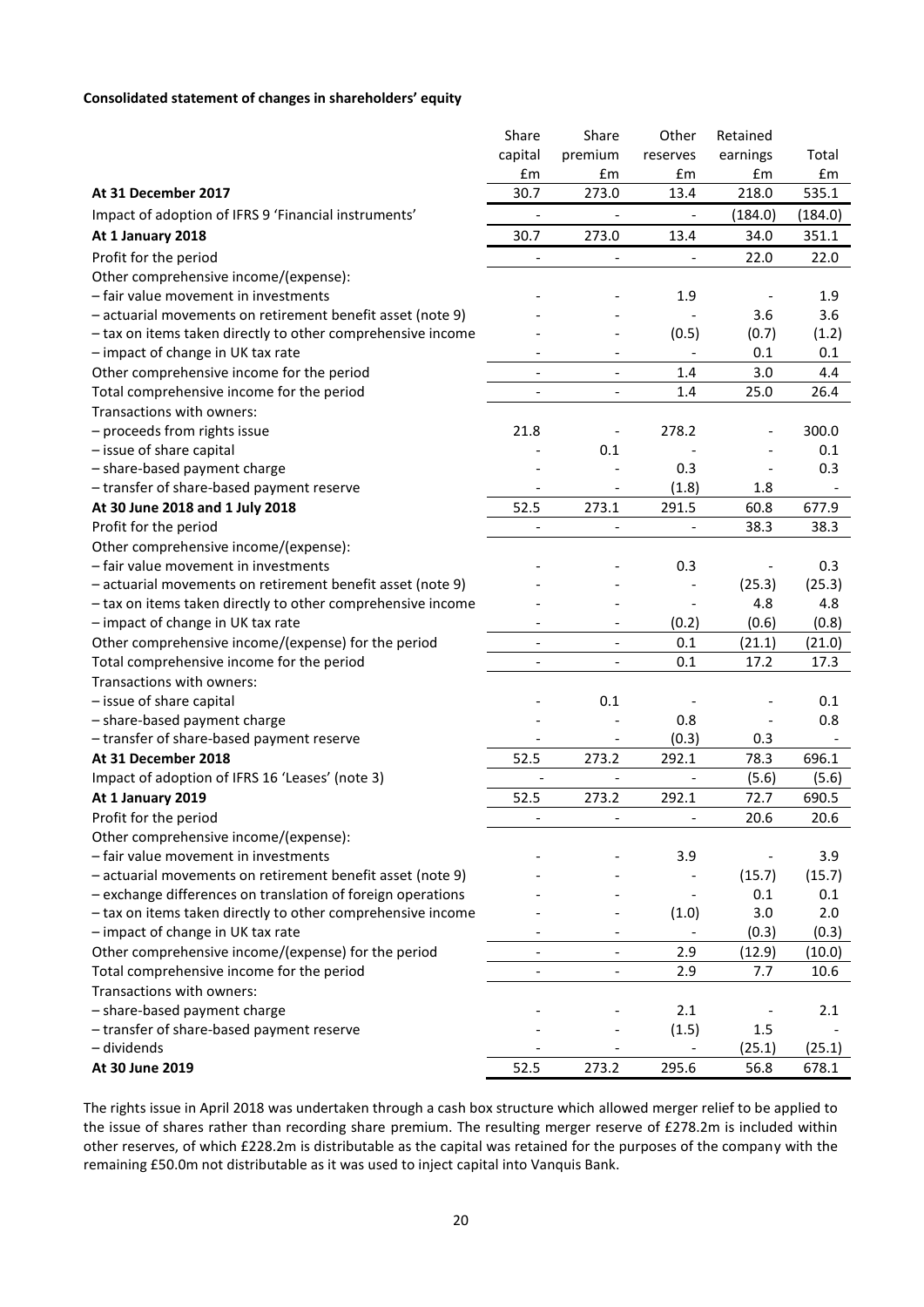# **Consolidated statement of cash flows**

|                                                                                              |                | Six months ended 30 June |         |
|----------------------------------------------------------------------------------------------|----------------|--------------------------|---------|
|                                                                                              | Note           | 2019                     | 2018    |
|                                                                                              |                | £m                       | Em      |
| Cash flows from operating activities                                                         |                |                          |         |
| Cash generated from operations                                                               | 13             | 67.4                     | 89.8    |
| Finance costs paid                                                                           |                | (31.3)                   | (35.2)  |
| Premium and fees paid on refinancing of senior bonds                                         | 4              |                          | (18.5)  |
| Tax paid                                                                                     |                | (8.1)                    | (7.0)   |
| Net cash generated from operating activities                                                 |                | 28.0                     | 29.1    |
| Cash flows from investing activities                                                         |                |                          |         |
| Purchase of intangible assets                                                                |                | (2.5)                    | (3.9)   |
| Purchase of property, plant and equipment                                                    |                | (3.7)                    | (2.3)   |
| Proceeds from disposal of property, plant and equipment                                      |                | 1.1                      | 0.3     |
| Sale/(purchase) of government gilts                                                          |                | 30.6                     | (0.5)   |
| Net cash generated from/(used in) investing activities                                       |                | 25.5                     | (6.4)   |
| Cash flows from financing activities                                                         |                |                          |         |
| Proceeds from bank and other borrowings                                                      |                | 157.5                    | 593.7   |
| Repayment of bank and other borrowings                                                       |                | (125.7)                  | (681.1) |
| Payment of lease liabilities                                                                 |                | (6.8)                    |         |
| Dividends paid to company shareholders                                                       | $\overline{7}$ | (25.1)                   |         |
| Net proceeds from rights issue                                                               |                |                          | 300.0   |
| Proceeds from issue of share capital                                                         |                |                          | 0.1     |
| Net cash (used in)/generated from financing activities                                       |                | (0.1)                    | 212.7   |
| Net increase in cash, cash equivalents and overdrafts                                        |                | 53.4                     | 235.4   |
| Cash, cash equivalents and overdrafts at beginning of period                                 |                | 380.9                    | 279.8   |
| Cash, cash equivalents and overdrafts at end of period                                       |                | 434.3                    | 515.2   |
|                                                                                              |                |                          |         |
| Cash, cash equivalents and overdrafts at end of period comprise:<br>Cash at bank and in hand |                | 440.0                    | 518.3   |
| Overdrafts (held in bank and other borrowings)                                               |                | (5.7)                    | (3.1)   |
| Total cash, cash equivalents and overdrafts                                                  |                | 434.3                    | 515.2   |
|                                                                                              |                |                          |         |

Cash at bank and in hand includes £423.3m (2018: £495.0m) in respect of the liquid assets buffer, including other liquidity resources, held by Vanquis Bank in accordance with the PRA's liquidity regime. As at 30 June 2019, £143.3m (2018: £282.1m) of the buffer was available to finance Vanquis Bank's day-to-day operations.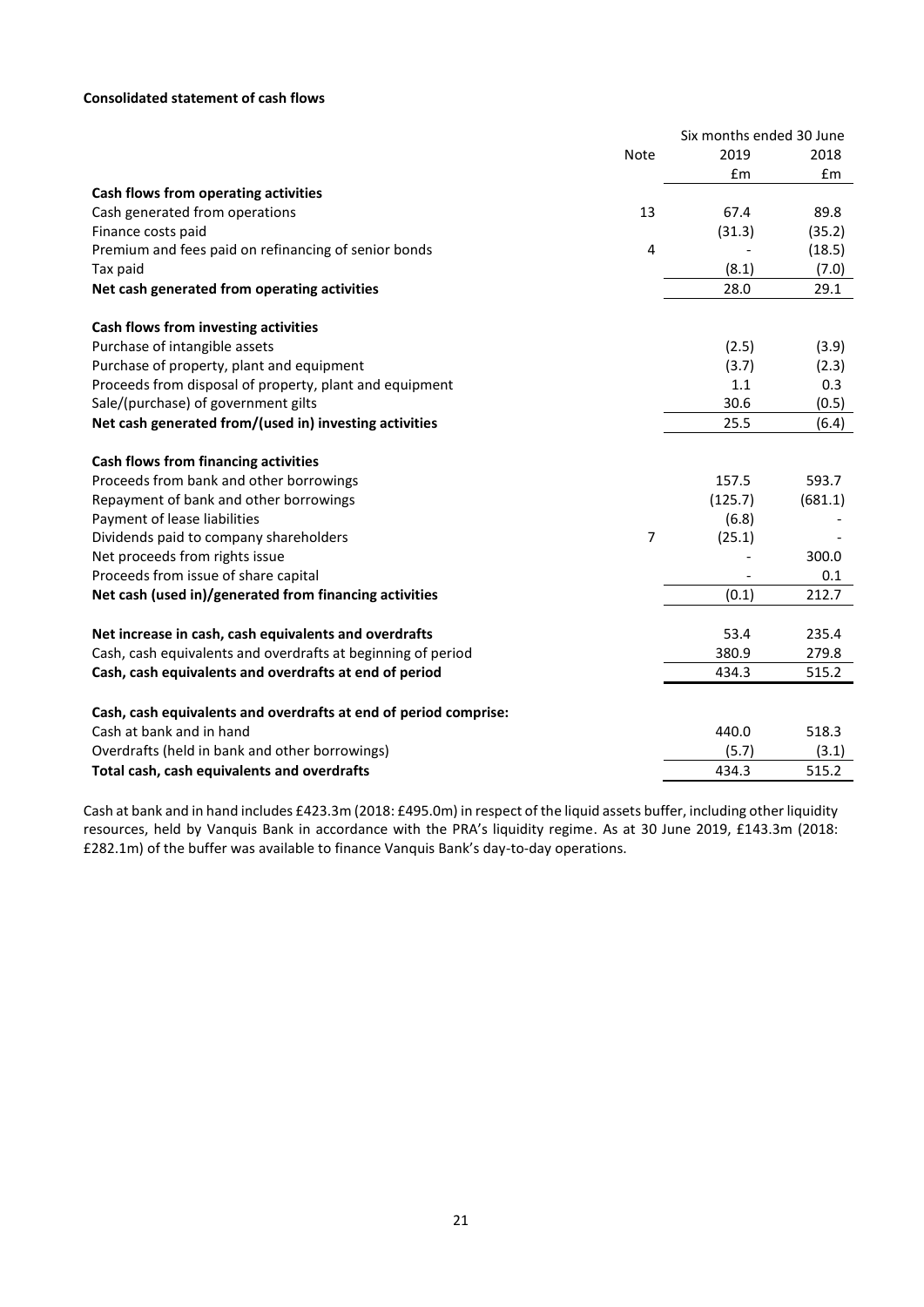# **Notes to the unaudited condensed interim financial statements**

# **1**. **General information**

The company is a public limited company, incorporated and domiciled in the UK. The address of its registered office is No. 1 Godwin Street, Bradford, BD1 2SU. The company is listed on the London Stock Exchange.

The unaudited condensed interim financial statements do not constitute the statutory financial statements of the group within the meaning of section 434 of the Companies Act 2006. The statutory financial statements for the year ended 31 December 2018 were approved by the board of directors on 13 March 2019 and have been delivered to the Registrar of Companies. The report of the auditor on those financial statements was unqualified, did not draw attention to any matters by way of emphasis and did not contain any statement under section 498(2) or (3) of the Companies Act 2006.

The unaudited condensed interim financial statements for the six months ended 30 June 2019 have been reviewed, not audited, and were approved by the board of directors on 30 July 2019.

# **2. Basis of preparation**

The unaudited condensed interim financial statements for the six months ended 30 June 2019 have been prepared in accordance with IAS 34 'Interim Financial Reporting' as adopted by the European Union. The unaudited condensed interim financial statements should be read in conjunction with the statutory financial statements for the year ended 31 December 2018 which have been prepared in accordance with International Financial Reporting Standards (IFRS) as adopted by the European Union.

The directors have reviewed the group's budgets, plans and cash flow forecasts for 2019 and 2020 together with outline projections for the three subsequent years. Based on this review, they are satisfied that the group has adequate resources to continue to operate for the foreseeable future. For this reason, the directors continue to adopt the going concern basis in preparing the unaudited condensed interim financial statements.

# **3. Accounting policies**

The accounting policies applied in preparing the unaudited condensed interim financial statements are consistent with those used in preparing the statutory financial statements for the year ended 31 December 2018 with the exception of the adoption of IFRS 16 'Leases' from 1 January 2019.

Taxes on profits in interim periods are accrued using the tax rate that will be applicable to expected total annual profits.

# **The impact of new standards adopted by the group from 1 January 2019**

# IFRS 16

IFRS 16 'Leases' has been adopted by the group from the mandatory adoption date of 1 January 2019. IFRS 16 replaces IAS 17 'Leases' and provides a model for the identification of lease arrangements and the treatment in the financial statements of both lessees and lessors and provides a model for the identification of lease arrangements and the treatment in the financial statements of both lessees and lessors.

The standard distinguishes leases and service contracts on the basis of whether an identified asset is controlled by the customer. Distinctions between operating leases and finance leases are removed for lessee accounting, and will be replaced by a model where a right-of-use asset and a corresponding liability are recognised for all leases where the Group is the lessee, except for short-term assets and leases of low value assets.

The right of use asset is initially measured at cost and subsequently measured at cost less accumulated amortisation and impairment losses, adjusted for any re-measurement of the lease liability. The lease liability is initially measured at the present value of future minimum lease payments. Subsequently the lease liability is adjusted for interest and lease payments, as well as the impact of lease modifications, amongst others. The classification of cash flows will be affected as under IAS 17 operating lease payments are presented as operating cash flows; whereas under IFRS 16, the lease payments will be split into a principal and interest portion which will be presented as operating and financing cash flows respectively.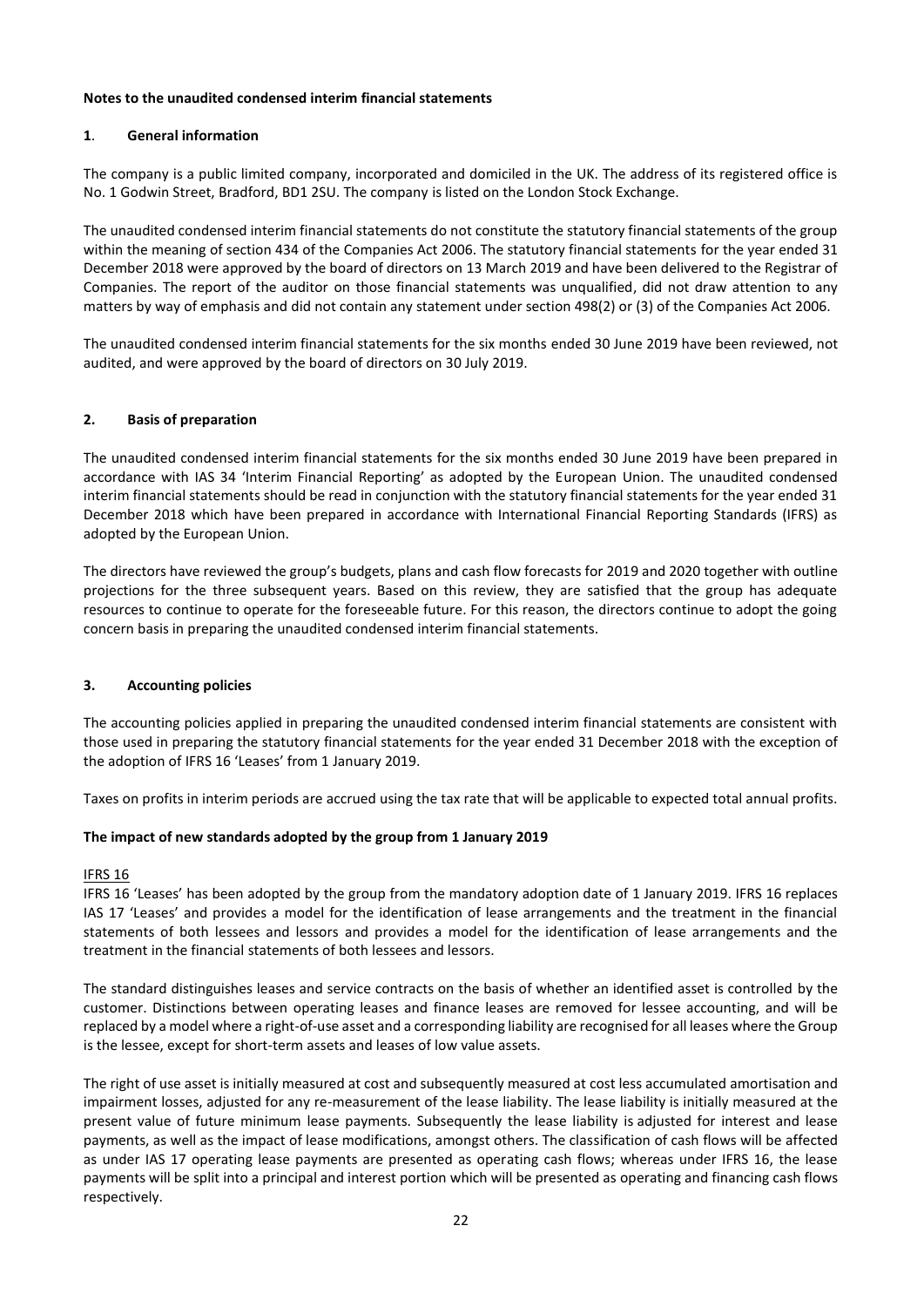# **3. Accounting policies (continued)**

The adoption of IFRS 16 into the group's opening balance sheet on 1 January 2019 resulted in an increase in assets of £81.9m and liabilities of £89.0m, which net of deferred tax of £1.5m, resulted in a reduction in net assets of £5.6m. The group has taken the modified retrospective approach, as permitted by IFRS 16, comparative information has therefore not been restated.

# **The impact of new standards not yet effective and not adopted by the group from 1 January 2019**

There are no new standards not yet effective and not adopted by the group from 1 January 2019 which are expected to have a material impact on the group.

# **Disclosure reclassification**

Historically, interest accruals on borrowings and retail deposits were presented within trade and other payables in the balance sheet. As part of the preparation of the financial statements for the year ended 31 December 2018, interest accruals were disclosed as part of the principal balances to which they relate within borrowings, replicating the presentation of interest on customer receivables. Accordingly, prior year comparatives for the six months ended 30 June 2018 have been reclassified.

The impact on the financial statements is presentational only and there is no impact on the income statement or the statement of cash flows.

# **4. Segment reporting**

|                                                | Revenue<br>Six months ended 30 June |       | Profit/(loss) before tax<br>Six months ended 30 June |        |
|------------------------------------------------|-------------------------------------|-------|------------------------------------------------------|--------|
|                                                |                                     |       |                                                      |        |
|                                                | 2019                                | 2018  | 2019                                                 | 2018   |
|                                                | £m                                  | £m    | £m                                                   | £m     |
|                                                |                                     |       |                                                      |        |
| Vanguis Bank                                   | 294.6                               | 331.9 | 85.0                                                 | 97.2   |
| Moneybarn                                      | 77.2                                | 61.2  | 15.5                                                 | 10.6   |
| <b>CCD</b>                                     | 152.1                               | 179.4 | (15.1)                                               | (23.2) |
| Central costs                                  |                                     |       | (10.5)                                               | (9.7)  |
| Total group before amortisation of acquisition |                                     |       |                                                      |        |
| intangibles and exceptional items              | 523.9                               | 572.5 | 74.9                                                 | 74.9   |
| Amortisation of acquisition intangibles        |                                     |       | (3.7)                                                | (3.7)  |
| <b>Exceptional items</b>                       |                                     |       | (33.6)                                               | (36.6) |
| <b>Total group</b>                             | 523.9                               | 572.5 | 37.6                                                 | 34.6   |

All of the above activities relate to continuing operations.

Revenue between business segments is not significant.

Acquisition intangibles represent the fair value of the broker relationships of £75.0m which arose on the acquisition of Moneybarn in August 2014. The intangible asset was calculated based on the discounted cash flows associated with Moneybarn's core broker relationships and is being amortised over an estimated useful life of 10 years. The amortisation charge in the first half of 2019 amounted to £3.7m (2018: £3.7m).

Exceptional costs in the first half of 2019 comprise: (i) £23.6m of defence costs associated with Non-Standard Finance plc's (NSF's) unsolicited offer for the group; and (ii) £10.0m in relation to the ongoing turnaround of the home credit business following the poor execution of the migration to the new operating model in July 2017 (2018: £18.1m), including a voluntary redundancy programme within central support functions which resulted in a reduction in headcount of approximately 200. The redundancy costs are stated net of an exceptional pension credit of £0.5m (see note 9).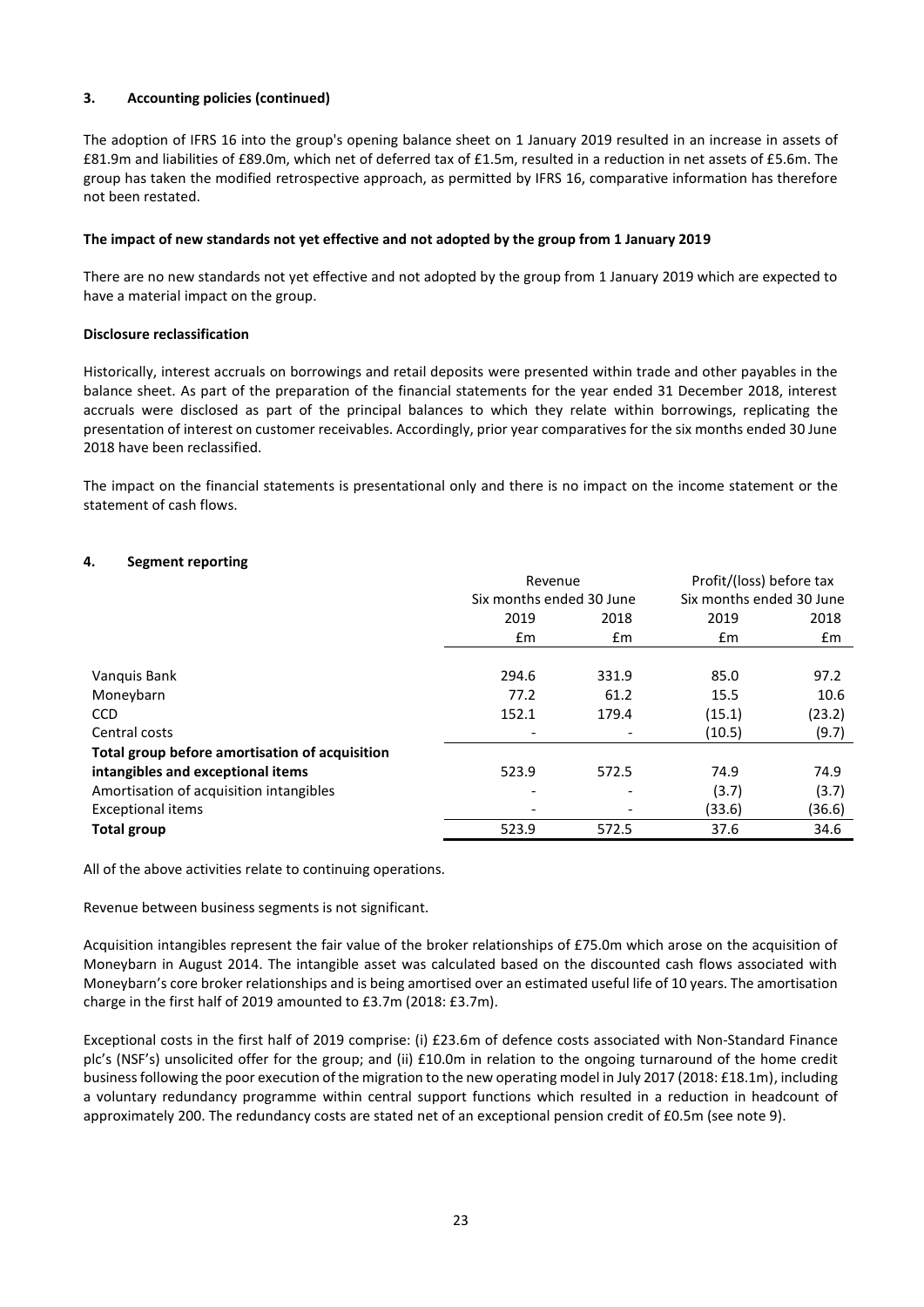# **4. Segment reporting (continued)**

In the first half of 2018, an exceptional charge of £36.6m was recognised comprising: (i) £18.1m in respect of intangible and tangible asset write-offs (£10.9m), redundancy costs (£4.5m) and consultancy costs (£3.3m) associated with the turnaround of the home credit business, net of an exceptional pension credit of £0.6m (see note 9); and (ii) £18.5m in respect of the 8% premium plus fees paid on the redemption of 89% of the £250m senior bonds maturing in October 2019.

|                          |         | Segment assets |               |                          | Net assets/(liabilities)     |         |
|--------------------------|---------|----------------|---------------|--------------------------|------------------------------|---------|
|                          | 30 June | 31 December    | 30 June       | 30 June                  | 31 December                  | 30 June |
|                          | 2019    | 2018           | 2018          | 2019                     | 2018                         | 2018    |
|                          | £m      | £m             | $\mathsf{fm}$ | $\mathsf{fm}$            | $\mathbf{f}$ m               | £m      |
|                          |         |                |               |                          |                              |         |
| Vanquis Bank             | 2,010.3 | 1,958.7        | 2,041.5       | 384.5                    | 381.3                        | 307.9   |
| Moneybarn                | 512.2   | 438.9          | 393.6         | 29.4                     | 17.0                         | 14.5    |
| <b>CCD</b>               | 294.4   | 342.6          | 353.8         | (28.7)                   | (9.5)                        | 40.1    |
| Central                  | 377.2   | 368.7          | 393.1         | 292.9                    | 307.3                        | 315.4   |
| Total before intra-group |         |                |               |                          |                              |         |
| elimination              | 3,194.1 | 3,108.9        | 3,182.0       | 678.1                    | 696.1                        | 677.9   |
| Intra-group elimination  | (181.6) | (187.7)        | (177.3)       | $\overline{\phantom{a}}$ | $\qquad \qquad \blacksquare$ |         |
| <b>Total group</b>       | 3.012.5 | 2.921.2        | 3.004.7       | 678.1                    | 696.1                        | 677.9   |

Historically, segment net assets reflected the statutory basis of the companies forming the group's business segments adjusted to assume repayment of intra-group balances and rebasing of the borrowings of CCD to reflect the group's target capital ratio. Due to the significant losses incurred by CCD in 2017 and 2018, CCD's statutory net assets are now considerably lower than the group's target capital ratio. As a result, as part of the preparation of the 2018 financial statements the presentation of segment net assets was adjusted to show the statutory assets, liabilities and net assets/(liabilities) of each of the group's divisions. This results in an intra group elimination reflecting the difference between the central intercompany funding provided to the divisions and the external funding raised centrally. Comparatives for the six months ended 30 June 2018 have been restated onto a similar basis which has resulted in CCD's net assets at 30 June 2018 reducing from £169.8m to £40.1m and central net assets increasing from £185.7m to £315.4m.

The group's businesses operate in the UK and Republic of Ireland.

# **5. Tax charge**

The tax charge for the period has been calculated by applying the directors' best estimate of the effective tax rate for the financial year of 26.3% (2018: 27.1%), to the profit before tax, amortisation of acquisition intangibles and exceptional items for the period. The tax rate reflects the impact of the bank corporation tax surcharge of 8% which came into force on 1 January 2016 and applies to Vanquis Bank profits in excess of £25m.

The tax credit (2018: tax credit) in respect of exceptional costs in 2019 (2018: exceptional costs) amounts to £2.0m (2018: £7.0m) and represents: (i) tax relief of £1.9m in respect of the exceptional restructuring costs in CCD (2018: £3.5m); and (ii) tax relief of £0.1m in respect of exceptional costs associated with the defence of the unsolicited offer from NSF (2018: £nil). The tax credit in the first half of 2018 also included £3.5m in respect of the premium and fees paid on redemption of £222.5m of the £250m senior bonds.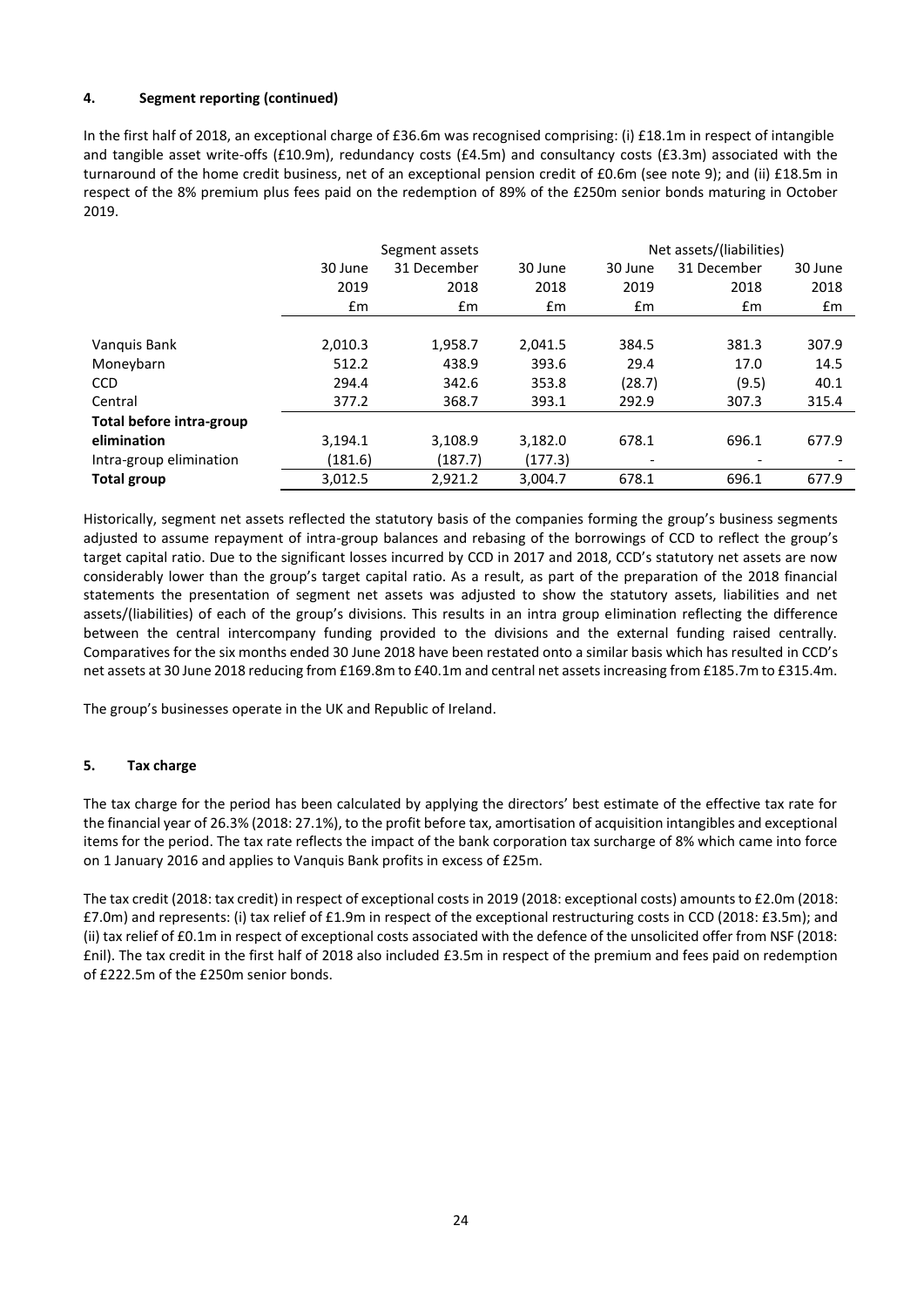#### **6. Earnings per share**

Basic earnings per share is calculated by dividing the profit for the year attributable to equity shareholders by the weighted average number of ordinary shares outstanding during the year. The weighted average number of shares in the period prior to the rights issue in April 2018 has been adjusted to take account of the bonus element of the rights issue of 1.367 in accordance with IAS 33: 'Earnings per share'.

Diluted earnings per share calculates the effect on earnings per share assuming conversion of all dilutive potential ordinary shares. Dilutive potential ordinary shares are calculated as follows:

- (i) For share awards outstanding under performance-related share incentive schemes such as the Performance Share Plan (PSP) and the Long Term Incentive Scheme (LTIS), the number of dilutive potential ordinary shares is calculated based on the number of shares which would be issuable if: (i) the end of the reporting period is assumed to be the end of the schemes' performance period; and (ii) the performance targets have been met as at that date.
- (ii) For share options outstanding under non-performance related schemes such as the Save As You Earn scheme (SAYE), a calculation is performed to determine the number of shares that could have been acquired at fair value (determined as the average annual market share price of the group's shares) based on the monetary value of the subscription rights attached to outstanding share options. The number of shares calculated is compared with the number of share options outstanding, with the difference being the dilutive potential ordinary shares.

Potential ordinary shares are treated as dilutive when, and only when, their conversion to ordinary shares would decrease earnings per share or increase loss per share.

Reconciliations of basic and diluted earnings per share are set out below:

|                                             | Six months ended 30 June |           |        |          |           |        |
|---------------------------------------------|--------------------------|-----------|--------|----------|-----------|--------|
|                                             |                          | 2019      |        |          | 2018      |        |
|                                             |                          | Weighted  |        |          | Weighted  |        |
|                                             |                          | average   | Per    |          | average   | Per    |
|                                             |                          | number    | share  |          | number    | share  |
|                                             | Earnings                 | of shares | amount | Earnings | of shares | amount |
|                                             | £m                       | m         | pence  | £m       | m         | pence  |
| <b>Basic earnings per share</b>             | 20.6                     | 253.3     | 8.1    | 22.0     | 225.3     | 9.8    |
| Dilutive effect of share options and awards | $\overline{\phantom{a}}$ | 1.2       |        |          | 0.3       |        |
| Diluted earnings per share                  | 20.6                     | 254.5     | 8.1    | 22.0     | 225.6     | 9.8    |

The directors have elected to show an adjusted earnings per share prior to the amortisation of acquisition intangibles which arose on the acquisition of Moneybarn in August 2014 and prior to exceptional items (see note 4). This is presented to show the earnings per share generated by the group's underlying operations. A reconciliation of basic and diluted earnings per share to adjusted basic and diluted earnings per share is as follows:

|                                          | Six months ended 30 June |                          |        |          |                              |        |
|------------------------------------------|--------------------------|--------------------------|--------|----------|------------------------------|--------|
|                                          |                          | 2019                     |        |          | 2018                         |        |
|                                          |                          | Weighted                 |        |          | Weighted                     |        |
|                                          |                          | average                  | Per    |          | average                      | Per    |
|                                          |                          | number                   | share  |          | number                       | share  |
|                                          | Earnings                 | of shares                | amount | Earnings | of shares                    | amount |
|                                          | £m                       | m                        | pence  | £m       | m                            | pence  |
| <b>Basic earnings per share</b>          | 20.6                     | 253.3                    | 8.1    | 22.0     | 225.3                        | 9.8    |
| Amortisation of acquisition intangibles, |                          |                          |        |          |                              |        |
| net of tax                               | 3.0                      |                          | 1.2    | 3.0      |                              | 1.3    |
| Exceptional items, net of tax            | 31.6                     | $\overline{\phantom{a}}$ | 12.5   | 29.6     | $\qquad \qquad \blacksquare$ | 13.1   |
| Adjusted basic earnings per share        | 55.2                     | 253.3                    | 21.8   | 54.6     | 225.3                        | 24.2   |
| Diluted earnings per share               | 20.6                     | 254.5                    | 8.1    | 22.0     | 225.6                        | 9.8    |
| Amortisation of acquisition intangibles, |                          |                          |        |          |                              |        |
| net of tax                               | 3.0                      |                          | 1.2    | 3.0      |                              | 1.3    |
| Exceptional items, net of tax            | 31.6                     | $\overline{\phantom{a}}$ | 12.4   | 29.6     | $\qquad \qquad \blacksquare$ | 13.1   |
| Adjusted diluted earnings per share      | 55.2                     | 254.5                    | 21.7   | 54.6     | 225.6                        | 24.2   |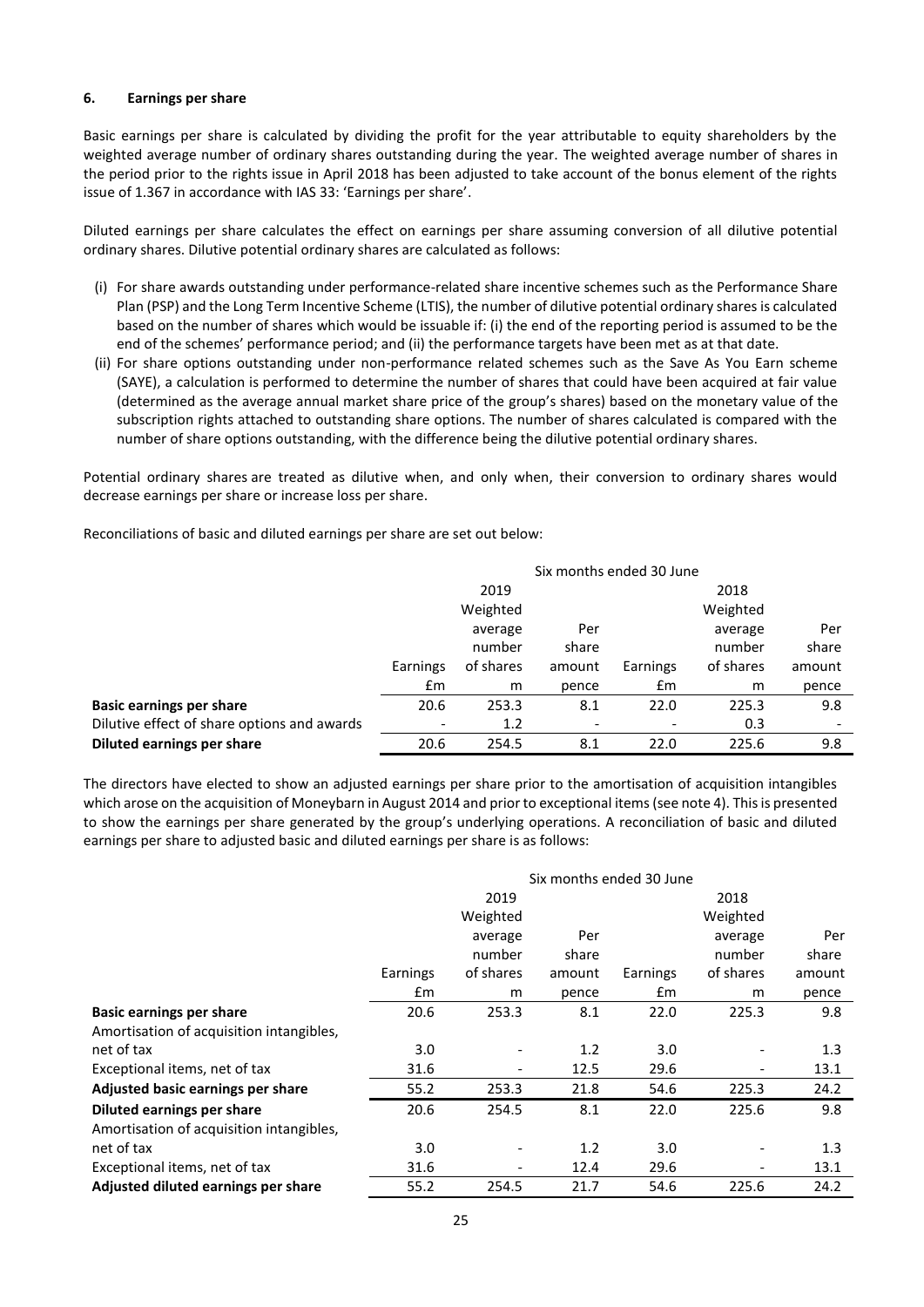# **7. Dividends**

| 2018<br>2019<br>£m<br>£m<br>2018 final<br>- 10.0p per share<br>25.1<br>$\overline{\phantom{0}}$<br><b>Total dividends paid</b><br>25.1<br>$\overline{\phantom{0}}$ |  | Six months ended 30 June |
|--------------------------------------------------------------------------------------------------------------------------------------------------------------------|--|--------------------------|
|                                                                                                                                                                    |  |                          |
|                                                                                                                                                                    |  |                          |
|                                                                                                                                                                    |  |                          |
|                                                                                                                                                                    |  |                          |

The directors have declared an interim dividend in respect of the six months ended 30 June 2019 9.0p per share (2018: nil) which will amount to an estimated dividend payment of £22.8m (2018: £nil). This dividend will be paid on 26 September 2019 to shareholders who are on the register of members at 16 August 2019. This dividend is not reflected in the balance sheet as at 30 June 2019 as it will be paid after the balance sheet date.

#### **8. Amounts receivable from customers**

|                             | 30 June       | 31 December   | 30 June |
|-----------------------------|---------------|---------------|---------|
|                             | 2019          | 2018          | 2018    |
|                             | $\mathsf{fm}$ | $\mathsf{fm}$ | £m      |
|                             |               |               |         |
| Vanquis Bank                | 1,438.1       | 1,473.8       | 1,432.4 |
| Moneybarn                   | 461.3         | 396.6         | 360.0   |
| <b>CCD</b>                  | 245.4         | 292.5         | 293.7   |
| <b>Total group</b>          | 2,144.8       | 2,162.9       | 2,086.1 |
|                             |               |               |         |
| Analysed as:                |               |               |         |
| - due in more than one year | 383.3         | 349.6         | 328.2   |
| - due within one year       | 1,761.5       | 1,813.3       | 1,757.9 |
| <b>Total group</b>          | 2,144.8       | 2,162.9       | 2,086.1 |

Vanquis Bank receivables comprise £1,413.9m (31 December 2018: £1,447.8m, 30 June 2018: £1,407.3m) in respect of credit cards and £24.2m (31 December 2018: £26.0m, 30 June 2018: £25.1m) in respect of loans. The balance at 30 June 2019 is stated net of a balance reduction provision of £1.2m (31 December 2018: £3.7m, 30 June 2018: £69.3m) following the resolution of the FCA investigation into ROP on 27 February 2018.

Moneybarn receivables are stated net of a balance reduction provision of £1.8m (31 December 2018: £1.8m, 30 June 2018: £12.1m) in respect of the FCA investigation into affordability, forbearance and termination options.

CCD receivables comprise £201.8m in respect of the home credit business (31 December 2018: £251.9m, 30 June 2018: £260.6m), £42.9m in respect of Satsuma (31 December 2018: £39.5m, 30 June 2018: £31.4m) and £0.7m in respect of the collect-out of glo (31 December 2018: £1.1m, 30 June 2018: £1.7m).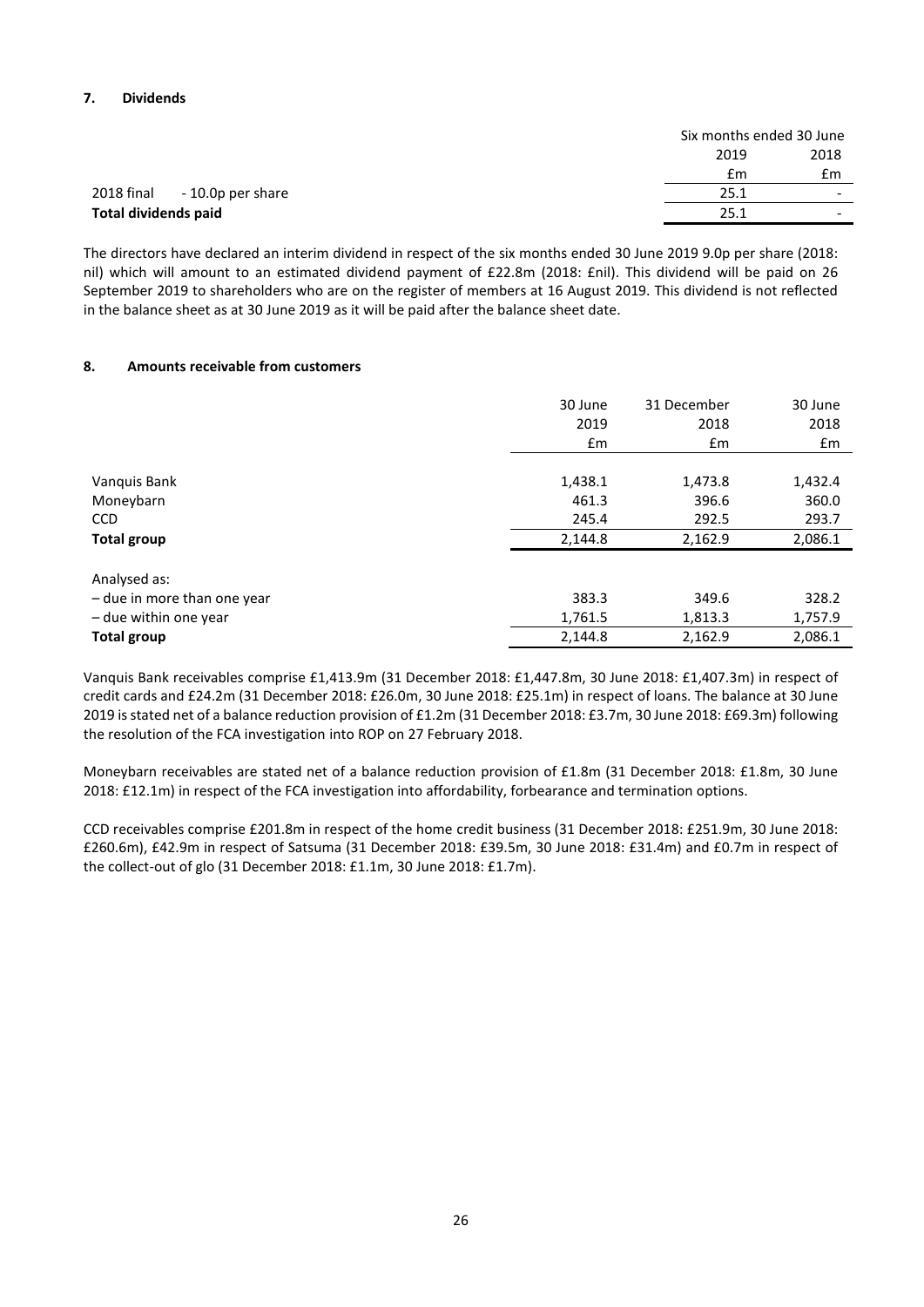# **8. Amounts receivable from customers (continued)**

An analysis of receivables by IFRS 9 stages is set out below:

|                           |                  | 30 June 2019     |                |                  |
|---------------------------|------------------|------------------|----------------|------------------|
|                           | Stage 1          | Stage 2          | Stage 3        | Total            |
|                           | £m               | £m               | £m             | £m               |
| <b>Gross receivables</b>  |                  |                  |                |                  |
| Vanquis Bank              | 1,263.9          | 215.5            | 430.1          | 1,909.5          |
| Moneybarn                 | 322.3            | 143.7            | 161.2          | 627.2            |
| <b>CCD</b>                | 137.1            | 43.7             | 500.6          | 681.4            |
| <b>Total group</b>        | 1,723.3          | 402.9            | 1,091.9        | 3,218.1          |
| <b>Allowance account</b>  |                  |                  |                |                  |
| Vanquis Bank              | (122.5)          | (97.7)           | (251.2)        | (471.4)          |
| Moneybarn                 | (10.4)           | (29.9)           | (125.6)        | (165.9)          |
| <b>CCD</b>                | (9.0)            | (11.1)           | (415.9)        | (436.0)          |
| <b>Total group</b>        | (141.9)          | (138.7)          | (792.7)        | (1,073.3)        |
|                           |                  |                  |                |                  |
| <b>Net receivables</b>    |                  |                  |                |                  |
| Vanquis Bank              | 1,141.4          | 117.8            | 178.9          | 1,438.1          |
| Moneybarn                 | 311.9            | 113.8            | 35.6           | 461.3            |
| <b>CCD</b>                | 128.1            | 32.6             | 84.7           | 245.4            |
| <b>Total group</b>        | 1,581.4          | 264.2            | 299.2          | 2,144.8          |
|                           |                  | 31 December 2018 |                |                  |
|                           |                  |                  |                |                  |
|                           |                  |                  |                |                  |
|                           | Stage 1          | Stage 2          | Stage 3        | Total            |
|                           | £m               | £m               | £m             | £m               |
| <b>Gross receivables</b>  |                  |                  |                |                  |
| Vanquis Bank              | 1,288.4<br>282.1 | 172.8            | 515.3          | 1,976.5          |
| Moneybarn<br><b>CCD</b>   | 183.6            | 125.9<br>48.4    | 126.5<br>493.6 | 534.5            |
| <b>Total group</b>        | 1,754.1          | 347.1            | 1,135.4        | 725.6<br>3,236.6 |
|                           |                  |                  |                |                  |
| <b>Allowance account</b>  |                  |                  |                |                  |
| Vanquis Bank              | (187.0)          | (58.7)           | (257.0)        | (502.7)          |
| Moneybarn                 | (9.2)            | (28.4)           | (100.3)        | (137.9)          |
| <b>CCD</b>                | (12.0)           | (12.9)           | (408.2)        | (433.1)          |
| <b>Total group</b>        | (208.2)          | (100.0)          | (765.5)        | (1,073.7)        |
| <b>Net receivables</b>    |                  |                  |                |                  |
|                           | 1,101.4          | 114.1            | 258.3          | 1,473.8          |
| Vanquis Bank<br>Moneybarn | 272.9            | 97.5             | 26.2           | 396.6            |
| CCD                       | 171.6            | 35.5             | 85.4           | 292.5            |
| <b>Total group</b>        | 1,545.9          | 247.1            | 369.9          | 2,162.9          |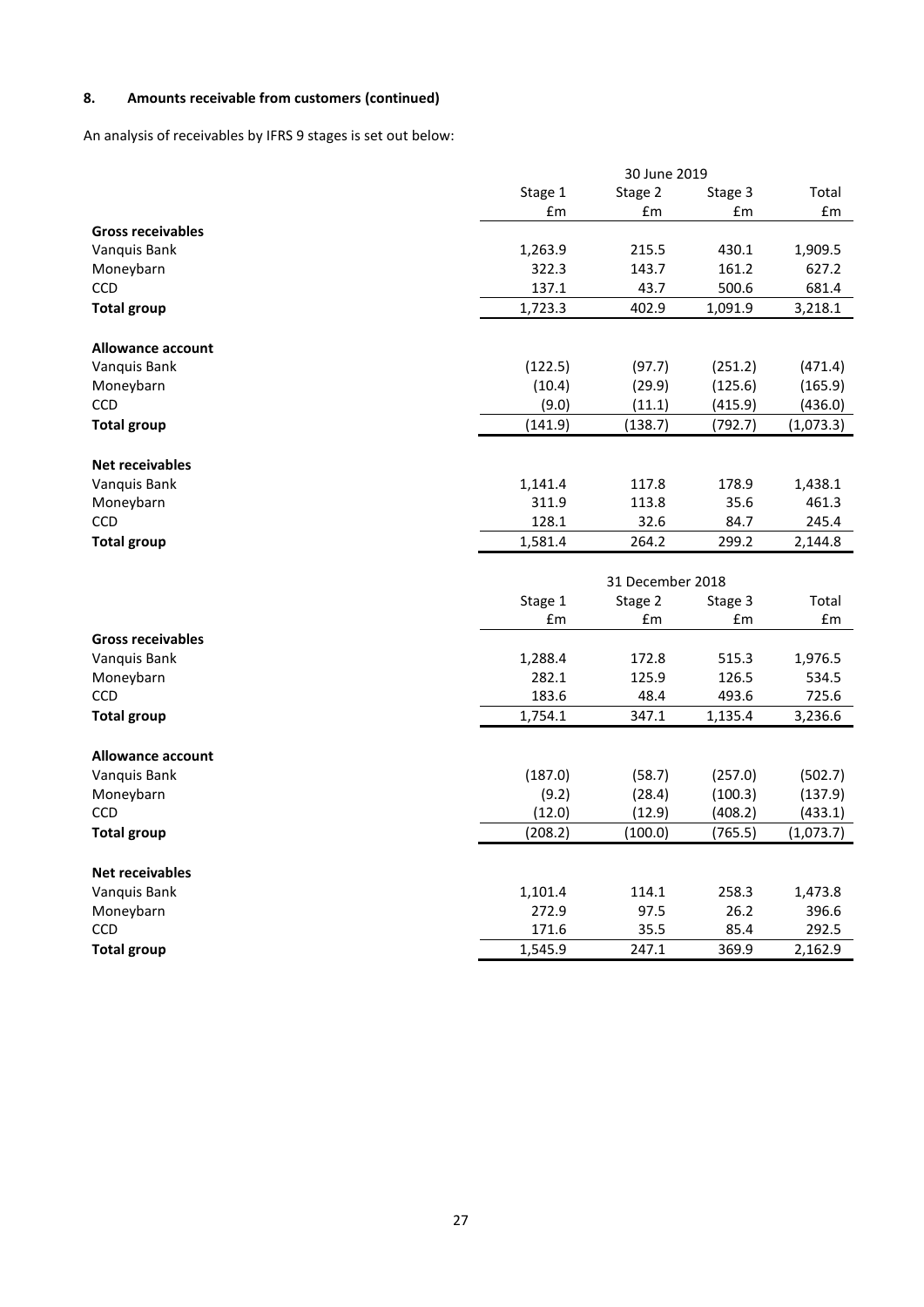# **8. Amounts receivable from customers (continued)**

|                          |               | 30 June 2018  |         |           |  |
|--------------------------|---------------|---------------|---------|-----------|--|
|                          | Stage 1       | Stage 2       | Stage 3 | Total     |  |
|                          | $\mathsf{fm}$ | $\mathsf{fm}$ | £m      | £m        |  |
| <b>Gross receivables</b> |               |               |         |           |  |
| Vanquis Bank             | 1,419.7       | 99.4          | 378.9   | 1,898.0   |  |
| Moneybarn                | 277.2         | 103.8         | 95.5    | 476.5     |  |
| <b>CCD</b>               | 170.9         | 58.5          | 484.9   | 714.3     |  |
| <b>Total group</b>       | 1,867.8       | 261.7         | 959.3   | 3,088.8   |  |
|                          |               |               |         |           |  |
| Allowance account        |               |               |         |           |  |
| Vanquis Bank             | (146.6)       | (53.2)        | (265.8) | (465.6)   |  |
| Moneybarn                | (10.1)        | (32.2)        | (74.2)  | (116.5)   |  |
| <b>CCD</b>               | (11.0)        | (15.1)        | (394.5) | (420.6)   |  |
| <b>Total group</b>       | (167.7)       | (100.5)       | (734.5) | (1,002.7) |  |
|                          |               |               |         |           |  |
| <b>Net receivables</b>   |               |               |         |           |  |
| Vanquis Bank             | 1,273.1       | 46.2          | 113.1   | 1,432.4   |  |
| Moneybarn                | 267.1         | 71.6          | 21.3    | 360.0     |  |
| <b>CCD</b>               | 159.9         | 43.4          | 90.4    | 293.7     |  |
| <b>Total group</b>       | 1,700.1       | 161.2         | 224.8   | 2,086.1   |  |

The impairment charge in respect of amounts receivable from customers can be analysed as follows:

|                    |       | Six months ended 30 June |
|--------------------|-------|--------------------------|
|                    | 2019  | 2018                     |
|                    | £m    | £m                       |
| Vanquis Bank       | 96.6  | 117.3                    |
| Moneybarn          | 27.8  | 24.7                     |
| <b>CCD</b>         | 51.8  | 70.6                     |
| <b>Total group</b> | 176.2 | 212.6                    |
|                    |       |                          |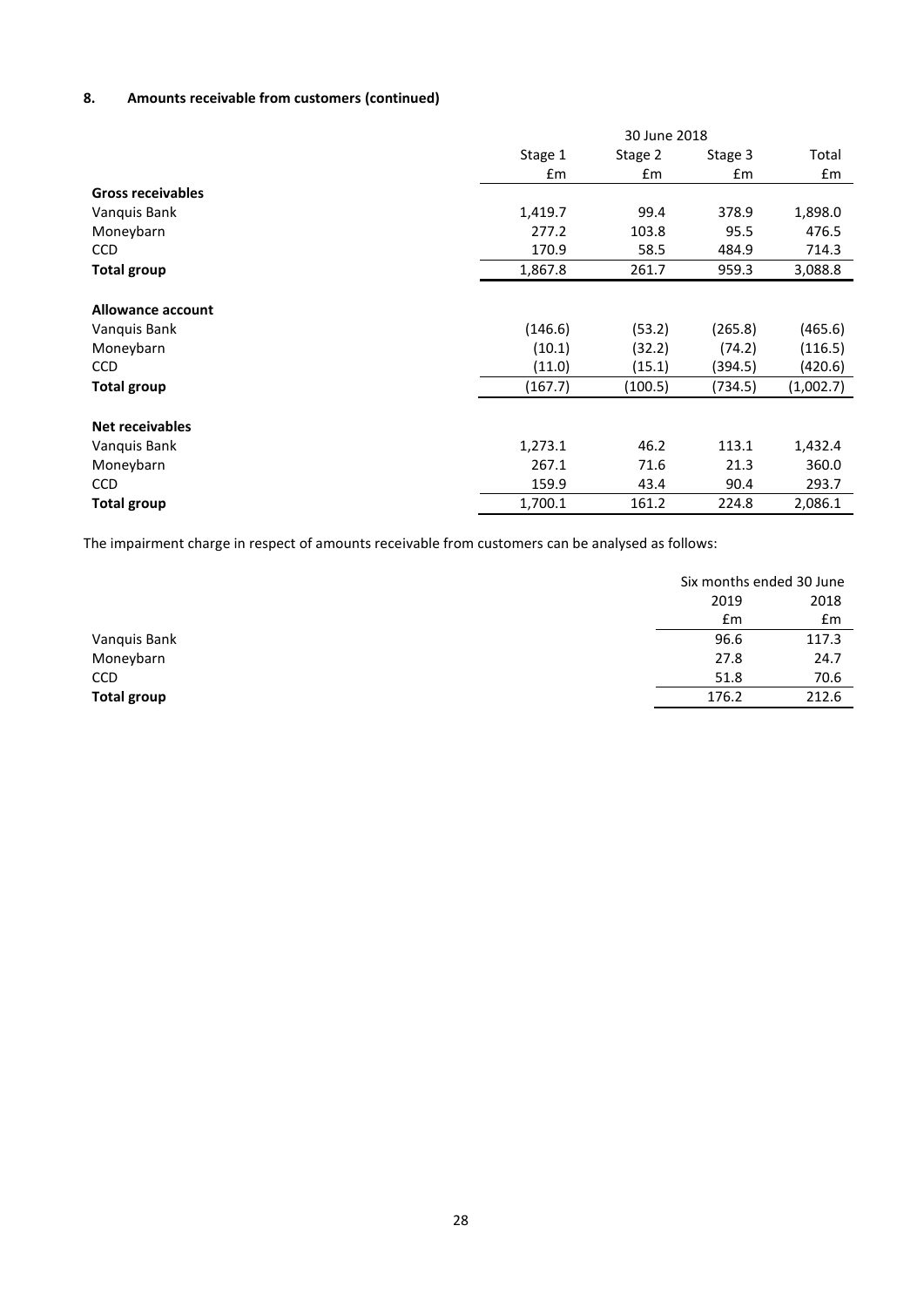#### **9. Retirement benefit asset**

The group operates a defined benefit pension scheme: the Provident Financial Staff Pension Scheme. The scheme is of the funded, defined benefit type and has been substantially closed to new members since 1 January 2003.

All future benefits in the scheme are now provided on a 'cash balance' basis, with a defined amount being made available at retirement, based on a percentage of salary that is revalued up to retirement with reference to increases in price inflation. This retirement account is then used to purchase an annuity on the open market. The scheme provides pension benefits which were accrued in the past on a final salary basis, but which are no longer linked to final salary. The scheme also provides death benefits.

The scheme is a UK registered pension scheme under UK legislation. The scheme is governed by a Trust Deed and Rules, with trustees responsible for the operation and the governance of the scheme. The trustees work closely with the group on funding and investment strategy decisions. The most recent actuarial valuation of the scheme was carried out as at 1 June 2015 by a qualified independent actuary. A valuation as at 1 June 2018 is currently in progress but is not yet finalised. The valuation used for the purposes of IAS 19 'Employee benefits' has been based on the preliminary results of the 2018 valuation to take account of the requirements of IAS 19 in order to assess the liabilities of the scheme at the balance sheet date. Scheme assets are stated at fair value as at the balance sheet date.

The group is entitled to a refund of any surplus, subject to tax, if the scheme winds up after all benefits have been paid.

The net retirement benefit asset recognised in the balance sheet of the group is as follows:

|                                                              | 30 June | 31 December | 30 June |
|--------------------------------------------------------------|---------|-------------|---------|
|                                                              | 2019    | 2018        | 2018    |
|                                                              | £m      | £m          | £m      |
| Fair value of scheme assets                                  | 844.1   | 788.3       | 813.2   |
| Present value of defined benefit obligation                  | (773.8) | (704.4)     | (701.7) |
| Net retirement benefit asset recognised in the balance sheet | 70.3    | 83.9        | 111.5   |

The amounts recognised in the income statement were as follows:

|                                                                                     | Six months ended 30 June |       |
|-------------------------------------------------------------------------------------|--------------------------|-------|
|                                                                                     | 2019                     | 2018  |
|                                                                                     | £m                       | Em    |
| Current service cost                                                                | (1.1)                    | (1.3) |
| Interest on scheme liabilities                                                      | (9.8)                    | (8.6) |
| Interest on scheme assets                                                           | 11.0                     | 9.9   |
| Net credit recognised in the income statement before exceptional curtailment credit | 0.1                      |       |
| Exceptional curtailment credit (note 4)                                             | 0.5                      | 0.6   |
| Net credit recognised in the income statement                                       | 0.6                      | 0.6   |

The net credit recognised in the income statement has been included within administrative and operating costs.

Movements in the fair value of scheme assets were as follows:

|                                          | Six months ended 30 June |        |
|------------------------------------------|--------------------------|--------|
|                                          | 2019                     | 2018   |
|                                          | £m                       | Em     |
| Fair value of scheme assets at 1 January | 788.3                    | 835.5  |
| Interest on scheme assets                | 11.0                     | 9.9    |
| Actuarial movements on scheme assets     | 63.6                     | (16.4) |
| Contributions by the group               | 1.5                      | 5.0    |
| Net benefits paid out                    | (20.3)                   | (20.8) |
| Fair value of scheme assets at 30 June   | 844.1                    | 813.2  |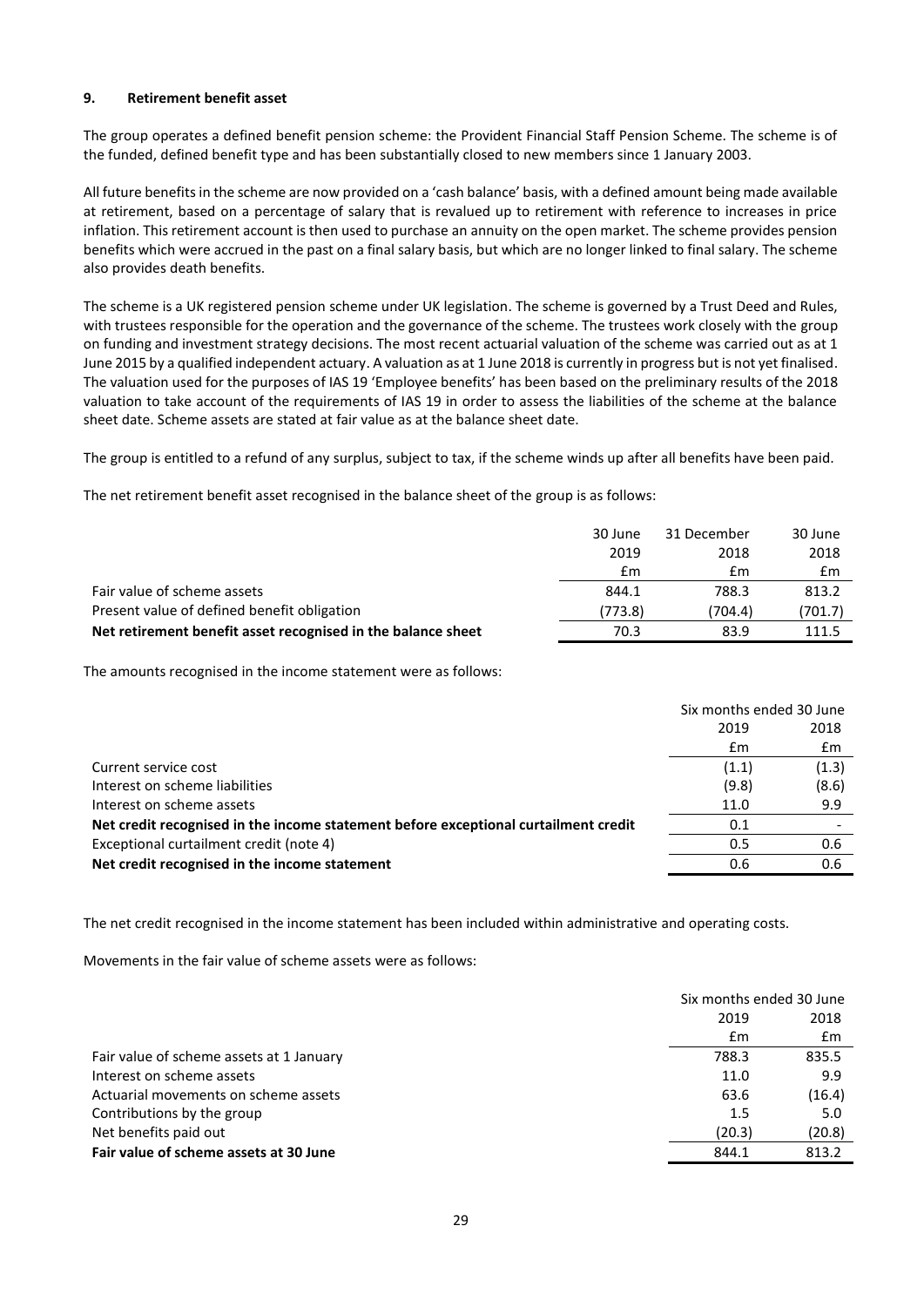## **9. Retirement benefit asset (continued)**

Movements in the present value of the defined benefit obligation were as follows:

|                                                          | Six months ended 30 June |         |
|----------------------------------------------------------|--------------------------|---------|
|                                                          | 2019                     | 2018    |
|                                                          | £m                       | £m      |
| Present value of defined benefit obligation at 1 January | (704.4)                  | (733.2) |
| Current service cost                                     | (1.1)                    | (1.3)   |
| Interest on scheme liabilities                           | (9.8)                    | (8.6)   |
| Exceptional curtailment credit (note 4)                  | 0.5                      | 0.6     |
| Actuarial movements on scheme liabilities                | (79.3)                   | 20.0    |
| Net benefits paid out                                    | 20.3                     | 20.8    |
| Present value of defined benefit obligation at 30 June   | (773.8)                  | (701.7) |

The principal actuarial assumptions used at the balance sheet date were as follows:

|                                                 | 30 June | 31 December | 30 June |
|-------------------------------------------------|---------|-------------|---------|
|                                                 | 2019    | 2018        | 2018    |
|                                                 | %       | %           | %       |
| Price inflation - RPI                           | 3.30    | 3.30        | 3.10    |
| Price inflation - CPI                           | 2.20    | 2.20        | 2.00    |
| Rate of increase to pensions in payment         | 3.00    | 3.00        | 2.90    |
| Inflationary increases to pensions in deferment | 2.20    | 2.20        | 2.00    |
| Discount rate                                   | 2.20    | 2.80        | 2.50    |

A 0.1% change in the discount and inflation rates would change the present value of the defined benefit obligation by approximately £13m (31 December 2018: £12m, 30 June 2018: £13m) and £6m (31 December 2018: £5m, 30 June 2018: £6m) respectively.

The mortality assumptions are based on the self-administered pension scheme (SAPS) series 2 tables(31 December 2018: series 2 tables, 30 June 2018: series 1 tables), with multipliers of 96% (31 December 2018: 96%, 30 June 2018: 105%) and 101% (31 December 2018: 101%, 30 June 2018: 115%) respectively for males and females. The 4% downwards (31 December 2018: 4% downwards, 30 June 2018: 5% upwards) adjustment to mortality rates for males and a 1% upwards (31 December 2018: 1% upwards, 30 June 2018: 15% upwards) adjustment for females reflects higher life expectancies for males and lower life expectancies for females within the scheme compared to average pension schemes following an updated study of the scheme's membership. Future improvements in mortality are based on the latest available Continuous Mortality Investigation (CMI) model with a long-term improvement trend of 1.25% per annum. Under these mortality assumptions, the life expectancies of members are as follows:

|                                    | Male                              |       |       | <b>Female</b> |                        |       |
|------------------------------------|-----------------------------------|-------|-------|---------------|------------------------|-------|
|                                    | 30 June<br>31 December<br>30 June |       |       | 30 June       | 31 December<br>30 June |       |
|                                    | 2019                              | 2018  | 2018  | 2019          | 2018                   | 2018  |
|                                    | Years                             | Years | Years | Years         | Years                  | years |
| Current pensioner aged 65          | 22.3                              | 22.2  | 21.5  | 23.8          | 23.8                   | 23.0  |
| Current member aged 45 from age 65 | 23.7                              | 23.6  | 22.9  | 25.4          | 25.3                   | 24.6  |

If assumed life expectancies were one year greater, the net retirement benefit asset would have been reduced by approximately £30m (31 December 2018: £30m, 30 June 2018: £28m).

An analysis of amounts recognised in the statement of comprehensive income is set out below:

|                                                                                | Six months ended 30 June |        |
|--------------------------------------------------------------------------------|--------------------------|--------|
|                                                                                | 2019                     | 2018   |
|                                                                                | £m                       | £m     |
| Actuarial movements on scheme assets                                           | 63.6                     | (16.4) |
| Actuarial movements on scheme liabilities                                      | (79.3)                   | 20.0   |
| Actuarial movements recognised in the statement of comprehensive income in the |                          |        |
| period                                                                         | (15.7)                   | 3.6    |
|                                                                                |                          |        |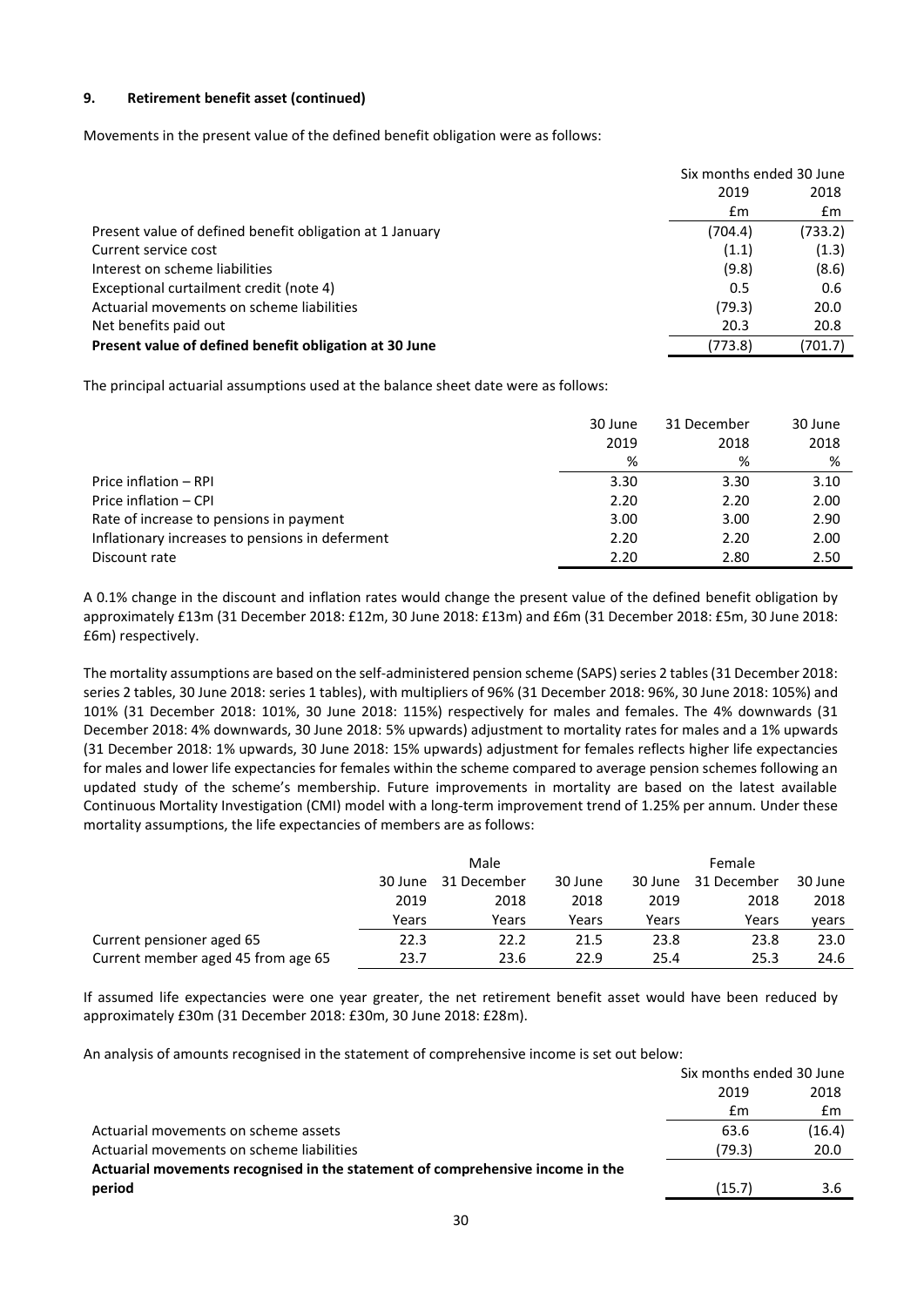#### **10. Investments**

|                  | 30 June | 31 December | 30 June |
|------------------|---------|-------------|---------|
|                  | 2019    | 2018        | 2018    |
|                  | £m      | £m          | £m      |
| Government gilts | 5.1     | 35.7        | 36.4    |
| Visa Inc. shares | 16.0    | 12.1        | 11.8    |
|                  | 21.1    | 47.8        | 48.2    |

#### **Government gilts**

Government gilts comprise UK government gilts which form part of the liquid assets buffer and other liquid resources held by Vanquis Bank in accordance with the PRA's liquidity regime. Vanquis Bank's total liquid assets buffer and other liquid resources, held in accordance with the PRA's liquidity regime together with an additional operational buffer, amounted to £428.4m (31 December 2018: £420.6m, 30 June 2018: £531.4m). This includes £423.3m (31 December 2018: £384.9m, 30 June 2018: £495.0m) held in cash and cash equivalents.

#### **Visa Inc. shares**

The Visa shares represents preferred stock in Visa Inc. held by Vanquis Bank following completion of Visa Inc.'s acquisition of Visa Europe Limited on 21 June 2016. In consideration for Vanquis Bank's interest in Visa Europe Limited, Vanquis Bank received cash consideration of €15.9m (£12.2m) on completion, preferred stock with an approximate value of €10.7m and deferred cash consideration of €1.4m due on the third anniversary of the completion date. The preferred stock is convertible into Class A common stock of Visa Inc. at a future date, subject to certain conditions.

The fair value of the preferred stock in Visa Inc. held by Vanquis Bank as at 30 June 2019 of £16.0m (31 December 2018: £12.1m, 30 June 2018: £11.8m) is held at fair value through OCI. The deferred cash consideration of £1.5m, previously held within debtors (31 December 2018: £1.3m, 30 June 2018: £1.2m), was received in June 2019. The increase in the fair value of the investment during the six month period of £3.9m (2018: £1.9m) in respect of the movement in the Visa Inc. share price and the movement in foreign exchange rates has been recognised in the statement of comprehensive income.

# **11. Fair value disclosures**

The group holds the following financial instruments at fair value:

|                                                      | 30 June<br>2019 | 31 December<br>2018 | 30 June<br>2018 |
|------------------------------------------------------|-----------------|---------------------|-----------------|
|                                                      | £m              | £m                  | $\mathbf{f}$ m  |
| <b>Financial assets</b>                              |                 |                     |                 |
| Government gilts                                     | 5.1             | 35.7                | 36.4            |
| Visa Inc. shares                                     | 16.0            | 12.1                | 11.8            |
| Trade and other receivables – deferred consideration |                 | 1.3                 | 1.2             |
| <b>Total</b>                                         | 21.1            | 49.1                | 49.4            |

Except as detailed in the following table, the directors consider that the carrying value of financial assets and financial liabilities recorded at amortised cost in the financial statements are approximately equal to their fair values:

|                              | Carrying value |             |            | Fair value |             |            |
|------------------------------|----------------|-------------|------------|------------|-------------|------------|
|                              | 30 June        | 31 December | 30 June    | 30 June    | 31 December | 30 June    |
|                              | 2019           | 2018        | 2018       | 2019       | 2018        | 2018       |
|                              | Em             | Em          | £m         | £m         | £m          | £m         |
| <b>Financial assets</b>      |                |             |            |            |             |            |
| Amounts receivable from      |                |             |            |            |             |            |
| customers                    | 2,144.8        | 2,162.9     | 2,086.1    | 3,233.8    | 3,329.2     | 3,200.0    |
| <b>Financial liabilities</b> |                |             |            |            |             |            |
| Retail deposits              | (1,472.3)      | (1,431.7)   | (1,490.6)  | (1,468.3)  | (1,441.0)   | (1,487.0)  |
| Bank and other borrowings    | (617.3)        | (623.8)     | (615.6)    | (619.6)    | (658.8)     | (622.6)    |
| Total                        | (2,089.6)      | (2,055.5)   | (2, 106.2) | (2,087.9)  | (2,099.8)   | (2, 109.6) |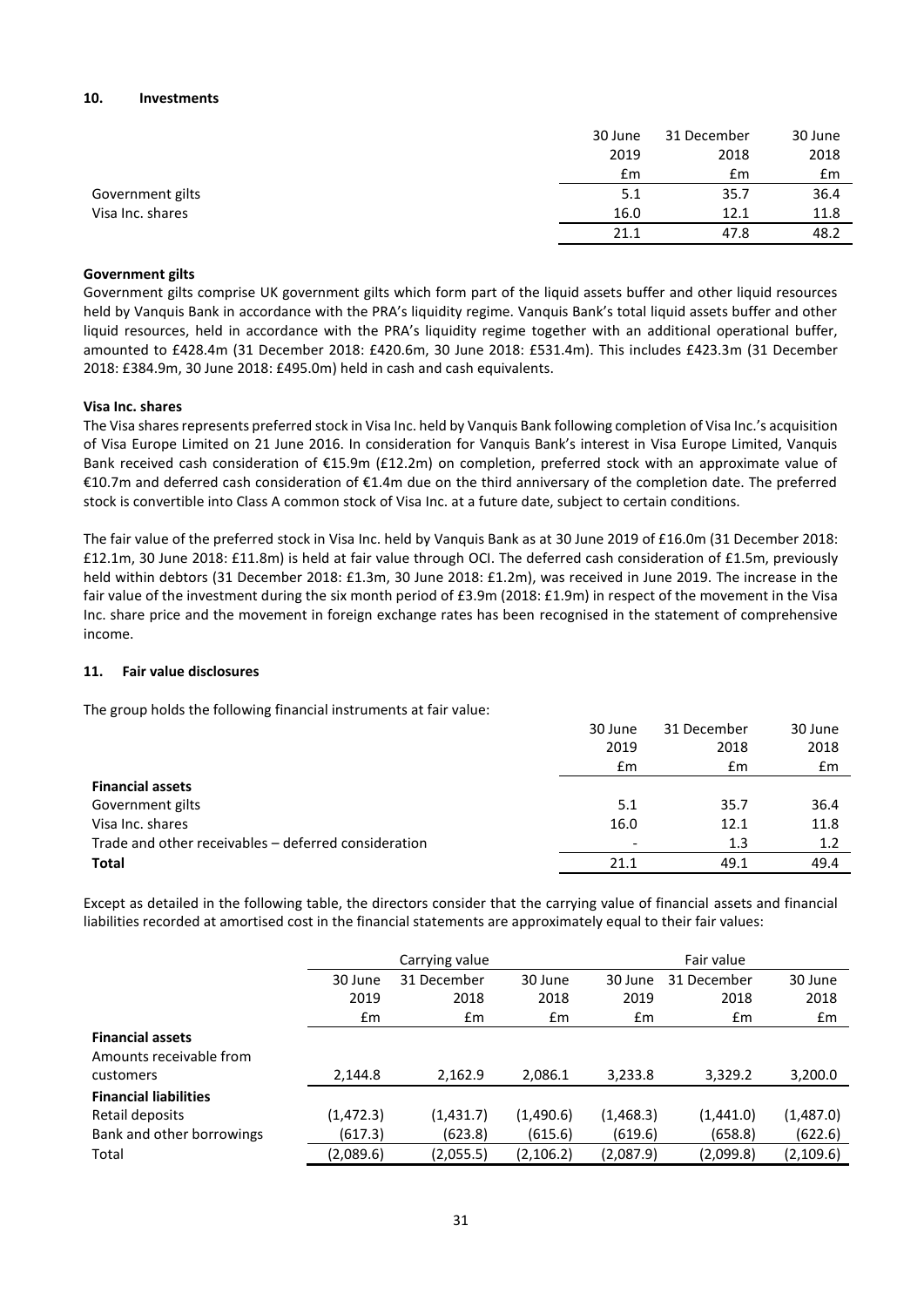# **12. Provisions**

|                                                    | 30 June | 31 December | 30 June                  |
|----------------------------------------------------|---------|-------------|--------------------------|
|                                                    | 2019    | 2018        | 2018                     |
|                                                    | £m      | £m          | £m                       |
| At 1 January                                       | 53.2    | 104.6       | 104.6                    |
| Used during the period                             | (17.6)  | (62.2)      | (6.7)                    |
| Reclassification from balance reduction provisions |         | 10.8        | $\overline{\phantom{0}}$ |
| At the period end                                  | 35.6    | 53.2        | 97.9                     |

# **Vanquis Bank**

On 27 February 2018, Vanquis Bank agreed a settlement with the FCA into the investigation into ROP. The investigation concluded that Vanquis Bank did not adequately disclose in its sales calls that the charges for ROP would be treated as a purchase transaction and therefore potentially incur interest. The total estimated cost of settlement amounted to £172.1m and was reflected in the 2017 financial statements, of which £75.4m was reflected as a balance adjustment provision to receivables with the remaining £96.7m reflected as a provision. The provision comprised: (i) cash settlements to customers of £51.7m; (ii) higher expected forward flow of ROP complaints more generally in respect of which compensation may need to be paid of £30.7m; (iii) administration costs of £12.3m; and (iv) the fine levied by the FCA of just under £2.0m.

The ROP refund programme was completed in the first half of 2019 with over 1.3 million current and former ROP customers refunded. As a result, the provision has reduced from £45.7m to £28.6m, primarily reflecting cash settlements and administration costs of £17.1m. The remaining provision mainly comprises the expected forward flow of ROP complaints more generally in respect of which compensation may need to be paid and sundry other costs. The balance reduction provision has also reduced from £3.7m at the end of 2018 to £1.2m at June 2019 (see note 8).

# **Moneybarn**

Moneybarn continues to cooperate with the FCA with its ongoing investigation into affordability, forbearance and termination options. Management's best estimate of the potential liability in respect of the investigation of £20.0m was reflected in the 2017 financial statements and comprised a £12.1m balance adjustment provision to receivables with the remaining £7.9m reflected as a provision in respect of potential cash restitution, administration costs and an FCA fine.

Moneybarn has used £0.5m of the provision in 2019 in respect of refund activity. The balance reduction adjustment provision remains unchanged from December 2018 at £1.8m (see note 8). In March 2019, Moneybarn agreed with the FCA the overall settlement to be paid in respect of the investigation. The cost is expected to be within the provisions held at the end of 2018 but this will not be reflected until receipt of the final settlement agreement from the FCA.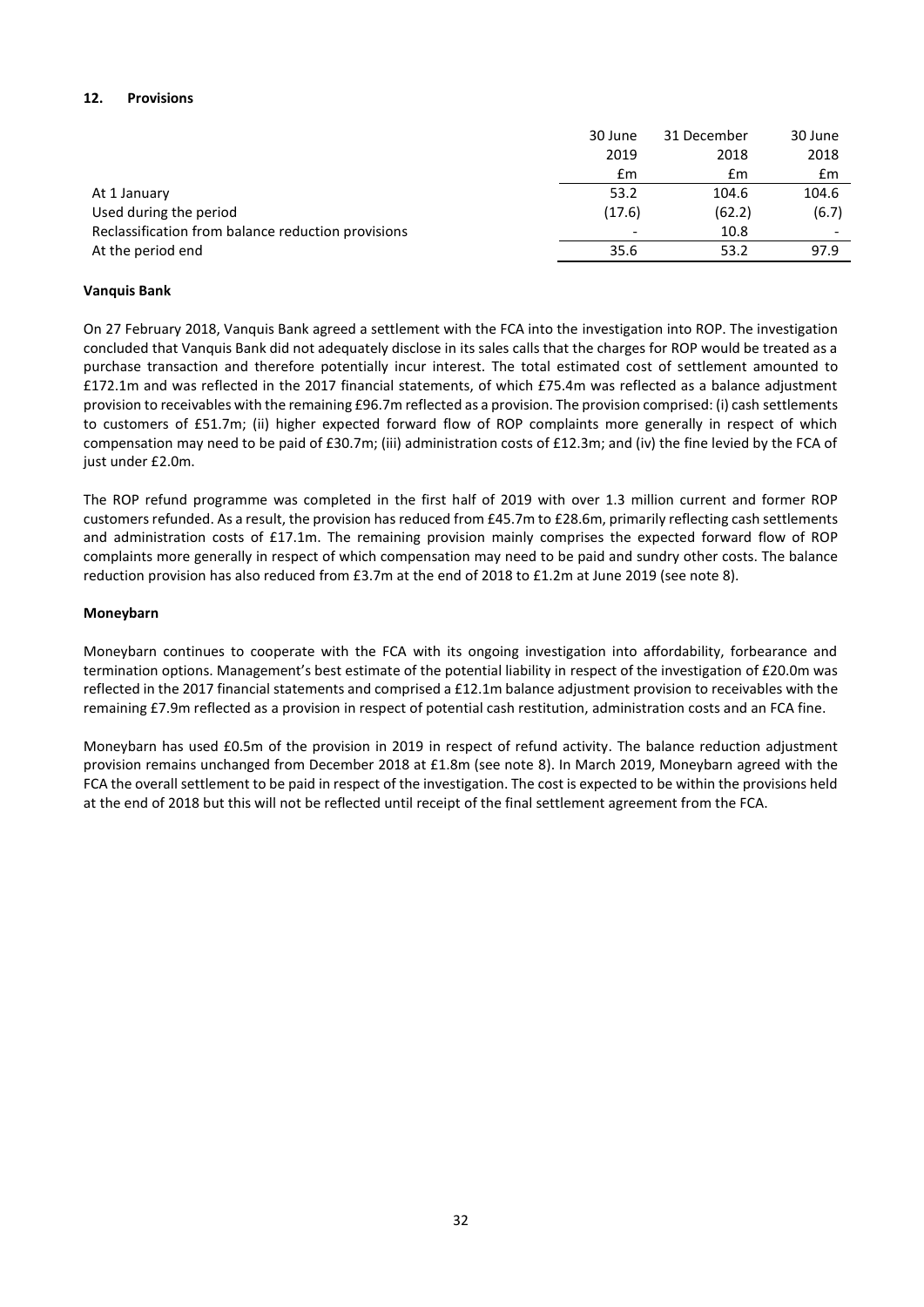#### **13. Reconciliation of profit after tax to cash generated from operations**

|                                                                                 | Six months ended 30 June |        |
|---------------------------------------------------------------------------------|--------------------------|--------|
|                                                                                 | 2019                     | 2018   |
|                                                                                 | $\mathsf{fm}$            | Em     |
| <b>Profit after tax</b>                                                         | 20.6                     | 22.0   |
| Adjusted for:                                                                   |                          |        |
| - tax charge                                                                    | 17.0                     | 12.6   |
| - finance costs                                                                 | 36.5                     | 36.2   |
| - exceptional premium and fees paid on refinancing of senior bonds (note 4)     |                          | 18.5   |
| - share-based payment charge                                                    | 2.1                      | 0.3    |
| - retirement benefit credit before exceptional curtailment credit (note 9)      | (0.1)                    |        |
| - exceptional pension curtailment credit (note 9)                               | (0.5)                    | (0.6)  |
| - amortisation of intangible assets                                             | 7.6                      | 10.3   |
| - depreciation of property, plant and equipment and right of use assets         | 8.8                      | 4.6    |
| - exceptional loss on write off of property, plant and equipment and intangible |                          |        |
| assets (note 4)                                                                 |                          | 10.9   |
| Changes in operating assets and liabilities:                                    |                          |        |
| - amounts receivable from customers                                             | 18.0                     | (14.8) |
| - trade and other receivables                                                   | (23.5)                   | (15.9) |
| - trade and other payables                                                      |                          | 17.4   |
| - contributions into the retirement benefit scheme (note 9)                     | (1.5)                    | (5.0)  |
| - provisions (note 12)                                                          | (17.6)                   | (6.7)  |
| Cash generated from operations                                                  | 67.4                     | 89.8   |

#### **14. Contingent liabilities**

### **Threatened proceedings in respect of the company's alleged failure to previously disclose certain matters contained in the company's public announcement on 22 August 2017**

On 26 January 2018, the company received a letter on behalf of an institutional investor (which has a number of subsidiary investment funds) in connection with certain matters disclosed in its public announcement on 22 August 2017. On that date, as part of a trading update, the company announced, among other things, that Vanquis Bank was cooperating with an investigation by the FCA into ROP, had agreed with the FCA to enter into a voluntary requirement to suspend all new sales of ROP in April 2016 and had agreed with the PRA, pending the outcome of the FCA investigation, not to pay dividends to, or enter into certain transactions outside the normal course of business with, the group without the PRA's consent. The institutional investor asserted that the company is liable to compensate it and its subsidiary investment funds for losses suffered as a result of the fact that certain matters disclosed in the trading update were not publicly announced earlier or disclosed to them by the company in investor meetings. The institutional investor did not quantify the losses that it alleged had been incurred, although it alleged that it and its subsidiary investment funds held significant positions in the company's shares at the time. The institutional investor also asserted that the company's earlier public announcements were false or misleading or, alternatively, the delay in disclosing those matters publicly was dishonest pursuant to Section 90A of the Financial Services and Markets Act 2000, and the company made actionable misstatements during those investor meetings.

The company has not received any further correspondence on this matter and continues to believe the claims by the institutional investor are unmeritorious and the prospects of the claims being upheld to be limited. The company has responded to the claims and, should further correspondence be received, intends to defend its position vigorously and to the fullest extent possible. In the event these claims, or claims brought by any other investors in connection with these, or other, announcements or investor meetings, were upheld, the compensation which the company may be required to pay could have a material adverse effect on the group's business, financial condition, results of operations, cash flows and prospects.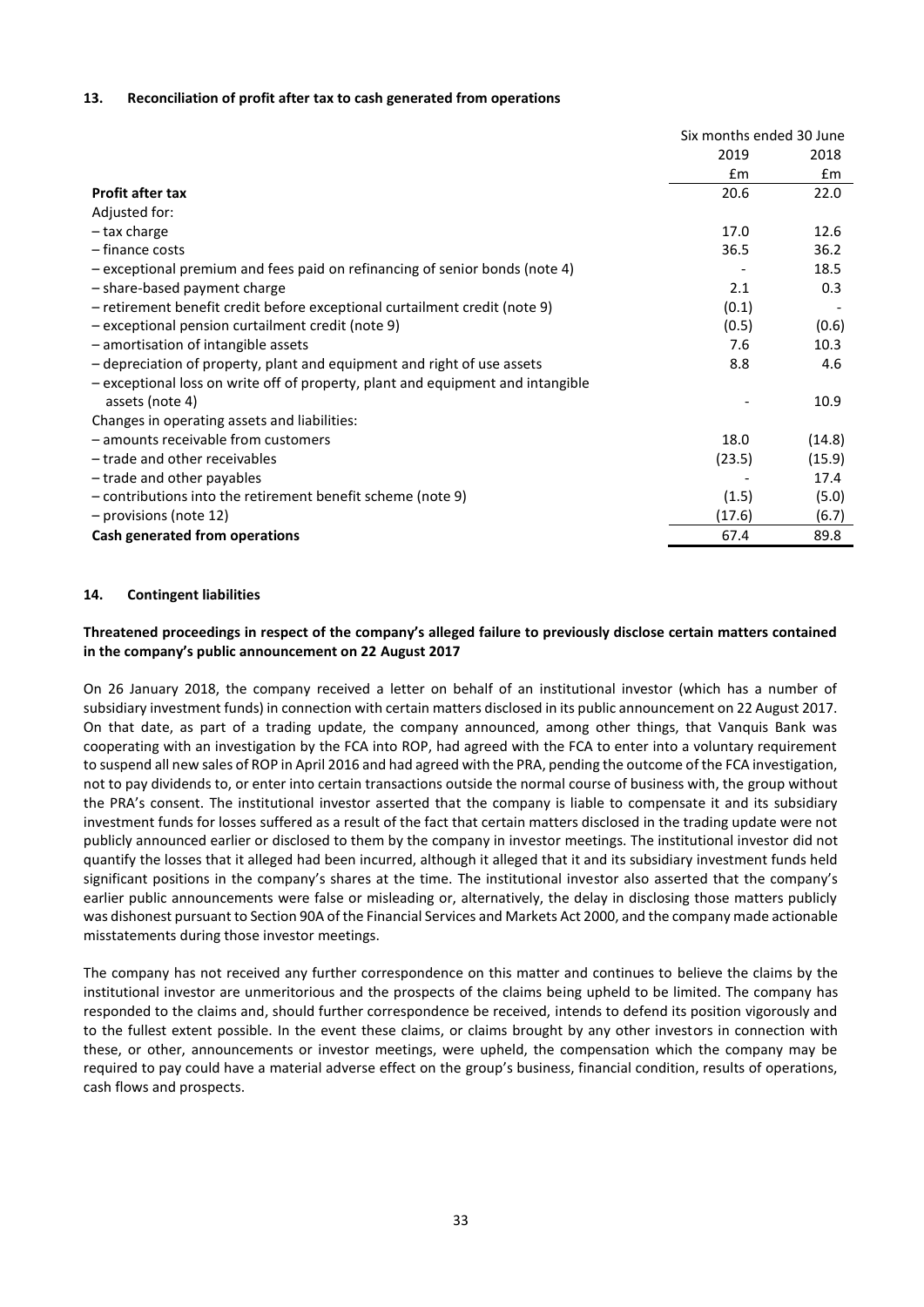# **14. Contingent liabilities (continued)**

#### **Challenge to self-employed status of UK home credit agents**

Based on recent discussions, it is understood that HMRC are undertaking an industry wide review of the self-employed status of agents, in particular the period from when the FCA took over responsibility for the regulation of consumer credit in April 2014.

In July 2017, the group changed its home credit operating model in the UK from a self-employed agent model to an employed workforce to take direct control of all aspects of the customer relationship. Policies and procedures were in place in the UK up to the transition to the new operating model to ensure that the relationship between the business and the agents it engaged were such that self-employed status was maintained. Compliance with policies was routinely evidenced and tested.

To date, the group has successfully defended claims and challenges against the historic employment status of the group's UK home credit agents although there can be no guarantee that future claims or challenges will be successfully defended. Were the group to be unsuccessful in defending such claims, it may be required to pay additional taxes, in particular national insurance contributions, to HMRC.

As discussions with HMRC are only in the preliminary stages, it is not practicable to determine the possible financial effect should the group be unsuccessful in defending the claims.

#### **Other legal actions and regulatory matters**

In addition, during the ordinary course of business the group is subject to other complaints and threatened or actual legal proceedings (including class or group action claims) brought by or on behalf of current or former employees, agents, customers, investors or other third parties, as well as legal and regulatory reviews, challenges, investigations and enforcement actions, both in the UK and overseas. All such material matters are periodically reassessed, with the assistance of external professional advisers where appropriate, to determine the likelihood of the group incurring a liability. In those instances where it is concluded that it is more likely than not that a payment will be made, a provision is established to management's best estimate of the amount required at the relevant balance sheet date. In some cases it will not be possible to form a view, for example because the facts are unclear or because further time is needed properly to assess the merits of the case, and no provisions are held in relation to such matters. However, the group does not currently expect the final outcome of any such case to have a material adverse effect on its financial position, operations or cash flows.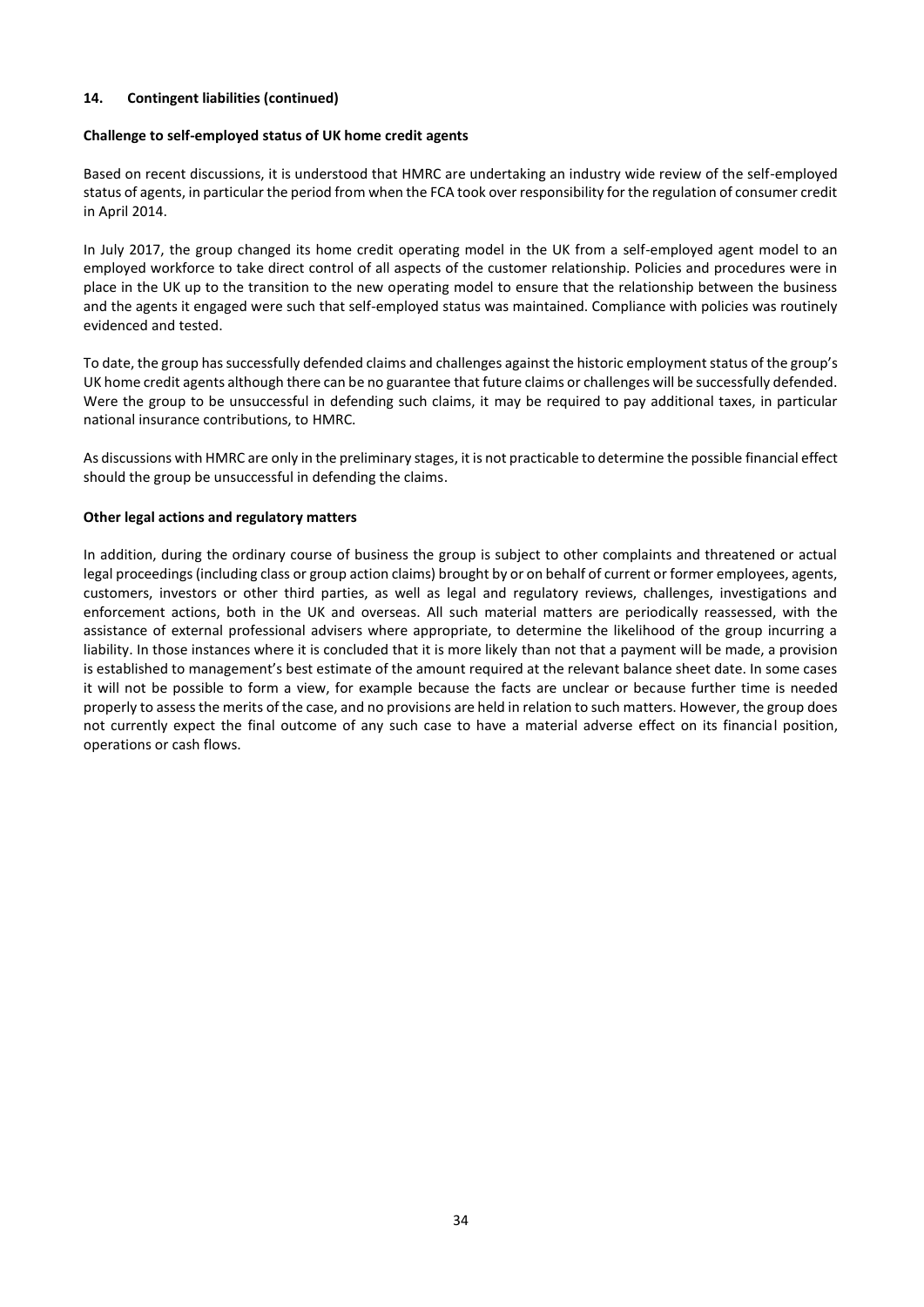#### **Statement of directors' responsibilities**

The directors confirm that, to the best of their knowledge, the unaudited condensed interim financial statements have been prepared in accordance with IAS 34 as adopted by the European Union, and that the interim report includes a fair review of the information required by DTR 4.2.7R and DTR 4.2.8R, namely:

- An indication of important events that have occurred during the first six months of the financial year and their impact on the unaudited condensed interim financial statements, and a description of the principal risks and uncertainties for the remaining six months of the financial year; and
- Material related party transactions that have occurred in the first six months of the financial year and any material changes in the related party transactions described in the last annual report and financial statements.

A list of current directors is maintained on the Provident Financial website[: www.providentfinancial.com.](http://www.providentfinancial.com/) Graham Lindsay and Robert East were appointed to the Board on 1 April 2019 and 26 June 2019 respectively. John Straw did not seek reelection as a director at the AGM on 21 May 2019. There have been no other changes in directors during the six months ended 30 June 2019.

The maintenance and integrity of the Provident Financial website is the responsibility of the directors. The work carried out by the auditor does not involve consideration of these matters and, accordingly, the auditor accept no responsibility for any changes that may have occurred to the unaudited condensed interim financial statements since they were initially presented on the website.

Legislation in the United Kingdom governing the preparation and dissemination of unaudited condensed interim financial statements may differ from legislation in other jurisdictions.

By order of the board

Malcolm Le May – Chief Executive Officer Simon Thomas – Chief Financial Officer 30 July 2019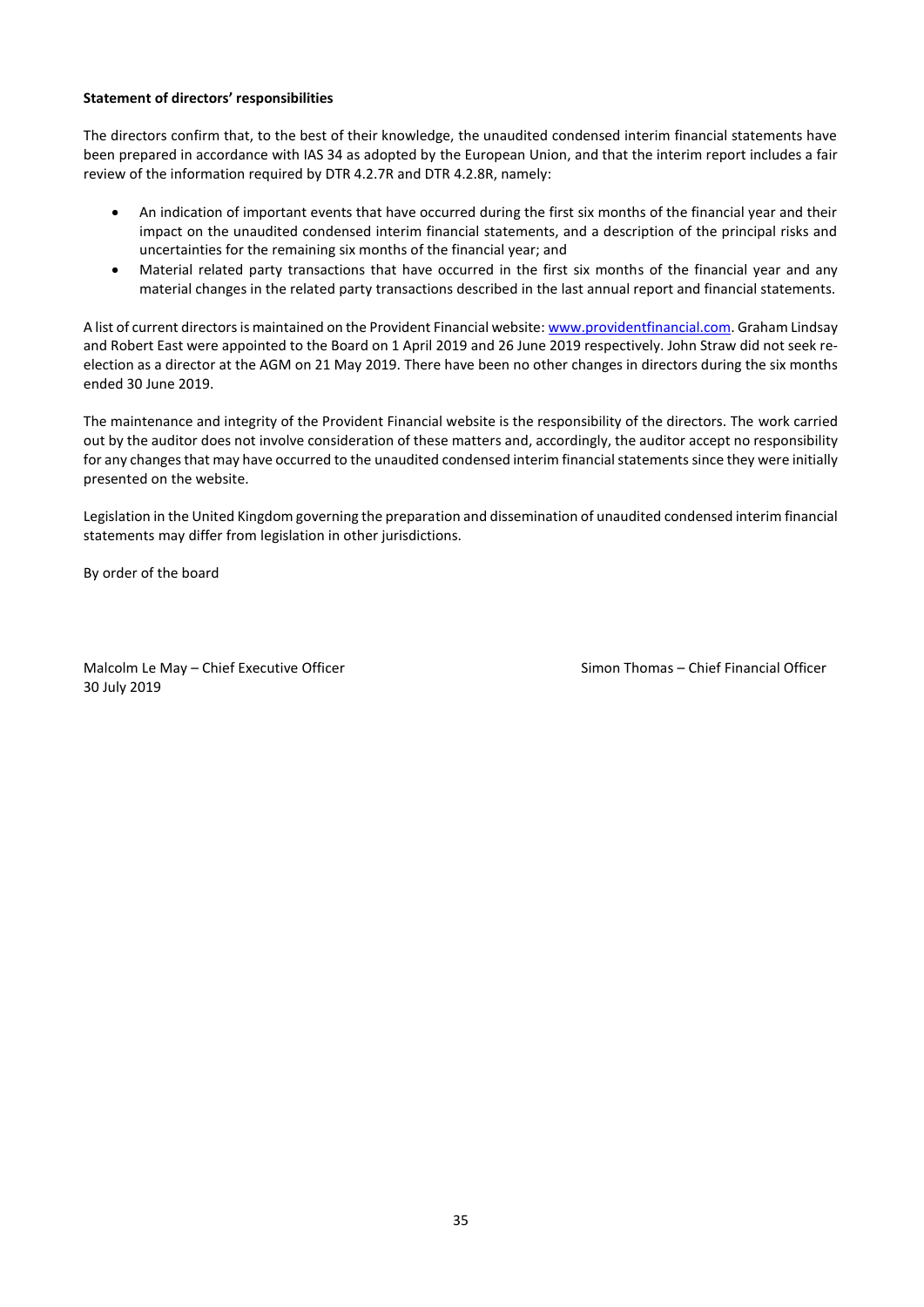#### **INDEPENDENT REVIEW REPORT TO PROVIDENT FINANCIAL PLC**

We have been engaged by the company to review the condensed interim financial statements in the interim report for the six months ended 30 June 2019 which comprise the consolidated income statement, the consolidated statement of comprehensive income, the consolidated balance sheet, the consolidated statement of changes in shareholders' equity, the consolidated statement of cash flows and related notes 1 to 14. We have read the other information contained in the interim report and considered whether it contains any apparent misstatements or material inconsistencies with the information in the condensed interim financial statements.

This report is made solely to the company in accordance with International Standard on Review Engagements (UK and Ireland) 2410 "Review of Interim Financial Information Performed by the Independent Auditor of the Entity" issued by the Financial Reporting Council. Our work has been undertaken so that we might state to the company those matters we are required to state to it in an independent review report and for no other purpose. To the fullest extent permitted by law, we do not accept or assume responsibility to anyone other than the company, for our review work, for this report, or for the conclusions we have formed.

#### **Directors' responsibilities**

The interim report is the responsibility of, and has been approved by, the directors. The directors are responsible for preparing the interim report in accordance with the Disclosure Guidance and Transparency Rules of the United Kingdom's Financial Conduct Authority.

As disclosed in note 2, the annual financial statements of the group are prepared in accordance with IFRSs as adopted by the European Union. The condensed interim financial statements included in this interim report have been prepared in accordance with International Accounting Standard 34 "Interim Financial Reporting" as adopted by the European Union.

#### **Our responsibility**

Our responsibility is to express to the company a conclusion on the condensed interim financial statements in the interim report based on our review.

#### **Scope of review**

We conducted our review in accordance with International Standard on Review Engagements (UK and Ireland) 2410 "Review of Interim Financial Information Performed by the Independent Auditor of the Entity" issued by the Financial Reporting Council for use in the United Kingdom. A review of interim financial information consists of making inquiries, primarily of persons responsible for financial and accounting matters, and applying analytical and other review procedures. A review is substantially less in scope than an audit conducted in accordance with International Standards on Auditing (UK) and consequently does not enable us to obtain assurance that we would become aware of all significant matters that might be identified in an audit. Accordingly, we do not express an audit opinion.

#### **Conclusion**

Based on our review, nothing has come to our attention that causes us to believe that the condensed interim financial statements in the interim report for the six months ended 30 June 2019 are not prepared, in all material respects, in accordance with International Accounting Standard 34 as adopted by the European Union and the Disclosure Guidance and Transparency Rules of the United Kingdom's Financial Conduct Authority.

**Deloitte LLP** Statutory Auditor Birmingham, United Kingdom 30 July 2019